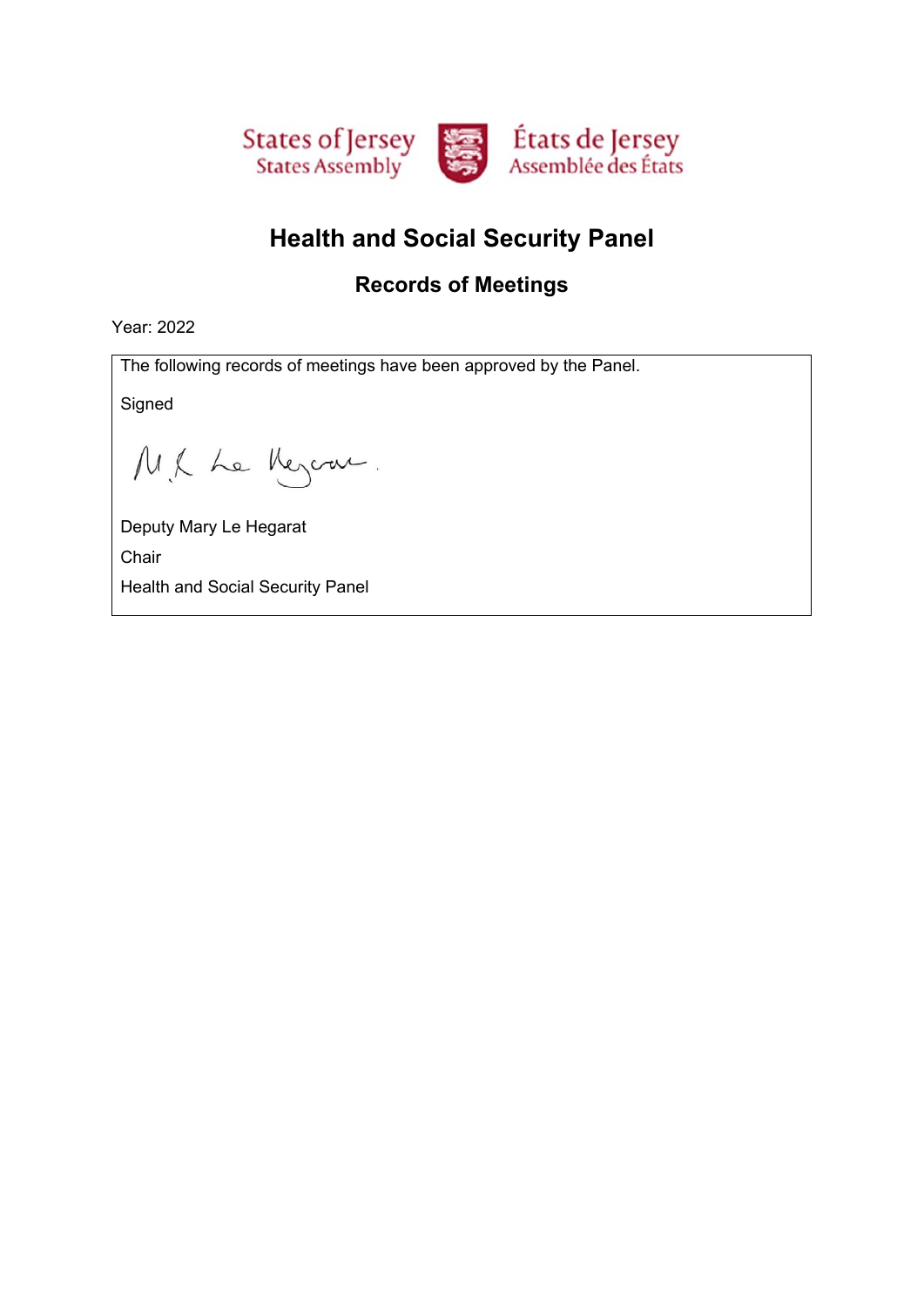### **Record of Meeting**

#### **Meeting held by video conference**

Date: 10th January 2022

| Present                                                                                                                                                                     | Deputy Mary Le Hegarat, Chair<br>Deputy Kevin Pamplin, Vice-Chair                                                                                                                                                                                                                                                                                                                                                                                                                                                                                                                                                            |        |
|-----------------------------------------------------------------------------------------------------------------------------------------------------------------------------|------------------------------------------------------------------------------------------------------------------------------------------------------------------------------------------------------------------------------------------------------------------------------------------------------------------------------------------------------------------------------------------------------------------------------------------------------------------------------------------------------------------------------------------------------------------------------------------------------------------------------|--------|
|                                                                                                                                                                             | <b>Deputy Carina Alves</b>                                                                                                                                                                                                                                                                                                                                                                                                                                                                                                                                                                                                   |        |
|                                                                                                                                                                             | <b>Senator Sam Mezec</b>                                                                                                                                                                                                                                                                                                                                                                                                                                                                                                                                                                                                     |        |
| Apologies                                                                                                                                                                   |                                                                                                                                                                                                                                                                                                                                                                                                                                                                                                                                                                                                                              |        |
| Absent                                                                                                                                                                      |                                                                                                                                                                                                                                                                                                                                                                                                                                                                                                                                                                                                                              |        |
| In attendance                                                                                                                                                               | Deputy Richard Renouf, Minister for Health and Social Services                                                                                                                                                                                                                                                                                                                                                                                                                                                                                                                                                               |        |
|                                                                                                                                                                             | Item 1 only:<br>Deputy Trevor Pointon, Assistant Minister for Health and Social Services<br>Dr. Anushka Muller, Director of Improvement and Innovation<br>Dr. Patrick Armstrong, Medical Director, Health and Community Services<br>Rose Naylor, Chief Nurse, Health and Community Services<br>Holly Van Ristell, Holly Van Ristell, Head of Therapies, Health and<br><b>Community Services</b><br>Aisling Adams, General Manager, Health and Community Services                                                                                                                                                             |        |
|                                                                                                                                                                             | Item 2 only:<br>Deputy Robert Ward, Member, Scrutiny Liaison Committee<br>Deputy Inna Gardiner, Member, Scrutiny Liaison Committee<br>Deputy David Johnson, Member, Scrutiny Liaison Committee<br>Dr Ivan Muscat, Deputy Medical Officer of Health, Health and Community<br><b>Services</b><br>Alex Khaldi, Interim Director, Public Health Policy, Strategic Policy,<br><b>Planning and Performance</b><br>Marguerite Clarke, Head of Public Health Intelligence, Strategic Policy,<br><b>Planning and Performance</b><br>Emma Baker, Lead Nurse, Infection Prevention and Control, Health and<br><b>Community Services</b> |        |
|                                                                                                                                                                             | Katherine de Carteret, Committee and Panel Officer<br>Ben Walker, Research and Project Officer                                                                                                                                                                                                                                                                                                                                                                                                                                                                                                                               |        |
|                                                                                                                                                                             | Agenda matter                                                                                                                                                                                                                                                                                                                                                                                                                                                                                                                                                                                                                | Action |
| 1.                                                                                                                                                                          | Re-opening of Samares Ward (P.115/2021)                                                                                                                                                                                                                                                                                                                                                                                                                                                                                                                                                                                      |        |
| The Health and Social Security Scrutiny Panel received the Minister for Health and<br>Social Services, the Assistant Minister for Health and Social Services and Government |                                                                                                                                                                                                                                                                                                                                                                                                                                                                                                                                                                                                                              |        |

Social Services, the Assistant Minister for Health and Social Services and Government Officers for a meeting to discuss an Amendment that was due to be lodged by the Minister of Health and Social Services to the proposition lodged by Senator Steve Pallet, 'Re-opening of Samares Ward' P.115/2021.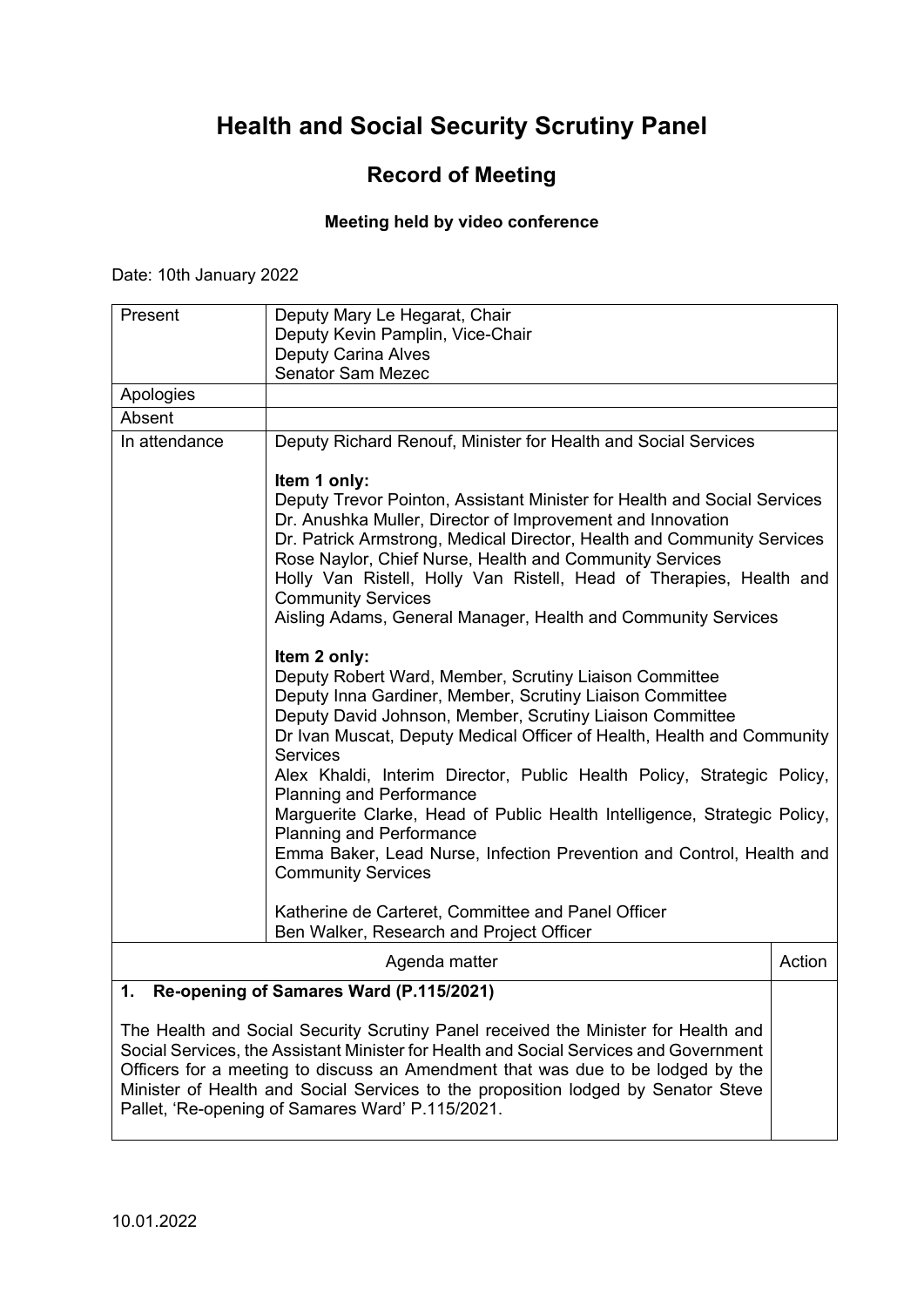This meeting was held in private in accordance with the Freedom of Information (Jersey) Law 2011 (as amended) under Exemption Article 36 and a private record was taken.

#### **2. COVID-19: Public Health Briefing**

The Panel and Members of the Scrutiny Liaison Committee ('Scrutiny Members') received the Minister for Health and Social Services and Government Officers for a COVID-19 Public Health Update, an update on the COVID-19 vaccination programme, an update on COVID-19 case numbers at Jersey's borders, the UK and the European Union and a COVID-19 Public Health Policy Update. This meeting was held in private in accordance with the Freedom of Information (Jersey) Law 2011 (as amended) under Absolute Exemption Article 26 and a private record was taken.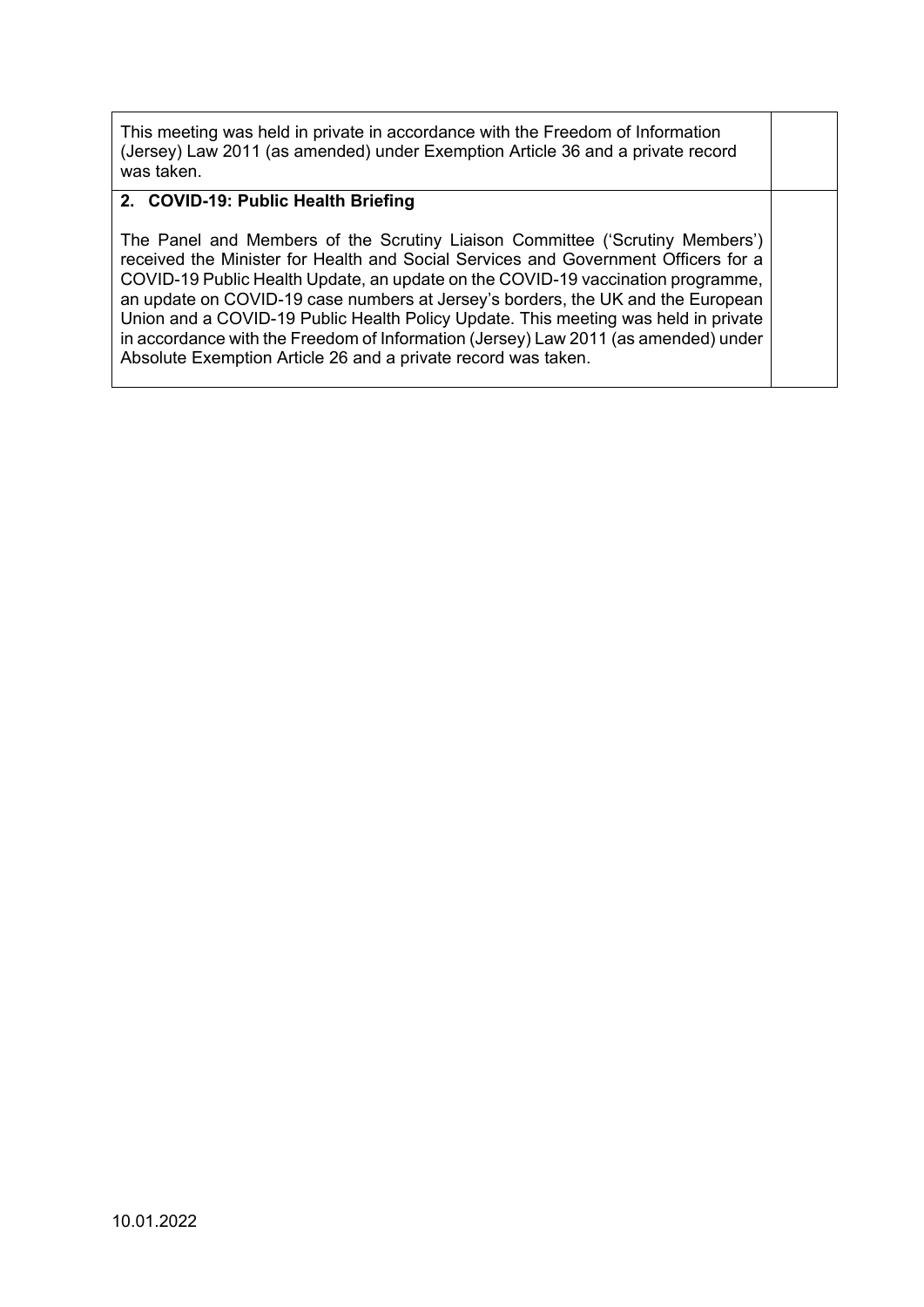## **Record of Meeting**

#### **Meeting held by video conference**

Date: 13th January 2022

| Present                                                                                                                                                                                                                                                                                                                                                    | Deputy Mary Le Hegarat, Chair                                                                                                                                                                                                                                                                                                                                                                                                                                                                                                                                                                                           |  |
|------------------------------------------------------------------------------------------------------------------------------------------------------------------------------------------------------------------------------------------------------------------------------------------------------------------------------------------------------------|-------------------------------------------------------------------------------------------------------------------------------------------------------------------------------------------------------------------------------------------------------------------------------------------------------------------------------------------------------------------------------------------------------------------------------------------------------------------------------------------------------------------------------------------------------------------------------------------------------------------------|--|
|                                                                                                                                                                                                                                                                                                                                                            | Deputy Kevin Pamplin, Vice-Chair                                                                                                                                                                                                                                                                                                                                                                                                                                                                                                                                                                                        |  |
| Apologies                                                                                                                                                                                                                                                                                                                                                  | <b>Deputy Carina Alves</b>                                                                                                                                                                                                                                                                                                                                                                                                                                                                                                                                                                                              |  |
|                                                                                                                                                                                                                                                                                                                                                            | Senator Sam Mézec                                                                                                                                                                                                                                                                                                                                                                                                                                                                                                                                                                                                       |  |
| Absent                                                                                                                                                                                                                                                                                                                                                     |                                                                                                                                                                                                                                                                                                                                                                                                                                                                                                                                                                                                                         |  |
| In attendance                                                                                                                                                                                                                                                                                                                                              | Deputy Judy Martin, Minister for Social Security<br>Dr Anuschka Muller, Director of Improvement and Innovation, Health and<br><b>Community Services</b><br>Ian Burns, Director General, Customer and Local Services<br>Sue Duhamel, Director, Strategic Policy, Planning and Performance<br>Christophe Chateau, Head of Communications for Customer and Local<br><b>Services</b><br>William Lakeman, Senior Policy Officer, Strategic Policy, Planning and<br>Performance<br>Tony Wilson, Director, Institute for Employment Studies (External)<br>Dr Mark Simpson, Chief Medical Officer, Health Management (External) |  |
|                                                                                                                                                                                                                                                                                                                                                            | Katherine de Carteret, Committee and Panel Officer<br>Ben Walker, Research and Project Officer                                                                                                                                                                                                                                                                                                                                                                                                                                                                                                                          |  |
| Action<br>Agenda matter                                                                                                                                                                                                                                                                                                                                    |                                                                                                                                                                                                                                                                                                                                                                                                                                                                                                                                                                                                                         |  |
| 1. Briefing: Incapacity Review Paper                                                                                                                                                                                                                                                                                                                       |                                                                                                                                                                                                                                                                                                                                                                                                                                                                                                                                                                                                                         |  |
| The Panel received the Minister for Social Security (Minister), Government Officials<br>and external advisors, for a private briefing in relation to the Minister's review of<br>incapacity benefits. This meeting was held in private in accordance with the Freedom<br>of Information (Jersey) Law 2011 (as amended) under Absolute Exemption Article 26 |                                                                                                                                                                                                                                                                                                                                                                                                                                                                                                                                                                                                                         |  |

and a private record was taken.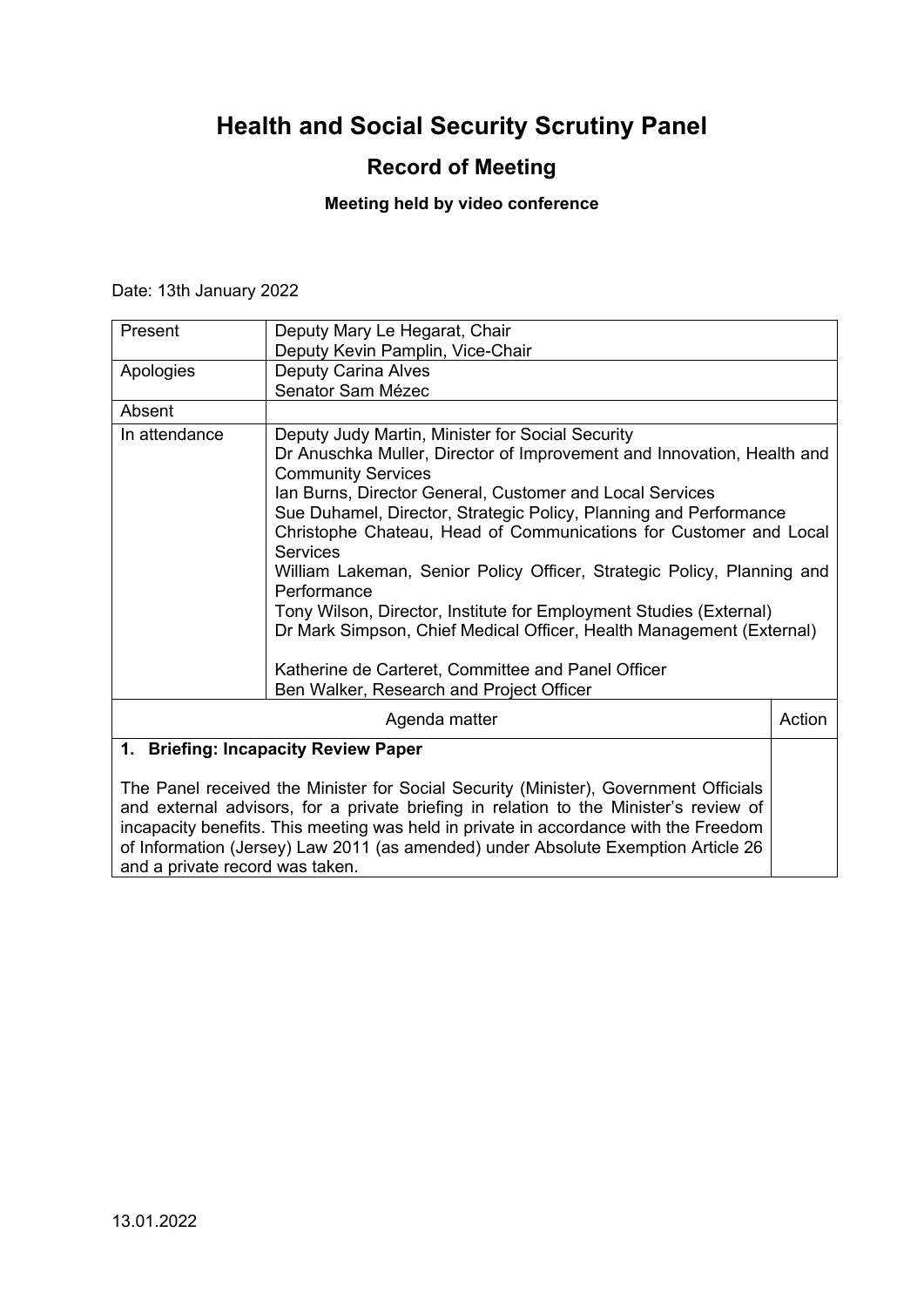## **Record of Meeting**

#### **Meeting held by video conference**

Date: 24th January 2022

| Present                                                                                                                                                                                                                                                                                                                                                                                                                                                                                                    | Deputy Mary Le Hegarat, Chair                                                                                                                                                                                                                                                                                                                                                                                                                                                                                                                                                                                                                                                                                                                                                                                                                         |        |
|------------------------------------------------------------------------------------------------------------------------------------------------------------------------------------------------------------------------------------------------------------------------------------------------------------------------------------------------------------------------------------------------------------------------------------------------------------------------------------------------------------|-------------------------------------------------------------------------------------------------------------------------------------------------------------------------------------------------------------------------------------------------------------------------------------------------------------------------------------------------------------------------------------------------------------------------------------------------------------------------------------------------------------------------------------------------------------------------------------------------------------------------------------------------------------------------------------------------------------------------------------------------------------------------------------------------------------------------------------------------------|--------|
|                                                                                                                                                                                                                                                                                                                                                                                                                                                                                                            | Deputy Kevin Pamplin, Vice-Chair                                                                                                                                                                                                                                                                                                                                                                                                                                                                                                                                                                                                                                                                                                                                                                                                                      |        |
|                                                                                                                                                                                                                                                                                                                                                                                                                                                                                                            | Senator Sam Mézec                                                                                                                                                                                                                                                                                                                                                                                                                                                                                                                                                                                                                                                                                                                                                                                                                                     |        |
| Apologies                                                                                                                                                                                                                                                                                                                                                                                                                                                                                                  | <b>Deputy Carina Alves</b>                                                                                                                                                                                                                                                                                                                                                                                                                                                                                                                                                                                                                                                                                                                                                                                                                            |        |
| Absent                                                                                                                                                                                                                                                                                                                                                                                                                                                                                                     |                                                                                                                                                                                                                                                                                                                                                                                                                                                                                                                                                                                                                                                                                                                                                                                                                                                       |        |
| In attendance                                                                                                                                                                                                                                                                                                                                                                                                                                                                                              | Senator Kristina Moore, Scrutiny Liaison Committee<br>Deputy Robert Ward, Member, Scrutiny Liaison Committee<br>Deputy Inna Gardiner, Member, Scrutiny Liaison Committee<br>Connétable Mike Jackson, Scrutiny Liaison Committee<br>Deputy Richard Renouf, Minister for Health and Social Services<br>Deputy Trevor Pointon, Assistant Minister for Health and Social Services<br>Dr Ivan Muscat, Deputy Medical Officer of Health, Health and Community<br><b>Services</b><br>Peter Bradley, Director, Public Health, Strategic Policy, Planning and<br>Performance<br>Alex Khaldi, Interim Director, Public Health Policy, Strategic Policy,<br><b>Planning and Performance</b><br>Marguerite Clarke, Head of Public Health Intelligence, Strategic Policy,<br><b>Planning and Performance</b><br>Katherine de Carteret, Committee and Panel Officer |        |
|                                                                                                                                                                                                                                                                                                                                                                                                                                                                                                            | Ben Walker, Research and Project Officer                                                                                                                                                                                                                                                                                                                                                                                                                                                                                                                                                                                                                                                                                                                                                                                                              |        |
|                                                                                                                                                                                                                                                                                                                                                                                                                                                                                                            | Agenda matter                                                                                                                                                                                                                                                                                                                                                                                                                                                                                                                                                                                                                                                                                                                                                                                                                                         | Action |
|                                                                                                                                                                                                                                                                                                                                                                                                                                                                                                            | 1. COVID-19: Public Health Briefing                                                                                                                                                                                                                                                                                                                                                                                                                                                                                                                                                                                                                                                                                                                                                                                                                   |        |
| The Panel and Members of the Scrutiny Liaison Committee received the Minister for<br>Health and Social Services and Government Officers for a COVID-19 Public Health<br>Update, an update on COVID-19 hospitalisations and mortality, an update on the<br>COVID-19 vaccine programme and an update on COVID-19 case numbers in the UK<br>and the European Union. This meeting was held in private in accordance with the<br>Freedom of Information (Jersey) Law 2011 (as amended) under Absolute Exemption |                                                                                                                                                                                                                                                                                                                                                                                                                                                                                                                                                                                                                                                                                                                                                                                                                                                       |        |

Article 26 and a private record was taken.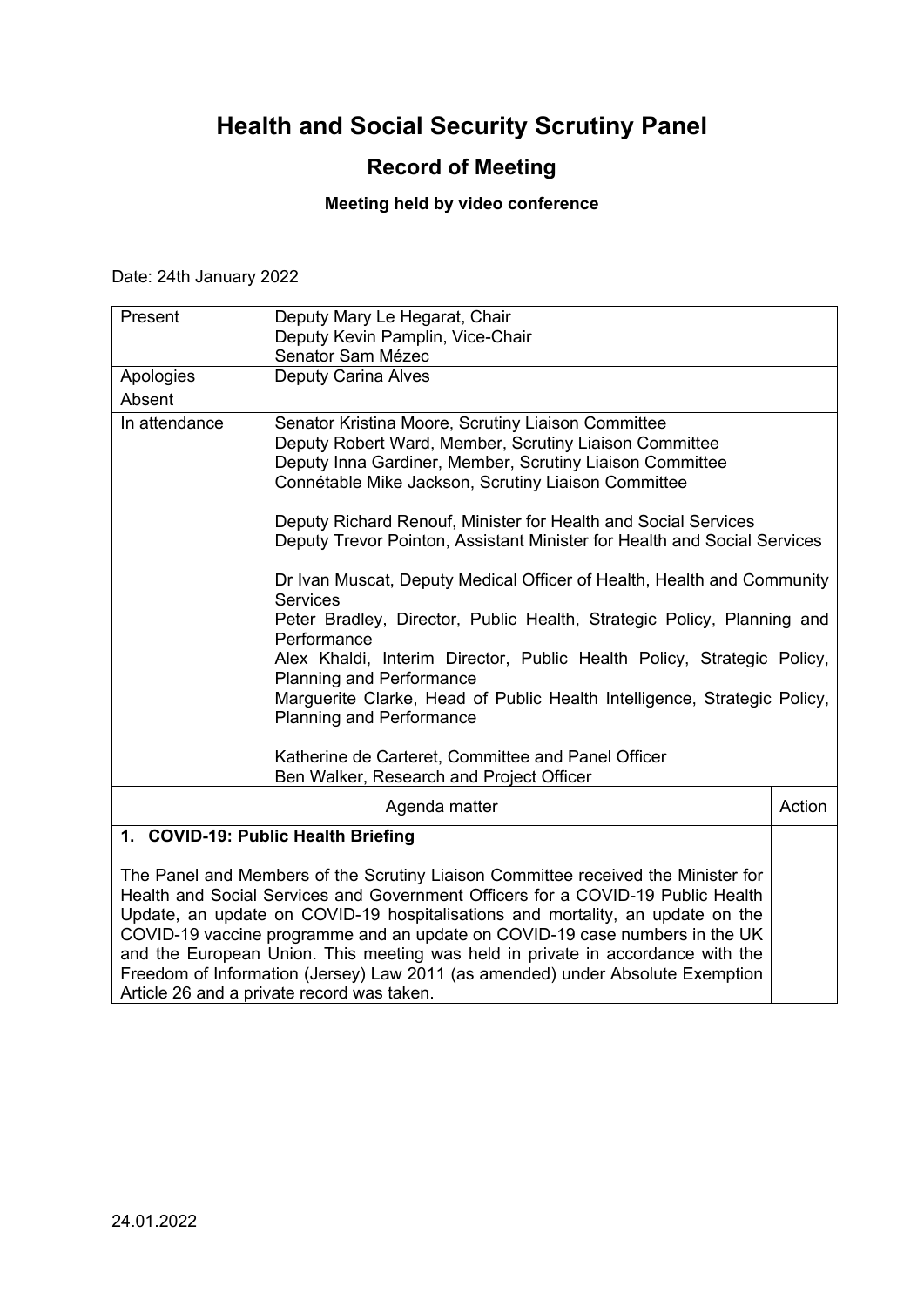### **Record of Meeting**

#### **Meeting held by video conference**

Date: 25th January 2022

| Present                                     | Deputy Mary Le Hegarat, Chair                                                                                                                                                                                                                                                                                                                                                                                          |        |
|---------------------------------------------|------------------------------------------------------------------------------------------------------------------------------------------------------------------------------------------------------------------------------------------------------------------------------------------------------------------------------------------------------------------------------------------------------------------------|--------|
|                                             | Deputy Kevin Pamplin, Vice-Chair                                                                                                                                                                                                                                                                                                                                                                                       |        |
|                                             | <b>Deputy Carina Alves</b>                                                                                                                                                                                                                                                                                                                                                                                             |        |
|                                             | Senator Sam Mézec                                                                                                                                                                                                                                                                                                                                                                                                      |        |
| Apologies                                   |                                                                                                                                                                                                                                                                                                                                                                                                                        |        |
| Absent                                      |                                                                                                                                                                                                                                                                                                                                                                                                                        |        |
| In attendance                               | Dr Anuschka Muller, Director of Improvement and Innovation, Health and<br><b>Community Services</b><br>Jo Poynter, Associate Managing Director, Health and Community Services<br>Stephen Bull, Head of Portfolio Management Office, Health and<br><b>Community Services</b><br>Dirk Danino-Forsyth, Director of Communications, Office of the Chief<br>Executive<br>Katherine de Carteret, Committee and Panel Officer |        |
|                                             | Ben Walker, Research and Project Officer                                                                                                                                                                                                                                                                                                                                                                               |        |
| Agenda matter                               |                                                                                                                                                                                                                                                                                                                                                                                                                        | Action |
| 1. Briefing: Jersey Care Model (JCM) Update |                                                                                                                                                                                                                                                                                                                                                                                                                        |        |
|                                             | The Denel resolved Covernment Officials for a private bristing on the Jaroov Care                                                                                                                                                                                                                                                                                                                                      |        |

The Panel received Government Officials for a private briefing on the Jersey Care Model, which included an update on recruitment for JCM Governance Groups, the JCM Independent Oversight Group, the Health & Care Partnership Group, the Clinical and Professional Advisory Forum, an update on the 2021 JCM Finance Report, a JCM Progress Report for January 2022 and the 2022 JCM Delivery Plan. This meeting was held in private in accordance with the Freedom of Information (Jersey) Law 2011 (as amended) under Absolute Exemption Article 26 and a private record was taken.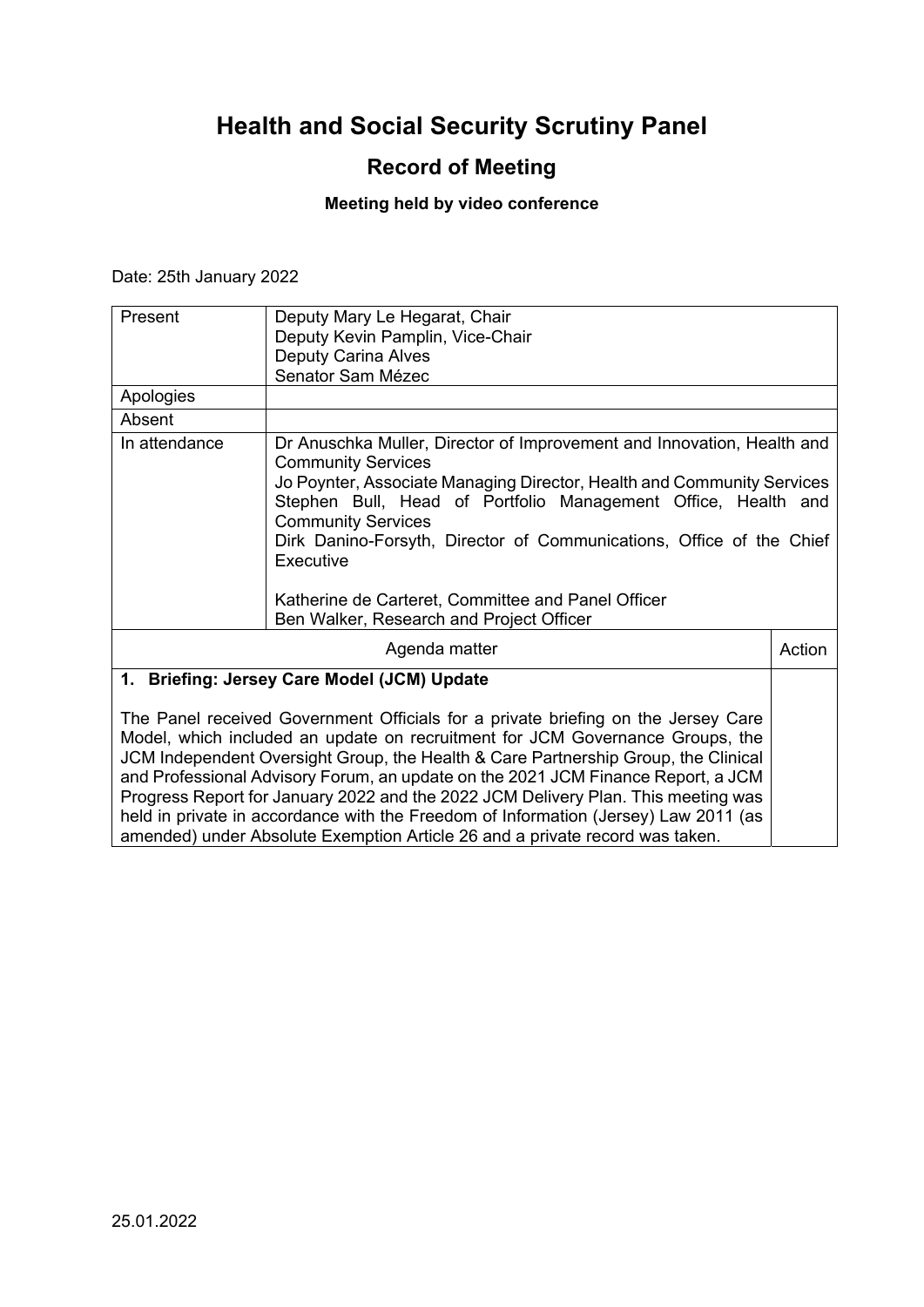## **Record of Meeting**

#### **Meeting held by video conference**

Date: 27th January 2022

| Present                             | Deputy Mary Le Hegarat, Chair                                                                                                                                    |           |
|-------------------------------------|------------------------------------------------------------------------------------------------------------------------------------------------------------------|-----------|
|                                     | Deputy Kevin Pamplin, Vice-Chair                                                                                                                                 |           |
|                                     | <b>Deputy Carina Alves</b>                                                                                                                                       |           |
|                                     | Senator Sam Mézec                                                                                                                                                |           |
|                                     |                                                                                                                                                                  |           |
| Apologies                           |                                                                                                                                                                  |           |
| Absent                              |                                                                                                                                                                  |           |
| In attendance                       | Katherine de Carteret, Committee and Panel Officer<br>Ben Walker, Research and Project Officer                                                                   |           |
| Agenda matter                       |                                                                                                                                                                  | Action    |
| 1. Minutes                          |                                                                                                                                                                  |           |
|                                     |                                                                                                                                                                  |           |
|                                     | The Panel noted and approved the records of the meetings held on 18th, 26th and<br>28th October, 3rd, 4th, 10th, 17th, 18th, 22nd, 29th November and 2nd and 8th | <b>BW</b> |
| December 2021 (public and private). |                                                                                                                                                                  |           |
|                                     | 2. Quarterly Hearing with the Minister for Health and Social Services                                                                                            |           |
|                                     | The Panel considered a draft question plan for the quarterly hearing with the Minister                                                                           |           |
|                                     | for Health and Social Services, which would be held at 2.30 pm on Friday 4th February                                                                            |           |
| 2022 on Microsoft Teams.            |                                                                                                                                                                  |           |
|                                     |                                                                                                                                                                  |           |
|                                     | The Panel agreed to the areas of questioning outlined in the draft question plan but                                                                             |           |
|                                     | noted that they would revert with a number edits and additional questions in advance                                                                             |           |
| of the hearing.                     |                                                                                                                                                                  |           |
| 3.                                  | <b>Follow up Review of Mental Health Services</b>                                                                                                                |           |
|                                     | The Panel discussed the Terms of Reference and Scoping Document for its follow up                                                                                |           |
| review of Mental Health Services.   |                                                                                                                                                                  |           |
|                                     |                                                                                                                                                                  |           |
|                                     | It was approved that the draft terms of reference would be:                                                                                                      |           |
| 1.                                  | To assess progress against the recommendations from the Panel's review                                                                                           |           |
|                                     | 'Assessment of Mental Health Services (S.R.4/2019) that was published on 6th                                                                                     |           |
| March 2019.                         |                                                                                                                                                                  |           |
| 2.                                  | To determine the impact of COVID-19 on the provision of mental health                                                                                            |           |
| services.                           |                                                                                                                                                                  |           |
|                                     | 3. To assess how the £500,000 of additional funding for Mental Health Services,<br>as approved by Amendment 9 to the Government Plan 2022-2025 (P.90/2021),      |           |
| will be used.                       |                                                                                                                                                                  |           |
|                                     | 4. To consider the impact and outcomes of the 'Independent Review of Adult<br>Mental Health Services in Jersey', published on 19th November 2021.                |           |
|                                     |                                                                                                                                                                  |           |
|                                     |                                                                                                                                                                  |           |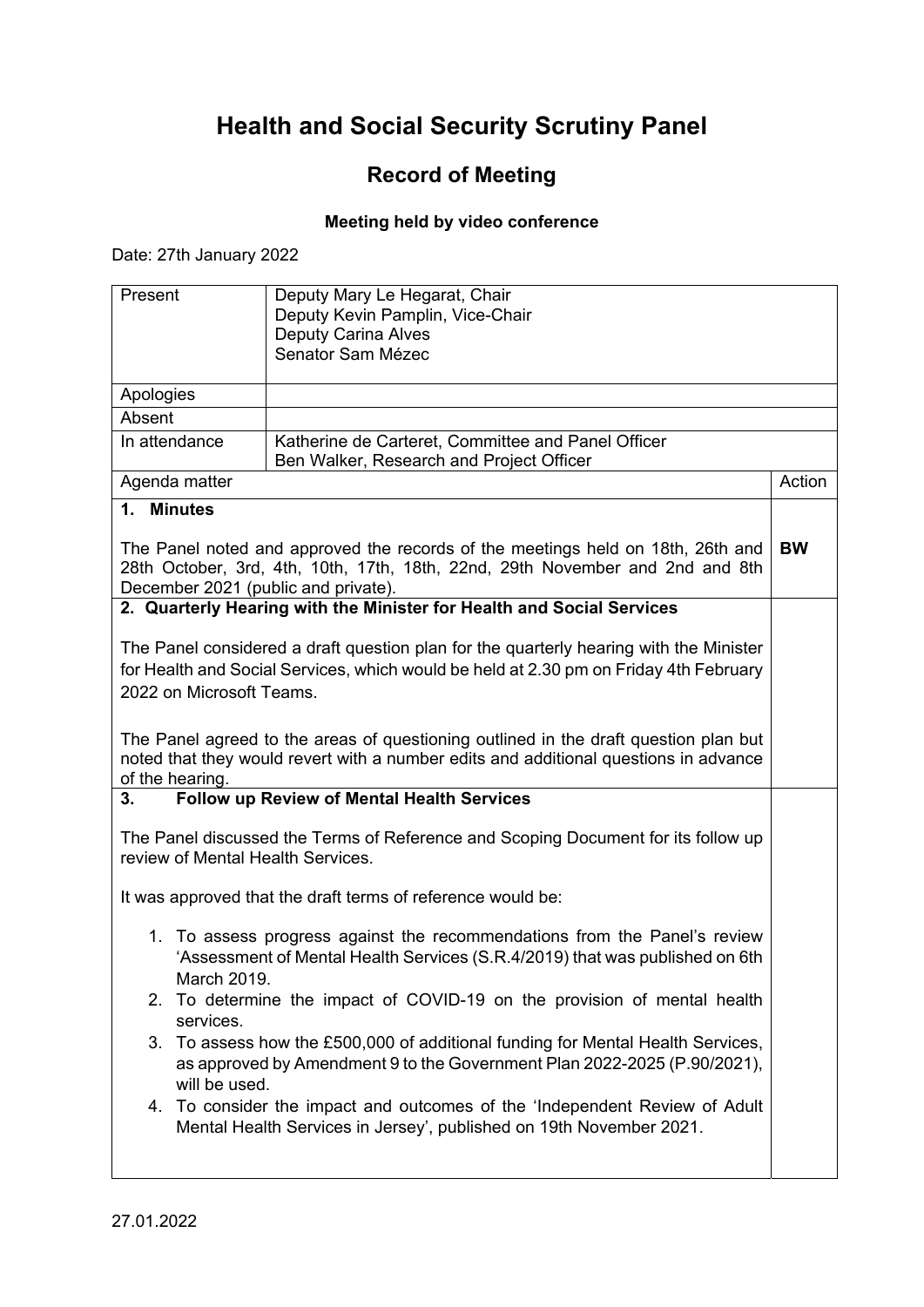| The Panel discussed the possibility of co-opting other members to its review. The<br>Committee and Panel Officer undertook to contact the member who had expressed an<br>interest.                                                                                                                                                                                                      | <b>KD</b>       |
|-----------------------------------------------------------------------------------------------------------------------------------------------------------------------------------------------------------------------------------------------------------------------------------------------------------------------------------------------------------------------------------------|-----------------|
| Subject to a few minor amendments, the Scoping Document for the follow up review<br>of Mental Health Services was approved by the Panel.                                                                                                                                                                                                                                                |                 |
| <b>Work Programme</b><br>4.                                                                                                                                                                                                                                                                                                                                                             |                 |
| The Panel considered its work programme until May 2022, particularly the timescale<br>for its follow up review of Mental Health Services.                                                                                                                                                                                                                                               |                 |
| The Panel noted that it would also produce a legacy report to summarise its 4-year<br>term and this would incorporate a summary of the Covid-19 response that the Panel<br>had undertaken on an ongoing, ad-hoc basis.                                                                                                                                                                  |                 |
| <b>Social Security Briefings</b><br>5.                                                                                                                                                                                                                                                                                                                                                  |                 |
| The Panel requested briefings (offered by officers in Customer and Local Services) on<br>matters relating to:                                                                                                                                                                                                                                                                           |                 |
| Financial Wellbeing in Old Age; and<br>$\bullet$<br>Collection of Contributions (re the Social Security (Collection of Class 1 and<br>$\bullet$<br>Class 2 Contributions) (Jersey) Order 2013)                                                                                                                                                                                          |                 |
| The Panel Officers undertook to make the relevant arrangements.                                                                                                                                                                                                                                                                                                                         | KD<br><b>BW</b> |
| The Panel declined a briefing on P.120/2021: 'Draft Social Security (Amendment of<br>Law – Minimum Earnings Threshold) (No. 2) (Jersey) Regulations 202-' and noted that<br>the proposition was in line with the approach agreed between the Minister and the<br>Panel (and also the Corporate Services Scrutiny Panel) in relation to the approval of<br>P.79/2021 (Addendum) in 2021. |                 |
| 6. Request for meeting with the Care Commission                                                                                                                                                                                                                                                                                                                                         |                 |
| The Panel recalled that, during Oral Questions in the States Assembly on 22nd<br>January 2022, Deputy Pamplin had asked the Minister for the Environment about the<br>Regulation of Care (Standards and Requirements) (Reinstatement of COVID-19<br>Modifications) (OQ.8/2022).                                                                                                         | <b>BW</b>       |
| A subsequent request to meet with the Care Commission had been made on behalf of<br>the Panel about this matter. The Research and Project Officer undertook to make the<br>relevant arrangements for the meeting.                                                                                                                                                                       |                 |
| 7. Future Meetings                                                                                                                                                                                                                                                                                                                                                                      |                 |
| The Panel noted that its next scheduled meeting was due to take place at 10 am on<br>Friday 4th February 2022.                                                                                                                                                                                                                                                                          |                 |
|                                                                                                                                                                                                                                                                                                                                                                                         |                 |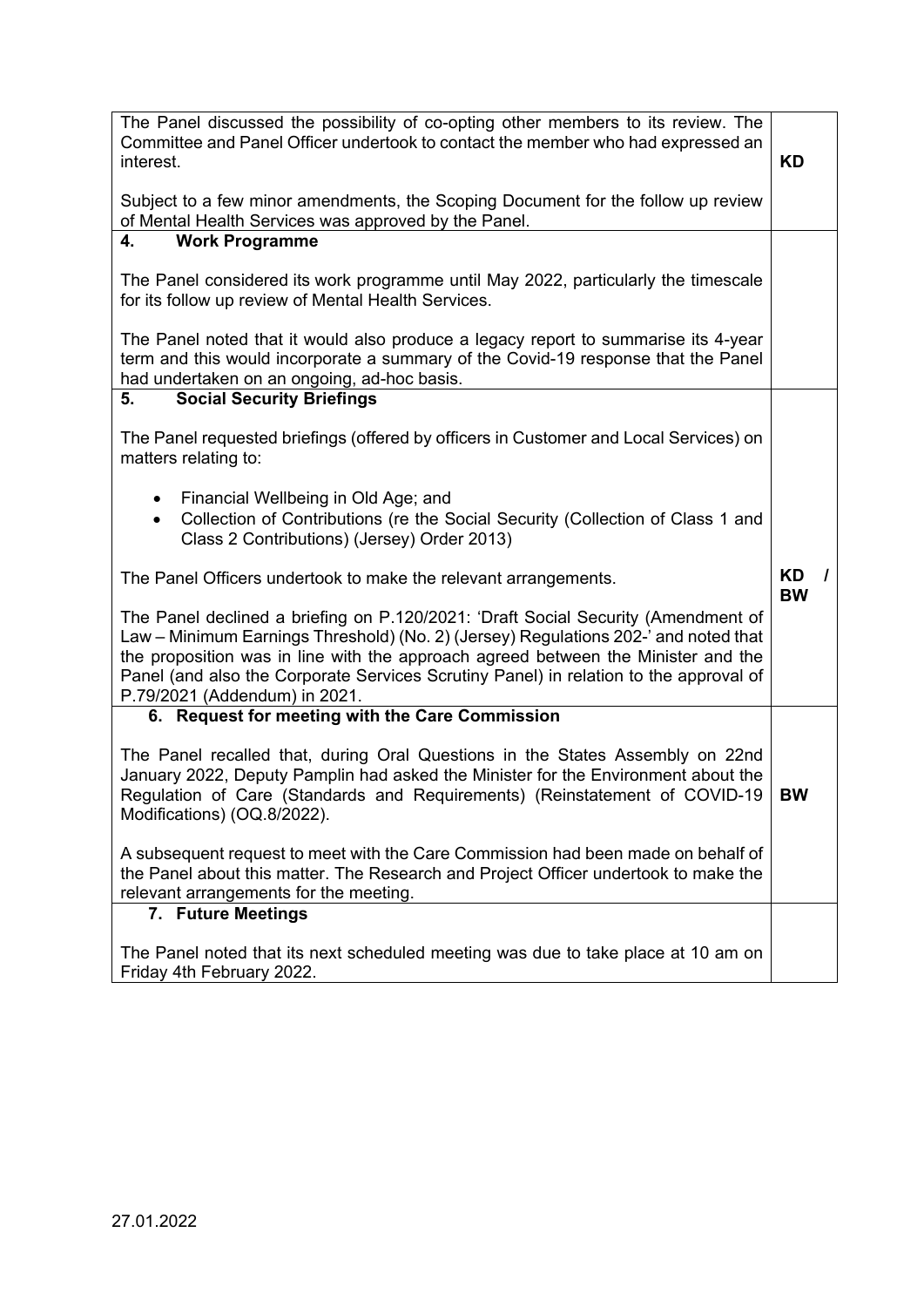## **Record of Meeting**

## **Meeting held by video conference**

Date: 28th January 2022

| Present                                      | Deputy Mary Le Hegarat, Chair<br>Deputy Kevin Pamplin, Vice-Chair                                                                                                                                                                                                                                                                      |        |
|----------------------------------------------|----------------------------------------------------------------------------------------------------------------------------------------------------------------------------------------------------------------------------------------------------------------------------------------------------------------------------------------|--------|
|                                              | Senator Sam Mézec<br><b>Deputy Carina Alves</b>                                                                                                                                                                                                                                                                                        |        |
| Apologies                                    |                                                                                                                                                                                                                                                                                                                                        |        |
| Absent                                       |                                                                                                                                                                                                                                                                                                                                        |        |
| In attendance                                | Senator Kristina Moore, Scrutiny Liaison Committee<br>Deputy Robert Ward, Member, Scrutiny Liaison Committee<br>Deputy Inna Gardiner, Member, Scrutiny Liaison Committee<br>Connétable Mike Jackson, Scrutiny Liaison Committee                                                                                                        |        |
|                                              | Dr Ivan Muscat, Deputy Medical Officer of Health, Health and Community<br><b>Services</b><br>Peter Bradley, Director, Public Health, Strategic Policy, Planning and<br>Performance<br>Alex Khaldi, Director, Public Health Policy, Strategic Policy, Planning and                                                                      |        |
|                                              | Performance<br>Marguerite Clarke, Head of Public Health Intelligence, Strategic Policy,<br><b>Planning and Performance</b>                                                                                                                                                                                                             |        |
|                                              | Ben Walker, Research and Project Officer                                                                                                                                                                                                                                                                                               |        |
|                                              | Agenda matter                                                                                                                                                                                                                                                                                                                          | Action |
| 1. COVID-19: De-Escalation of COVID Measures |                                                                                                                                                                                                                                                                                                                                        |        |
| and a private record was taken.              | The Panel and Members of the Scrutiny Liaison Committee (Scrutiny Members)<br>received Government Officers for a briefing on the de-escalation of COVID-19<br>measures in Jersey. This meeting was held in private in accordance with the Freedom<br>of Information (Jersey) Law 2011 (as amended) under Absolute Exemption Article 26 |        |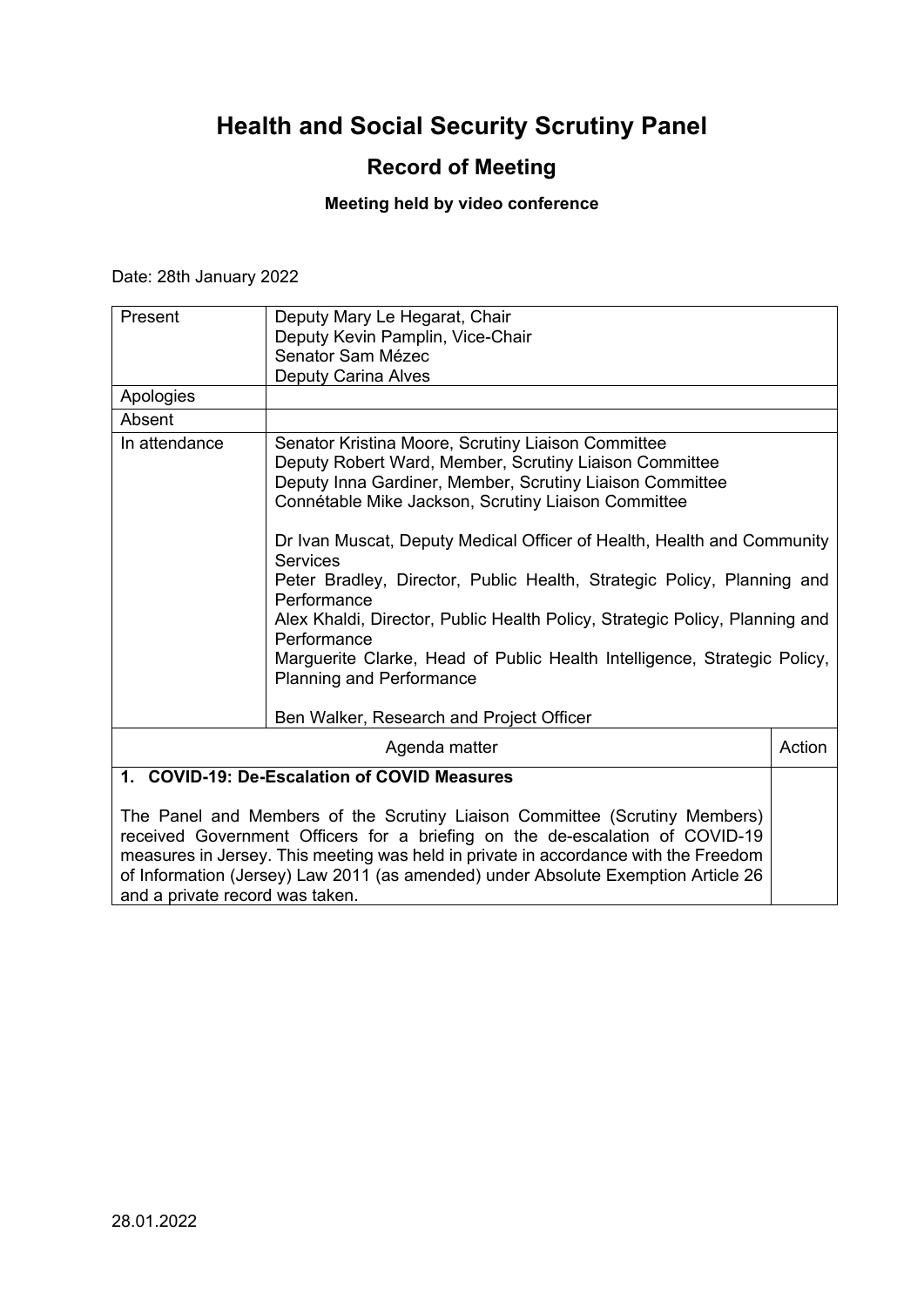### **Record of Meeting**

#### **Meeting held by video conference**

Date: 4th February 2022

| Present              | Deputy Mary Le Hegarat, Chair<br>Deputy Kevin Pamplin, Vice-Chair<br><b>Deputy Carina Alves</b>                                                                                                                                                                                                      |           |
|----------------------|------------------------------------------------------------------------------------------------------------------------------------------------------------------------------------------------------------------------------------------------------------------------------------------------------|-----------|
|                      | Senator Sam Mézec                                                                                                                                                                                                                                                                                    |           |
| Apologies            |                                                                                                                                                                                                                                                                                                      |           |
| Absent               |                                                                                                                                                                                                                                                                                                      |           |
| In attendance        | Item 2 only:<br>Becky Sherrington, Chief Inspector, Jersey Care Commission<br>Francis Walker, Policy Principal, Strategic Policy, Planning<br>Performance                                                                                                                                            | and       |
|                      | Part of Item 3 only:<br>Deputy Richard Renouf, Minister for Health and Social Services<br>Deputy T. Pointon of St. John, Assistant Minister for Health and Social<br><b>Services</b><br>Dr. Anushka Muller, Director of Improvement and Innovation                                                   |           |
|                      | Mr. A. Weir, Director for Mental Health and Adult Social Care<br>Ms. H. Lucas, Interim Chief Operating Officer<br>Mr. J. Lynch, Principal Policy Officer<br>Ms. J. Auffret, Lead Midwife                                                                                                             |           |
|                      | Mr. J. Carter, Head of Estates, Health and Community Services<br>Ms. M. Clarke, Head of Public Health Intelligence<br>Ms. M. Roach, Head of Finance, Health and Community Services<br>Mr. P. Armstrong, Medical Director, Health and Community Services<br>Mr. P. Bradley, Director of Public Health |           |
|                      | Ms. S. Evans, Acting General Manager, Primary and Preventative Care<br>Ms. E. Baker, Head of the COVID-19 Vaccination Programme<br>Mr. S. Graham, Associate Director of People Services - Health<br>Mr. S. McCreanney, Head of COVID Testing                                                         |           |
|                      | Edward Le Gallais, Communications Officer<br>Katherine de Carteret, Committee and Panel Officer<br>Ben Walker, Research and Project Officer                                                                                                                                                          |           |
| Agenda matter        |                                                                                                                                                                                                                                                                                                      | Action    |
| 1.<br><b>Minutes</b> |                                                                                                                                                                                                                                                                                                      |           |
|                      | The Panel noted and approved the records of the meetings held on 10th January and<br>27th January 2022 (public and private).                                                                                                                                                                         | <b>BW</b> |
|                      | 2. Briefing from the Jersey Care Commission<br>The Panel received Recky Shorrington, Chief Inspector, Jersey Care Commission and                                                                                                                                                                     |           |

The Panel received Becky Sherrington, Chief Inspector, Jersey Care Commission and Francis Walker, Policy Principal, Strategic Policy, Planning and Performance for an informal update on the work of the Jersey Care Commission.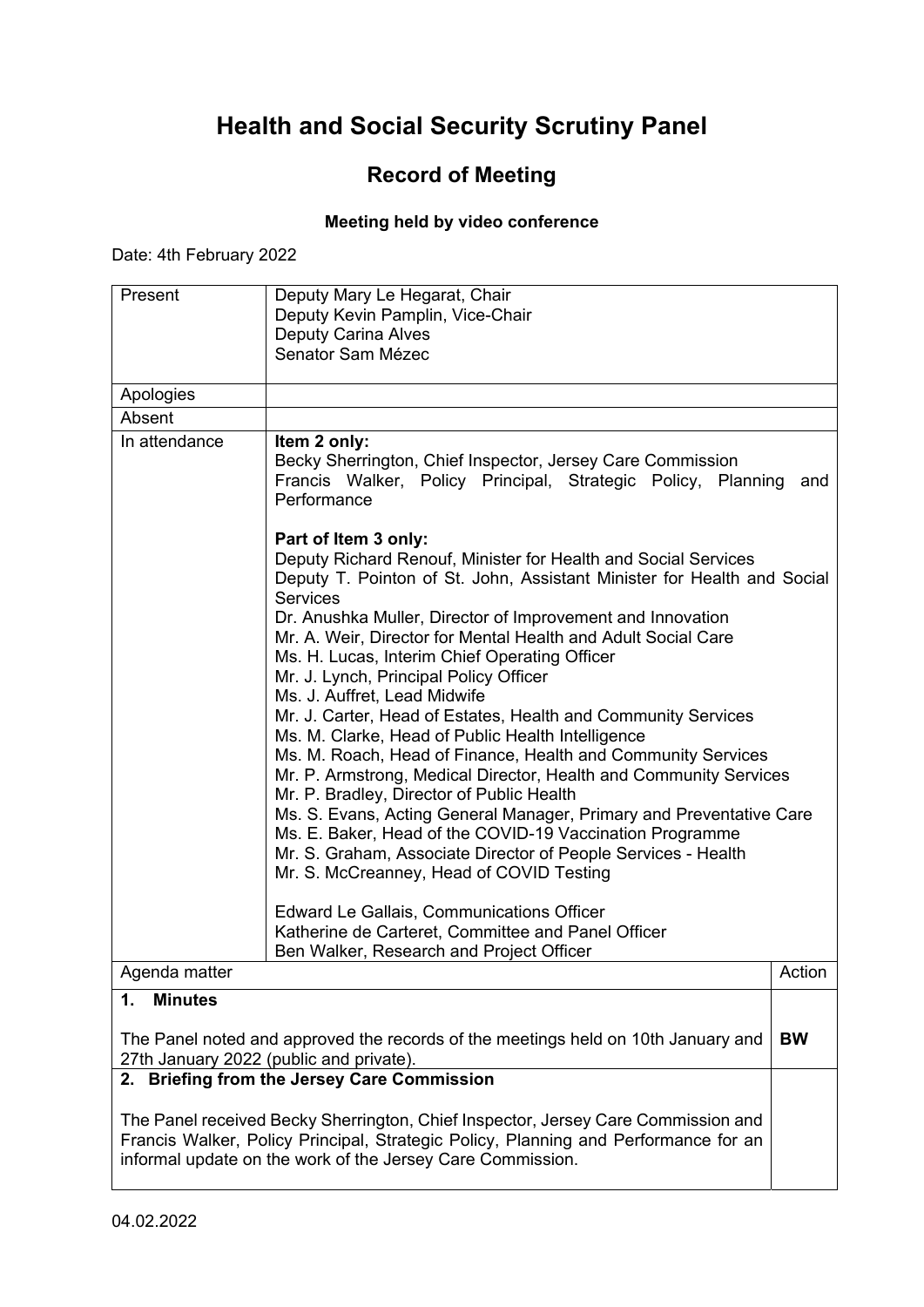| This meeting was held in private in accordance with the Freedom of Information<br>(Jersey) Law 2011 (as amended) under Absolute Exemption Article 26 and a private<br>record was taken.                                                          |           |
|--------------------------------------------------------------------------------------------------------------------------------------------------------------------------------------------------------------------------------------------------|-----------|
|                                                                                                                                                                                                                                                  |           |
| 3. Meeting - Question Plan: Quarterly Public Hearing with the Minister for<br><b>Health and Social Services</b>                                                                                                                                  |           |
| The Panel noted and discussed its question plan in preparation for the Public Hearing<br>with the Minister for Social Security at 2.30 pm.                                                                                                       |           |
| The Panel welcomed the Minister for Health and Social Services and various officers<br>for a Quarterly Public Hearing at 2.30 pm. The hearing was recorded, and webcast<br>live via Microsoft Teams and a transcript was produced.               |           |
| Following the Public Hearing, the Panel discussed key topics to include on its social<br>media updates with the Panel's Communications Officer.                                                                                                  | <b>EL</b> |
| 4. Follow up Review of Mental Health Services                                                                                                                                                                                                    |           |
| The Panel received an update from the Committee and Panel Officer in relation to the<br>letters sent to targeted stakeholders as part of the follow up review. No responses had<br>been received to date.                                        |           |
| The Panel also discussed availability for site visits related to the review. The Panel<br>hoped to visit Orchard House, Rosewood House, Clinique Pinel and La Chasse on<br>and the Child and Adolescent Mental Health Services (CAMHS) premises. |           |
| 5. Future Meetings                                                                                                                                                                                                                               |           |
|                                                                                                                                                                                                                                                  |           |
| The Panel noted that its next scheduled meeting was due to take place at 10 am on<br>Thursday 17th February 2022.                                                                                                                                |           |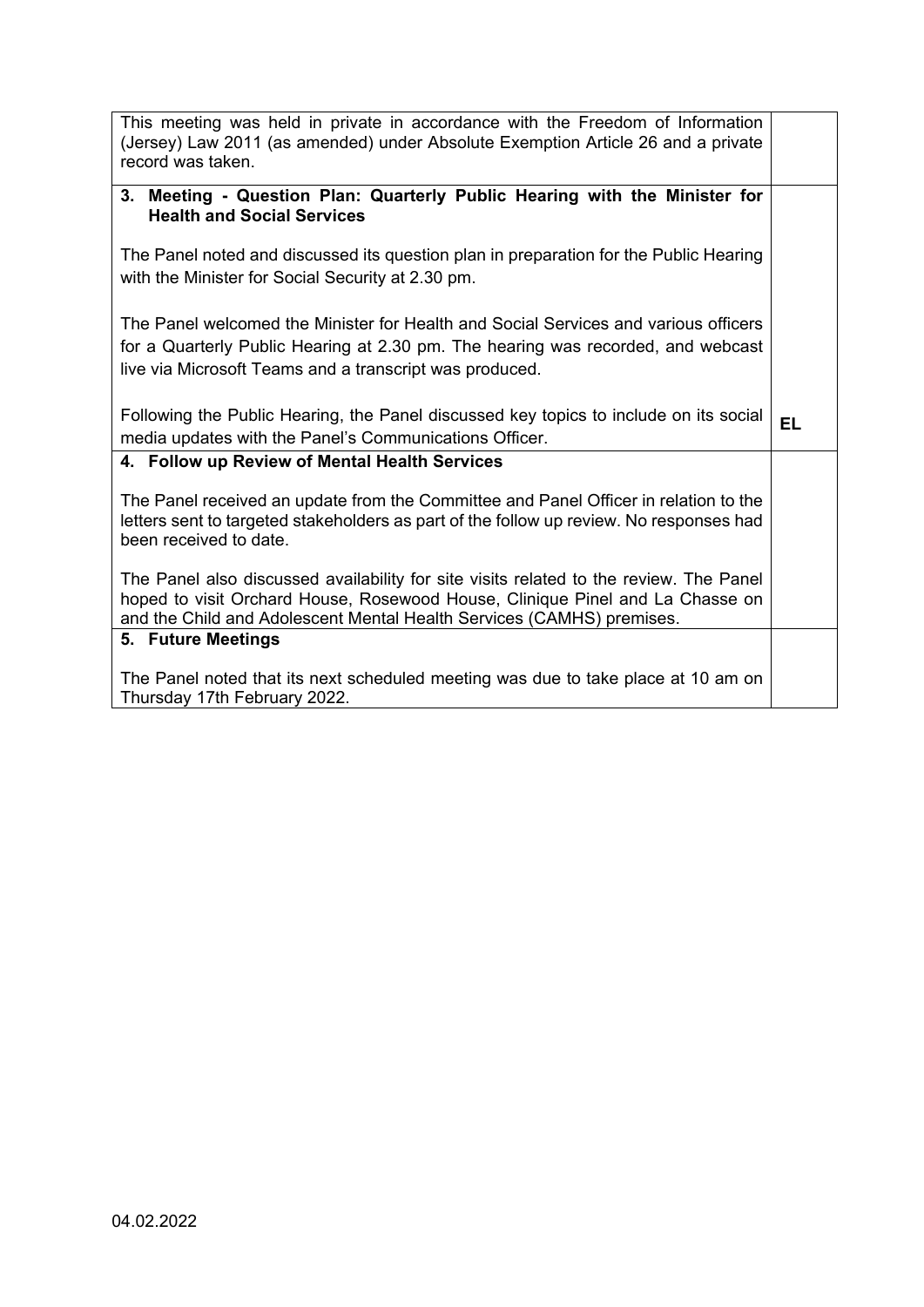## **Record of Meeting**

#### **Meeting held by video conference**

Date: 7th February 2022

| Present       | Deputy Mary Le Hegarat, Chair                                                                                                                                                                                                                                                                                                                                                                                                                                                                                                                                                                                                    |        |
|---------------|----------------------------------------------------------------------------------------------------------------------------------------------------------------------------------------------------------------------------------------------------------------------------------------------------------------------------------------------------------------------------------------------------------------------------------------------------------------------------------------------------------------------------------------------------------------------------------------------------------------------------------|--------|
|               | Deputy Kevin Pamplin, Vice-Chair                                                                                                                                                                                                                                                                                                                                                                                                                                                                                                                                                                                                 |        |
|               | Senator Sam Mézec                                                                                                                                                                                                                                                                                                                                                                                                                                                                                                                                                                                                                |        |
|               | <b>Deputy Carina Alves</b>                                                                                                                                                                                                                                                                                                                                                                                                                                                                                                                                                                                                       |        |
| Apologies     |                                                                                                                                                                                                                                                                                                                                                                                                                                                                                                                                                                                                                                  |        |
| Absent        |                                                                                                                                                                                                                                                                                                                                                                                                                                                                                                                                                                                                                                  |        |
| In attendance | Item 1 and 2:<br>Senator Kristina Moore, Chair, Corporate Services Scrutiny Panel<br>Deputy Steve Ahier, Vice-Chair, Corporate Services Scrutiny Panel<br>Senator Tracey Vallois, Member, Corporate Services Scrutiny Panel<br>Senator Steve Pallett, Member, Corporate Services Scrutiny Panel<br>Item 1 only:<br>Mark MacGregor, Senior Policy Officer, Strategic Policy, Planning and<br>Performance<br>Graham Moore, Programme Manager, Treasury and Exchequer<br>Item 2 only:<br>Deputy Richard Renouf, Minister for Health and Social Services<br>Deputy Trevor Pointon, Assistant Minister for Health and Social Services |        |
|               |                                                                                                                                                                                                                                                                                                                                                                                                                                                                                                                                                                                                                                  |        |
|               | Dr Ivan Muscat, Deputy Medical Officer of Health, Health and Community<br><b>Services</b><br>Peter Bradley, Director, Public Health, Strategic Policy, Planning and<br>Performance<br>Alex Khaldi, Interim Director, Public Health Policy, Strategic Policy,<br><b>Planning and Performance</b><br>Marguerite Clarke, Head of Public Health Intelligence, Strategic Policy,<br><b>Planning and Performance</b><br>Jack Norris, Policy Principal, Strategic Policy, Planning and Performance<br>Katherine de Carteret, Committee and Panel Officer                                                                                |        |
|               | Katie Griffiths, Committee and Panel Officer<br>Ben Walker, Research and Project Officer<br>Peter Lamy, Research and Project Officer                                                                                                                                                                                                                                                                                                                                                                                                                                                                                             |        |
|               | Agenda matter                                                                                                                                                                                                                                                                                                                                                                                                                                                                                                                                                                                                                    | Action |
|               | 1. Briefing: Collecting Social Security Contributions Monthly from November                                                                                                                                                                                                                                                                                                                                                                                                                                                                                                                                                      |        |
| 2022          |                                                                                                                                                                                                                                                                                                                                                                                                                                                                                                                                                                                                                                  |        |
|               | The Panel and Members of the Corporate Services Scrutiny Panel received<br>Government Officers for a joint briefing on the changes to the collection of Social                                                                                                                                                                                                                                                                                                                                                                                                                                                                   |        |

Security Contributions from November 2022. This meeting was held in private in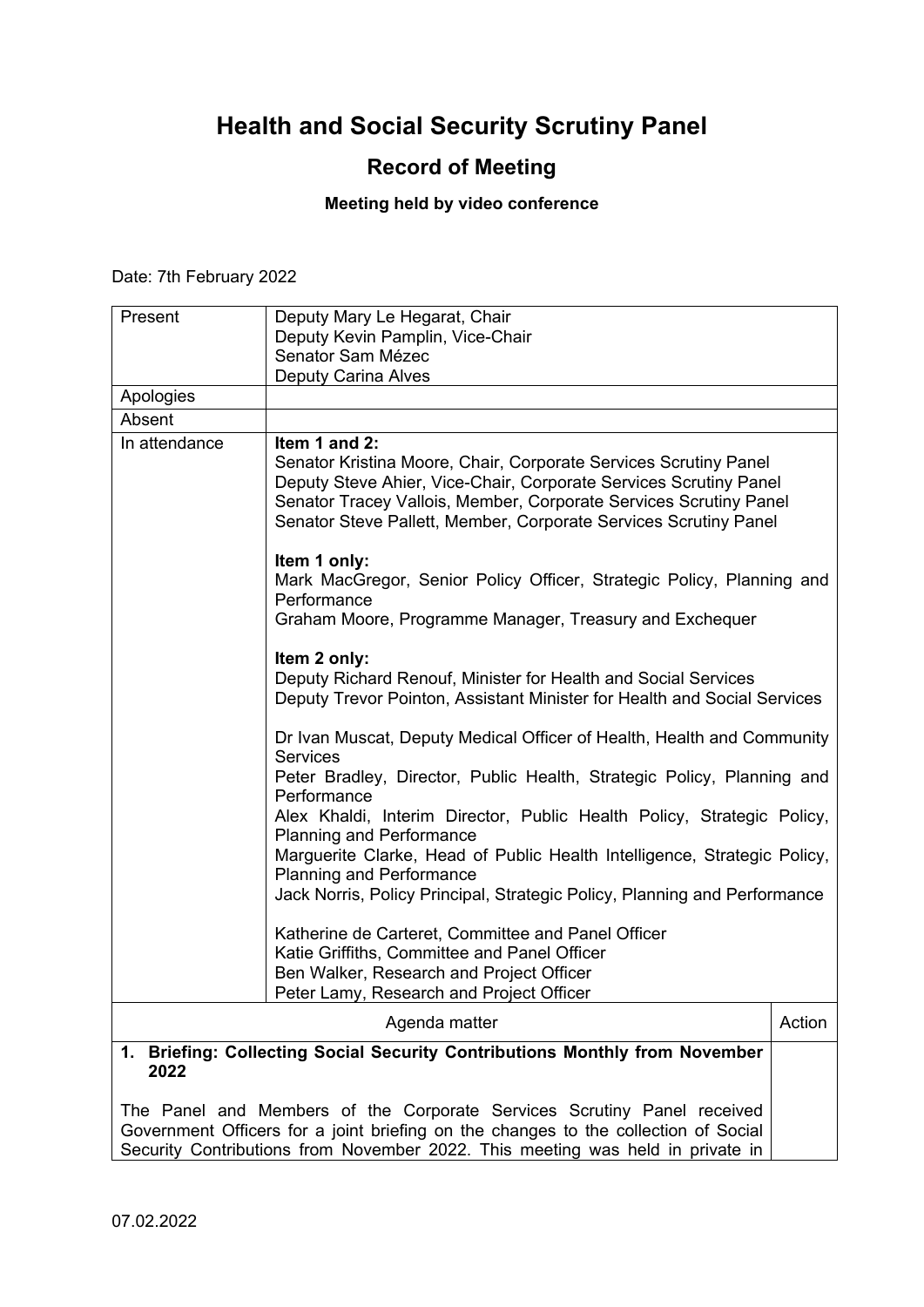accordance with the Freedom of Information (Jersey) Law 2011 (as amended) under Absolute Exemption Article 26 and a private record was taken.

#### **2. COVID-19 Legislation and De-Escalation**

The Panel and Members of the Scrutiny Liaison Committee received the Minister for Health and Social Services and Government Officers for a briefing on the deescalation of COVID-19 legislation in Jersey. This meeting was held in private in accordance with the Freedom of Information (Jersey) Law 2011 (as amended) under Absolute Exemption Article 26 and a private record was taken.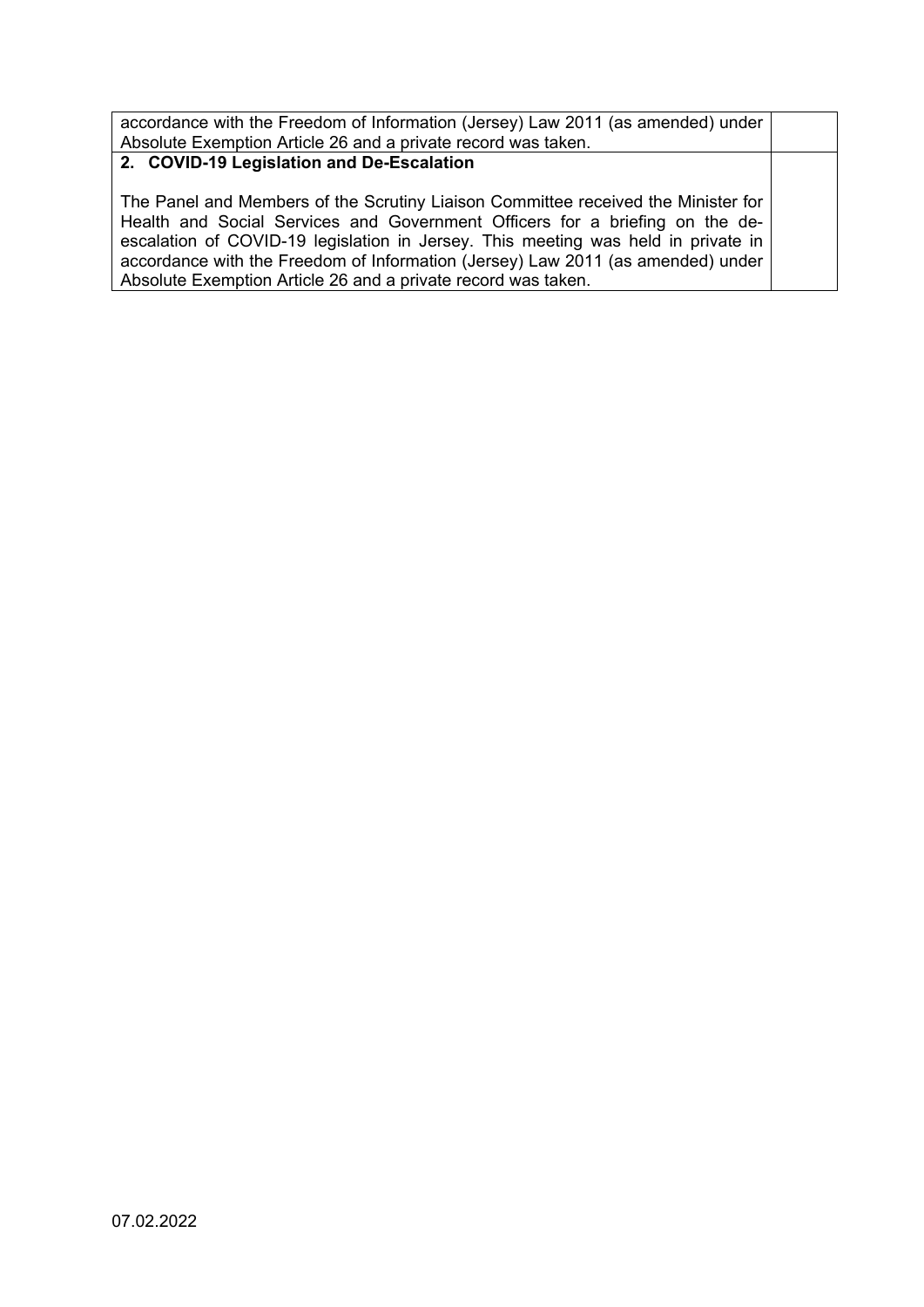### **Record of Meeting**

#### **Meeting held by video conference**

Date: 15th February 2022

| Present                                                        | Deputy Mary Le Hegarat, Chair<br>Deputy Kevin Pamplin, Vice-Chair<br>Senator Sam Mézec<br><b>Deputy Carina Alves</b>                                                                                                                                                                                                                                                                                |        |
|----------------------------------------------------------------|-----------------------------------------------------------------------------------------------------------------------------------------------------------------------------------------------------------------------------------------------------------------------------------------------------------------------------------------------------------------------------------------------------|--------|
| Apologies                                                      |                                                                                                                                                                                                                                                                                                                                                                                                     |        |
| Absent                                                         |                                                                                                                                                                                                                                                                                                                                                                                                     |        |
| In attendance                                                  | Item 1 only:<br>Mark MacGregor, Senior Policy Officer, Strategic Policy, Planning and<br>Performance<br>Item 2 only:<br>Senator Steve Pallett, Co-Opted for Follow-Up Review of Mental Health<br><b>Services</b><br>Deputy Trevor Pointon, Assistant Minister for Health and Social Services<br>Andy Weir, Director of Mental Health and Adult Social Care, Health and<br><b>Community Services</b> |        |
|                                                                | Katherine de Carteret, Committee and Panel Officer<br>Ben Walker, Research and Project Officer                                                                                                                                                                                                                                                                                                      |        |
|                                                                | Agenda matter                                                                                                                                                                                                                                                                                                                                                                                       | Action |
| Briefing: Financial Independence in Old Age - D3P Report<br>1. |                                                                                                                                                                                                                                                                                                                                                                                                     |        |

The Panel received Mark MacGregor, Senior Policy Officer, Strategic Policy, Planning and Performance (Senior Policy Officer), for a briefing to update the Panel on the Financial Independence in Old Age Report (report) produced by D3P Global Pension Consulting (D3P), following work undertaken by D3P on financial independence in later life in 2019. This meeting was held in private in accordance with the Freedom of Information (Jersey) Law 2011 (as amended) under Absolute Exemption Article 26 and a private record was taken.

**2. Briefing: Follow-up Review of Mental Health Services**

The Panel received Deputy Trevor Pointon, Assistant Minister for Health and Social Services and Andy Weir, Director of Mental Health and Adult Social Care, Health and Community Services, for a private update on the delivery of mental health services in Jersey. This meeting was held in private in accordance with the Freedom of Information (Jersey) Law 2011 (as amended) under Absolute Exemption Article 26 and a private record was taken.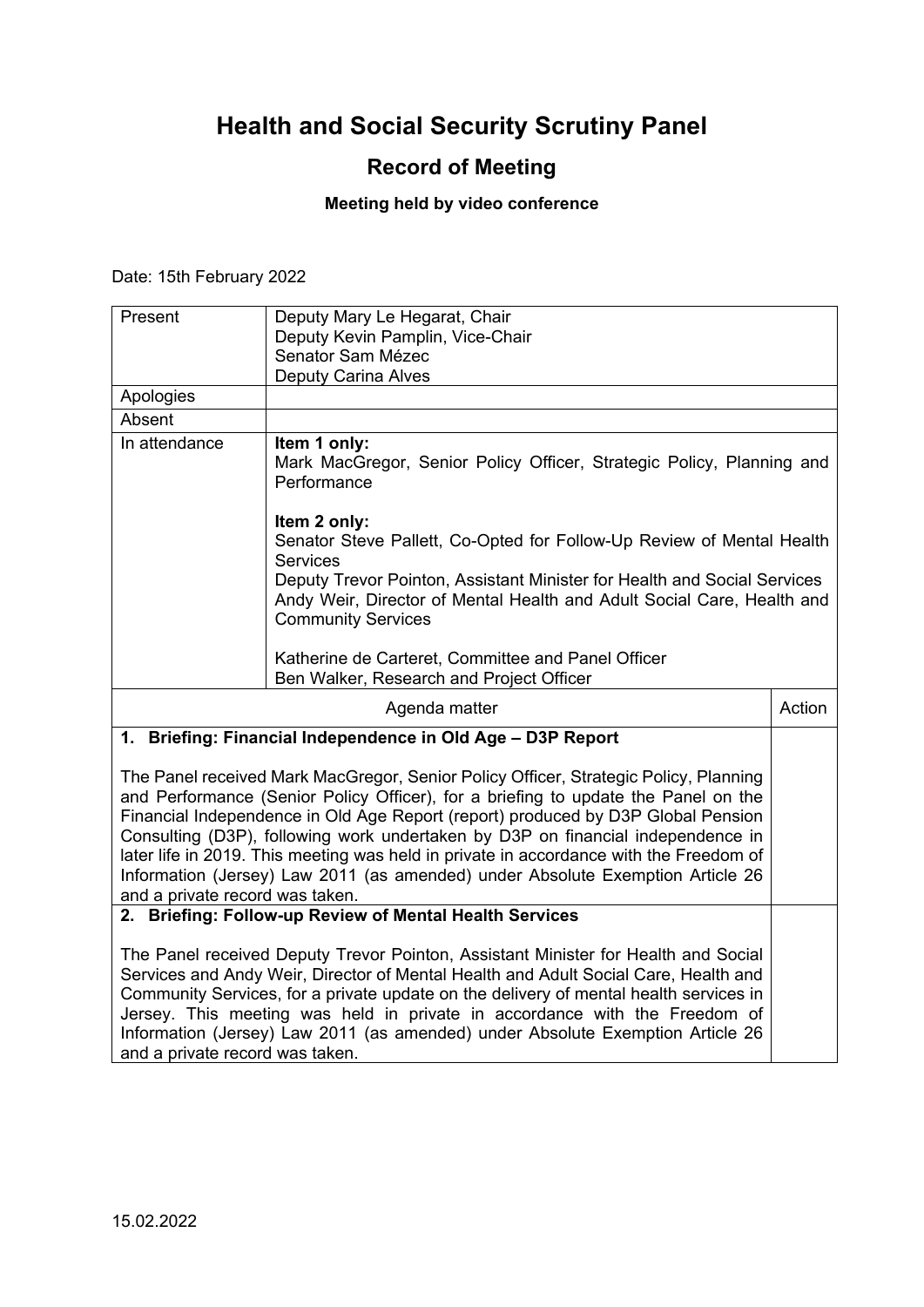## **Record of Meeting**

#### **Meeting held by video conference**

Date: 17th February 2022

| Present                                                                                                                                                                                                                                        | Deputy Mary Le Hegarat, Chair                                                                                                                                                                                           |           |
|------------------------------------------------------------------------------------------------------------------------------------------------------------------------------------------------------------------------------------------------|-------------------------------------------------------------------------------------------------------------------------------------------------------------------------------------------------------------------------|-----------|
|                                                                                                                                                                                                                                                | Deputy Kevin Pamplin, Vice-Chair                                                                                                                                                                                        |           |
|                                                                                                                                                                                                                                                | <b>Deputy Carina Alves</b>                                                                                                                                                                                              |           |
| Apologies                                                                                                                                                                                                                                      | Senator Sam Mézec                                                                                                                                                                                                       |           |
| Absent                                                                                                                                                                                                                                         |                                                                                                                                                                                                                         |           |
|                                                                                                                                                                                                                                                |                                                                                                                                                                                                                         |           |
| In attendance                                                                                                                                                                                                                                  | Item 2 only:<br>Mr. Mike Greenwood, Chair of the Independent Oversight Board                                                                                                                                            |           |
|                                                                                                                                                                                                                                                | Item 3 only:<br>Mr. James Le Feuvre, Chair of the Health and Care Partnership Board                                                                                                                                     |           |
|                                                                                                                                                                                                                                                | Item 2 & 3 only:<br>Dr. Anushka Muller, Director of Improvement and Innovation, Health and<br><b>Community Services</b>                                                                                                 |           |
|                                                                                                                                                                                                                                                | Item 5 only:<br>Senator Steve Pallet, Co-opted to the Panel for the Follow up review of<br><b>Mental Health Services</b><br>Deputy Rob Ward, Chair of the Children, Education and Home Affairs<br><b>Scrutiny Panel</b> |           |
|                                                                                                                                                                                                                                                | Katherine de Carteret, Committee and Panel Officer<br>Ben Walker, Research and Project Officer                                                                                                                          |           |
| Agenda matter                                                                                                                                                                                                                                  |                                                                                                                                                                                                                         | Action    |
| $\mathbf{1}$ .<br><b>Minutes</b>                                                                                                                                                                                                               |                                                                                                                                                                                                                         |           |
|                                                                                                                                                                                                                                                | The Panel noted and approved the records of the meetings held on 13th January, 24th<br>January and 25th January 2022 (public and private).                                                                              | <b>BW</b> |
|                                                                                                                                                                                                                                                | 2. Introduction to the new Chair of the Independent Oversight Board                                                                                                                                                     |           |
| The Panel received Mr. Mike Greenwood, Chair of the Independent Oversight Board,<br>and Dr. Anushka Muller, via Teams for an introductory meeting and an informal update<br>on the work of the Independent Oversight Board from Mr. Greenwood. |                                                                                                                                                                                                                         |           |
| This meeting was held in private in accordance with the Freedom of Information<br>(Jersey) Law 2011 (as amended) under Absolute Exemption Article 26 and a private<br>record was taken.                                                        |                                                                                                                                                                                                                         |           |
| 3. Introduction to the new Chair of the Health and Care Partnership Board                                                                                                                                                                      |                                                                                                                                                                                                                         |           |
| The Panel received Mr. James Le Feuvre, Chair of the Health and Care Partnership<br>Board, and Dr. Anushka Muller, via Teams for an introductory meeting and an informal<br>update on the work of the Partnership Board.                       |                                                                                                                                                                                                                         |           |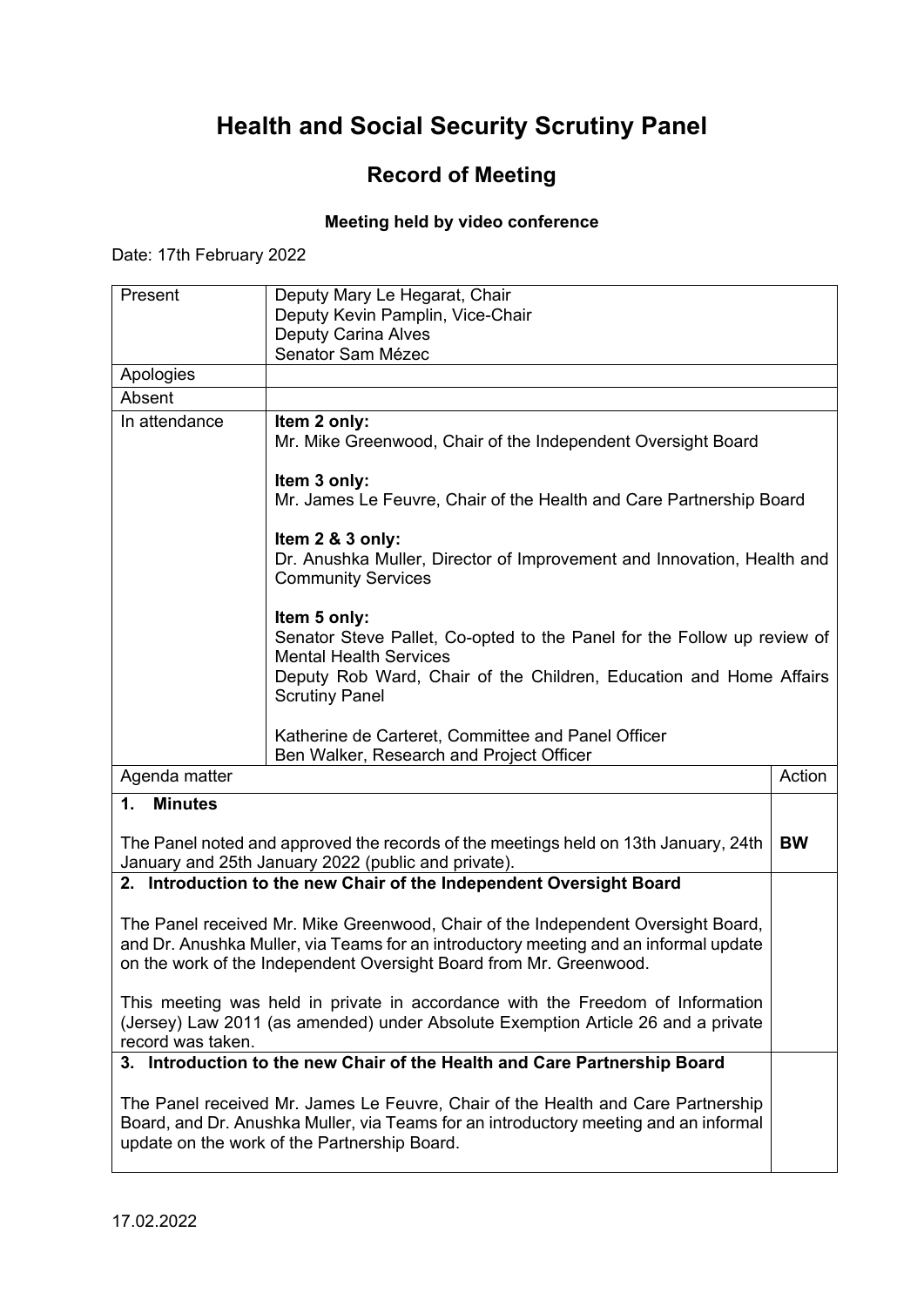| This meeting was held in private in accordance with the Freedom of Information<br>(Jersey) Law 2011 (as amended) under Absolute Exemption Article 26 and a private<br>record was taken.                                                                                                                                                                                                                                                                                                                     |                                    |
|-------------------------------------------------------------------------------------------------------------------------------------------------------------------------------------------------------------------------------------------------------------------------------------------------------------------------------------------------------------------------------------------------------------------------------------------------------------------------------------------------------------|------------------------------------|
| 4. Note the briefing received on the DP3 Report: 'Financial Wellbeing in Old                                                                                                                                                                                                                                                                                                                                                                                                                                |                                    |
| Age'                                                                                                                                                                                                                                                                                                                                                                                                                                                                                                        |                                    |
| The Panel discussed the officer briefing it had received on 15th February 2022 in<br>respect of the 'Financial Wellbeing in Old Age' Report that the Minister for Social<br>Security had commissioned from DP3.                                                                                                                                                                                                                                                                                             |                                    |
| The Panel noted that any decisions and work would be made in the next term of<br>Government, rather than by the current Minister. The Panel asked officers to include<br>reference to this matter on the Panel's legacy report, in order to highlight the work to<br>the members of the next Health and Social Security Scrutiny Panel.                                                                                                                                                                     | <b>KD</b><br>$\prime$<br><b>BW</b> |
| 5. Follow up Review of Mental Health Services                                                                                                                                                                                                                                                                                                                                                                                                                                                               |                                    |
| The Panel welcomed Senator Steve Pallet and Deputy Rob Ward to the meeting for<br>discussion of this item. Senator Pallet had been co-opted to the Panel for the Follow<br>up Review of Mental Health Services (the 'Review'). Deputy Ward had been invited to<br>attend in his capacity as Chair of the Children, Education and Home Affairs Panel in<br>order to discuss the areas of potential crossover between the two panels in relation to<br>Child and Adolescent Mental Health Services ('CAMHS'). |                                    |
| The Panel recalled the briefing provided on 15th February 2022 by the Assistant<br>Minister for Health and Social Services and the Director of Mental Health and Adult<br>Social Care, on which a separate record was produced.                                                                                                                                                                                                                                                                             |                                    |
| The Panel noted that it was scheduled to visit Orchard House, Rosewood House,<br>Clinique Pinel and La Chasse on Tuesday 22nd February 2022 and CAMHS Offices<br>on Thursday 24th February 2022.                                                                                                                                                                                                                                                                                                            |                                    |
| The Panel considered draft questions and themes for the review hearing with the<br>Minister for Children and Education and the Assistant Minister, which would be held at<br>3.30 pm on Friday 25th February 2022 on Microsoft Teams. The Panel agreed to the<br>areas of questioning and noted that it would revert with further input and any additional<br>questions in advance of the hearing.                                                                                                          |                                    |
| The Panel considered draft questions for the quarterly hearing with the Minister for<br>Health and Social Services, which would be held at 10.30 am on Monday 28th<br>February 2022. The Panel agreed to the areas of questioning and noted that it would<br>revert with further input and any additional questions in advance of the hearing.                                                                                                                                                              |                                    |
| 6. Quarterly Hearing with the Minister for Social Security                                                                                                                                                                                                                                                                                                                                                                                                                                                  |                                    |
| The Panel considered a draft question plan for the quarterly hearing with the Minister<br>for Social Security, which would be held at 10.00 am on Tuesday 22nd February 2022.                                                                                                                                                                                                                                                                                                                               |                                    |
| The Panel agreed to the areas of questioning outlined in the draft question plan but<br>agreed that it would revert with a number of edits and additional questions in advance                                                                                                                                                                                                                                                                                                                              |                                    |
| of the hearing.<br>7. Future Meetings                                                                                                                                                                                                                                                                                                                                                                                                                                                                       | <b>KD</b>                          |
|                                                                                                                                                                                                                                                                                                                                                                                                                                                                                                             |                                    |
| The Panel noted that its next scheduled meeting was due to take place at 10 am on<br>Thursday 24th February 2022.                                                                                                                                                                                                                                                                                                                                                                                           |                                    |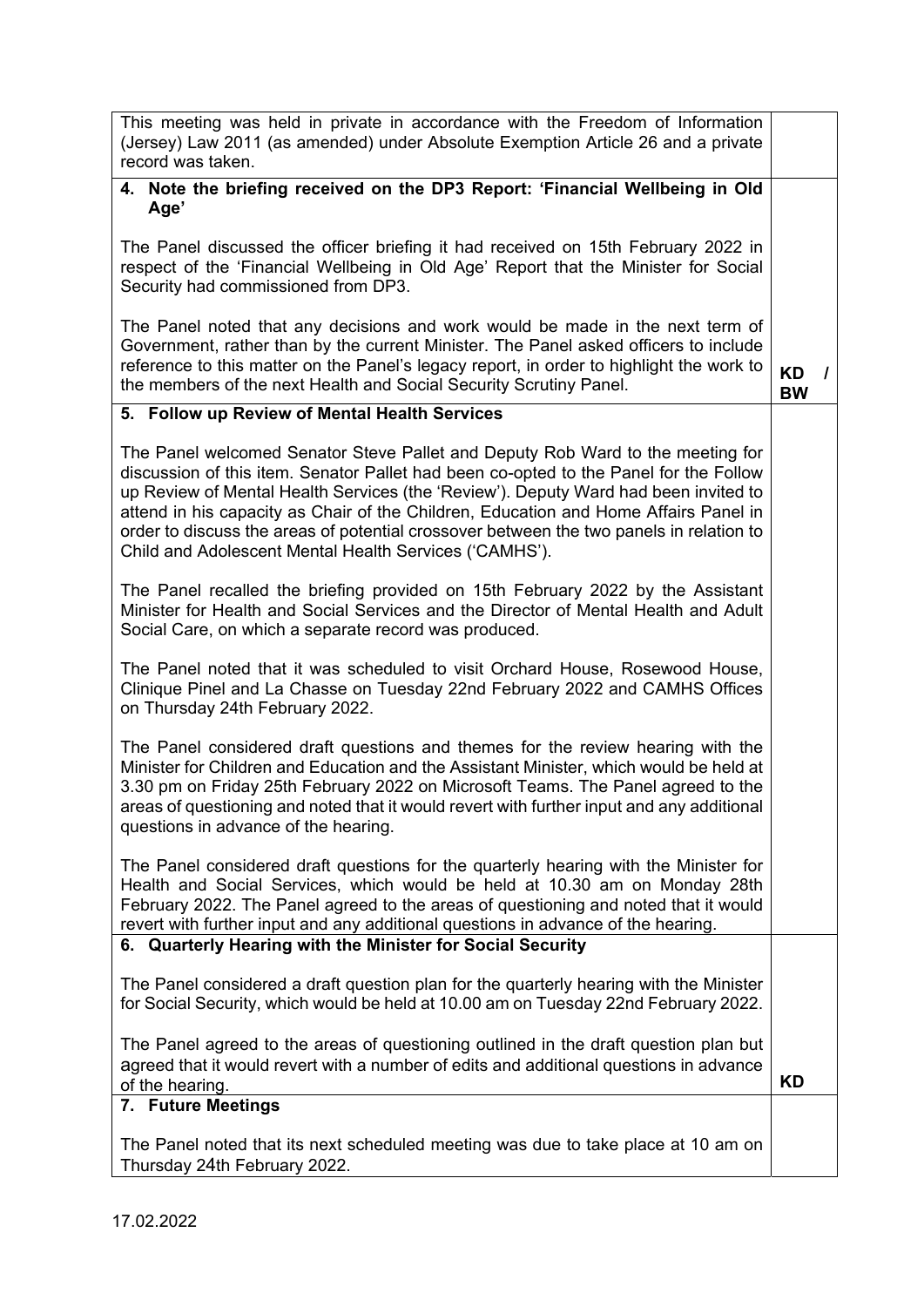## **Record of Meeting**

#### **Meeting held by video conference**

Date: 21st February 2022

| Present       | Deputy Kevin Pamplin, Vice-Chair<br>Senator Sam Mézec                                                                                                                                                                                                                                                                                                                                                                            |        |
|---------------|----------------------------------------------------------------------------------------------------------------------------------------------------------------------------------------------------------------------------------------------------------------------------------------------------------------------------------------------------------------------------------------------------------------------------------|--------|
|               | Deputy Carina Alves                                                                                                                                                                                                                                                                                                                                                                                                              |        |
| Apologies     | Deputy Mary Le Hegarat, Chair                                                                                                                                                                                                                                                                                                                                                                                                    |        |
| Absent        |                                                                                                                                                                                                                                                                                                                                                                                                                                  |        |
| In attendance | Senator Kristina Moore, Chair, Scrutiny Liaison Committee                                                                                                                                                                                                                                                                                                                                                                        |        |
|               | Deputy Richard Renouf, Minister for Health and Social Services<br>Deputy Trevor Pointon, Assistant Minister for Health and Social Services                                                                                                                                                                                                                                                                                       |        |
|               | Dr Ivan Muscat, Deputy Medical Officer of Health, Health and Community<br><b>Services</b>                                                                                                                                                                                                                                                                                                                                        |        |
|               | Alex Khaldi, Interim Director, Public Health Policy, Strategic Policy,<br><b>Planning and Performance</b><br>Bernard Place, Operational Lead for the COVID-19 Vaccination<br>Programme, Health and Community Services                                                                                                                                                                                                            |        |
|               | Rachel Williams, Director, Strategic Policy, Planning and Performance<br>Clare Newman, Principal Policy Officer, Public Health, Strategic Policy,<br><b>Planning and Performance</b>                                                                                                                                                                                                                                             |        |
|               | Katherine de Carteret, Committee and Panel Officer<br>Ben Walker, Research and Project Officer                                                                                                                                                                                                                                                                                                                                   |        |
|               | Agenda matter                                                                                                                                                                                                                                                                                                                                                                                                                    | Action |
|               | 1. COVID-19: Public Health Briefing                                                                                                                                                                                                                                                                                                                                                                                              |        |
|               | The Panel and Members of the Scrutiny Liaison Committee ('Scrutiny Members')<br>received the Minister for Health and Social Services and Government Officers for a<br>COVID-19 Public Health Update, an update on the COVID-19 vaccination programme<br>and the post-emergency phase strategy for Jersey. This meeting was held in private<br>in accordance with the Freedom of Information (Jersey) Law 2011 (as amended) under |        |
|               | Absolute Exemption Article 26 and a private record was taken.                                                                                                                                                                                                                                                                                                                                                                    |        |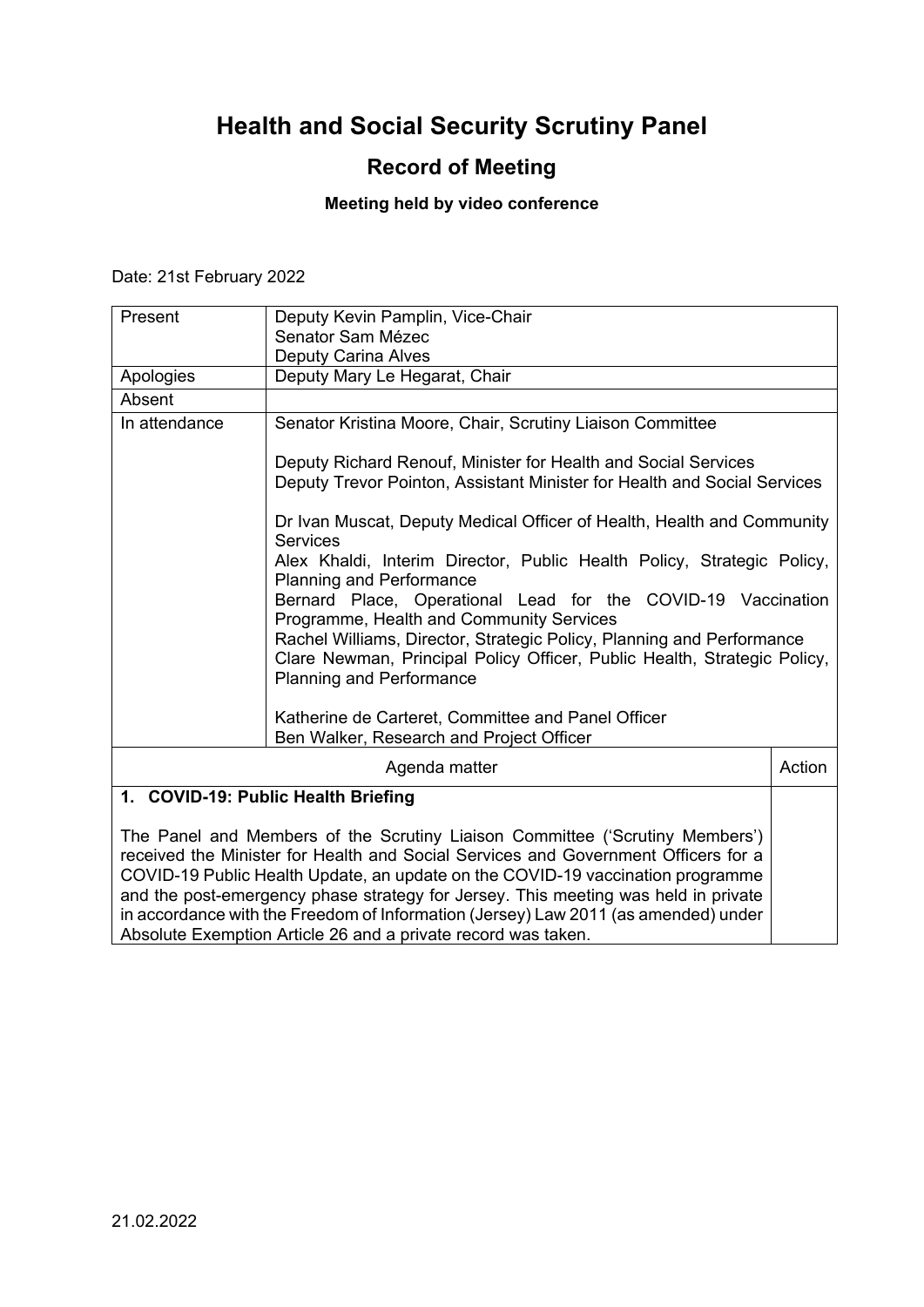# **Economic and International Affairs Scrutiny Panel**

## **Record of Meeting**

### **Meeting held by video conference**

Date: 22nd February 2022

| Present       | Deputy Mary Le Hegarat, Chair<br>Deputy Kevin Pamplin, Vice-Chair<br><b>Deputy Carina Alves</b>                                                                                                                                                                                                                                                                                               |        |
|---------------|-----------------------------------------------------------------------------------------------------------------------------------------------------------------------------------------------------------------------------------------------------------------------------------------------------------------------------------------------------------------------------------------------|--------|
|               | Senator Sam Mézec                                                                                                                                                                                                                                                                                                                                                                             |        |
|               | Item 2 only:<br>Senator Steve Pallett (Co-opted for Follow-Up Review of Mental Health<br>Services)                                                                                                                                                                                                                                                                                            |        |
| Apologies     |                                                                                                                                                                                                                                                                                                                                                                                               |        |
| Absent        |                                                                                                                                                                                                                                                                                                                                                                                               |        |
| In attendance | Part of Item 1 only:<br>Deputy Judy Martin, Minister for Social Security<br>Ian Burns, Director General, Customer and Local Services<br>Sue Duhamel, Head of Policy, Strategic Policy, Planning and Performance<br>Mark MacGregor, Policy Principal, Strategic Policy, Planning and<br>Performance                                                                                            |        |
|               | Item 2 only:<br>Deputy Richard Renouf, Minister for Health and Social Services<br>Deputy Trevor Pointon, Assistant Minister for Health and Social Services<br>Andy Weir, Director of Mental Health and Adult Social Care<br>Olivia Card, Acting Lead Nurse - Inpatient Mental Health<br>Dr. Max Marshall, Health and Community Services<br>Katherine De Carteret, Committee and Panel Officer |        |
|               | Ben Walker, Research and Project Officer                                                                                                                                                                                                                                                                                                                                                      |        |
| Agenda matter |                                                                                                                                                                                                                                                                                                                                                                                               | Action |
|               | 1. Quarterly Public Hearing with the Minister for Social Security                                                                                                                                                                                                                                                                                                                             |        |
|               | The Panel noted and discussed its question plan in preparation for the Public Hearing<br>with the Minister for Social Security at 10.00 am.                                                                                                                                                                                                                                                   |        |
| was produced. | The Panel welcomed the Minister for Social Security to a Quarterly Public Hearing.<br>The hearing was recorded, and webcast live via Microsoft Teams and a transcript                                                                                                                                                                                                                         |        |
|               | Following the Public Hearing, the Panel discussed key topics to include in its media<br>release, with the Communications Officer.                                                                                                                                                                                                                                                             |        |
|               | 2. Site Visits: Rosewood House, Orchard House, Clinique Pinel and La Chasse                                                                                                                                                                                                                                                                                                                   |        |
|               | The Panel and accompanying Ministers and Officers were split into 2 groups to<br>undertake the site visits at Rosewood House, Clinique Pinel and Orchard House. The<br>groups each viewed the buildings and facilities, and particularly noted the changes<br>made since the previous visit by the Panel in 2018.                                                                             |        |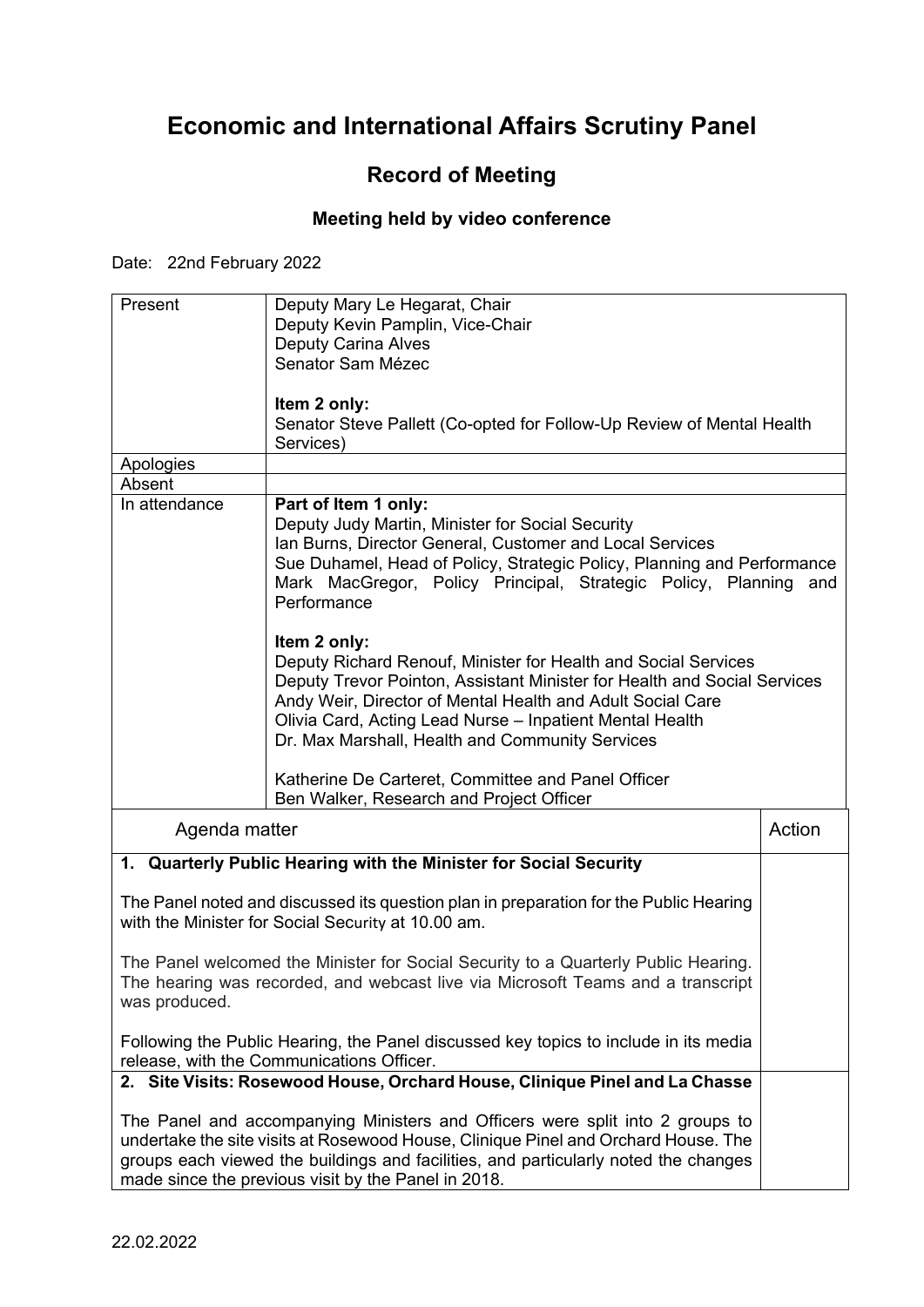The Panel received a tour of Beech Ward at Rosewood House which is used for dementia assessment and care. Beech Ward was previously in Clinique Pinel, but had been relocated to Rosewood House because of the construction works and changes underway. The Panel was shown a number of rooms which included dementia friendly spaces and access to outside space.

The Panel received a tour of Cedar Ward, located on the first floor of Clinique Pinel which is used for the assessment and care of older adults, typically over the age of 65, who are suffering from mental health problems. At the time of the Panel's visit the ground floor and surrounding curtilage was a construction site. The Panel saw and heard about how this affected the ward, and one (at the time non-occupied) patient room in particular. The Panel was advised that the timeframe for completion of the building works, as advised by the contractor, had been extended from the original deadline of May 2022 to September 2022.

The Panel received a tour of Orchard House which accommodated the Adult Acute Assessment Unit. The Panel noted that the facilities had been improved since a visit was undertaken in 2018. The Panel noted in particular the improved change in the recreation areas for patients and, also, the addition of skylights, which allowed more natural light into the building.

The Panel, Ministers and Officers then travelled to La Chasse, St Helier which was used as the base for the Community Mental Health Team. The Panel discussed Adult Mental Health Services with the Minister, Assistant Minister and HCS officers present, noting the challenges that had been presented through Covid-19 pandemic and, also, the way forward for the department following the publication of the Independent Review of Adult Mental Health Services in Jersey in November 2021.

The Panel was introduced to various staff during the visits which provided the opportunity to informally discuss the delivery of services, including positive changes and challenges they had faced. During the discussion at La Chasse, the Panel was informed about the wider issues impacting staff such as the cost of living and challenges to find accommodation.

The Panel thanked the Minister, Assistant Minister and HCS staff and officers for their time, and they concluded the site visits.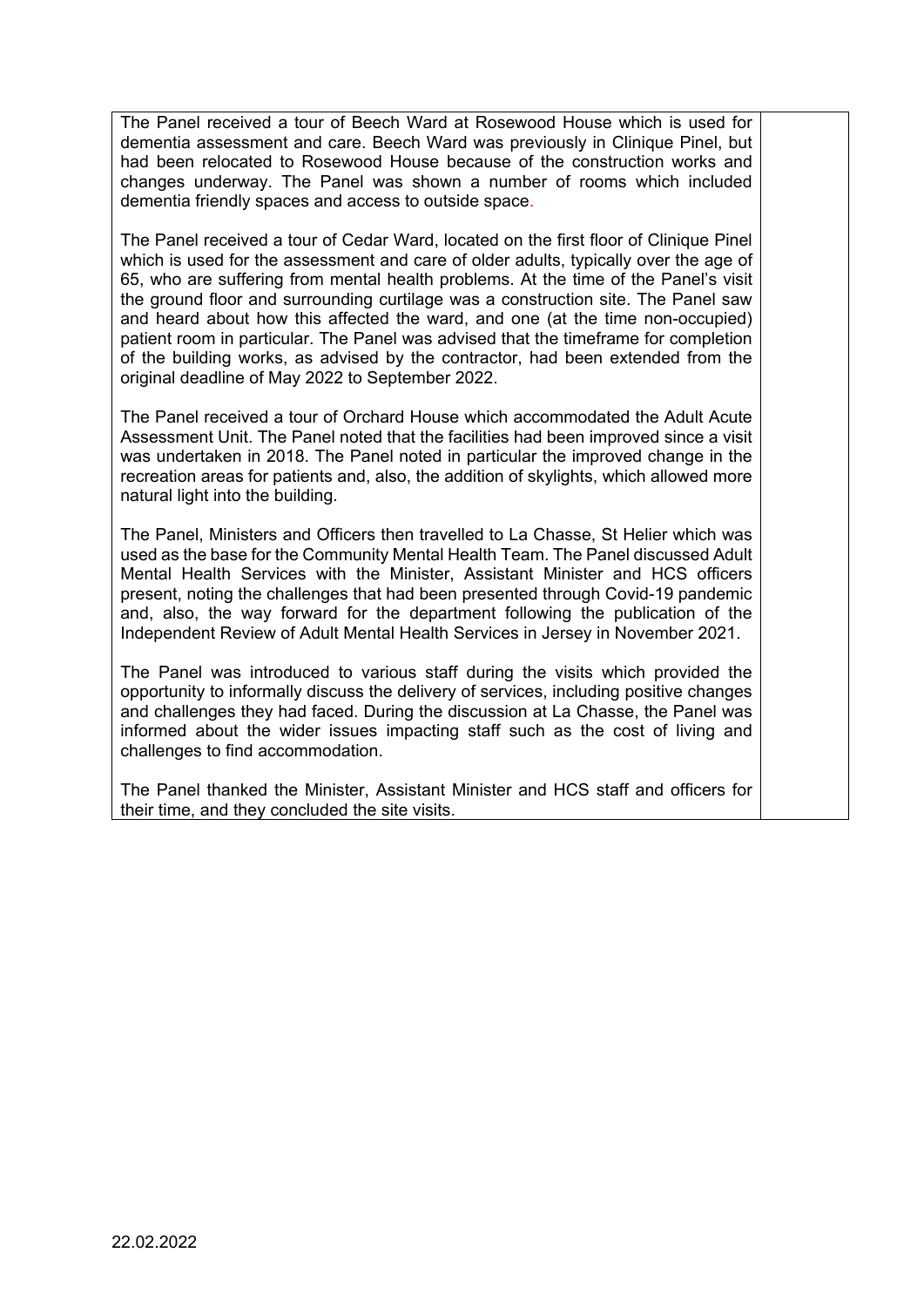## **Record of Meeting**

#### **Meeting held by video conference**

Date: 24th February 2022

| Present               | Deputy Mary Le Hegarat, Chair                                                                                                                                                                                                                               |        |
|-----------------------|-------------------------------------------------------------------------------------------------------------------------------------------------------------------------------------------------------------------------------------------------------------|--------|
|                       | Deputy Kevin Pamplin, Vice-Chair                                                                                                                                                                                                                            |        |
|                       | <b>Deputy Carina Alves</b>                                                                                                                                                                                                                                  |        |
|                       | Senator Sam Mézec<br>Senator Steve Pallett (Item 2 and 4 only - Co-opted for Follow-Up                                                                                                                                                                      |        |
|                       | <b>Review of Mental Health Services)</b>                                                                                                                                                                                                                    |        |
| Apologies             |                                                                                                                                                                                                                                                             |        |
| Absent                |                                                                                                                                                                                                                                                             |        |
| In attendance         | Item 4 only:<br>Darren Bowring, Head of Children's Health and Wellbeing, Children,<br>Young People, Education and Skills                                                                                                                                    |        |
|                       | Katherine de Carteret, Committee and Panel Officer<br>Ben Walker, Research and Project Officer                                                                                                                                                              |        |
| Agenda matter         |                                                                                                                                                                                                                                                             | Action |
| 1.<br><b>Minutes</b>  |                                                                                                                                                                                                                                                             |        |
| (public and private). | The Panel noted and approved the record of the meeting held on 4th February 2022                                                                                                                                                                            |        |
|                       | 2. Briefing: COVID-19 Public Health update                                                                                                                                                                                                                  |        |
|                       | The Panel noted that it had received the Minister for Health and Social Services and<br>Government Officials, for a private joint briefing on the COVID-19 situation with<br>Members of the Scrutiny Liaison Committee, on 21st February 2022.              |        |
|                       | 3. Follow-up Review of Mental Health Services                                                                                                                                                                                                               |        |
| February 2022.        | a) The Panel noted that it had undertaken site visits of the mental health facilities<br>at Orchard House, Rosewood House, Clinique Pinel and La Chasse on 22nd                                                                                             |        |
|                       | b) The Panel noted and discussed its question plan in preparation for the Public<br>Hearing with the Minister for Children and Education on 25th February 2022.                                                                                             |        |
| 2022.                 | c) The Panel noted and discussed its question plan in preparation for the Public<br>Hearing with the Minister for Health and Social Services on 28th February                                                                                               |        |
|                       | 4. Site visit to Child and Adolescent Mental Health Services (CAMHS)                                                                                                                                                                                        |        |
|                       | The Panel visited the CAMHS Office at Children's Services (Liberte House), to discuss<br>the services provided by CAMHS, the physical environment available to CAMHS<br>service users, a tour of the key facilities at Liberte House and the opportunity to |        |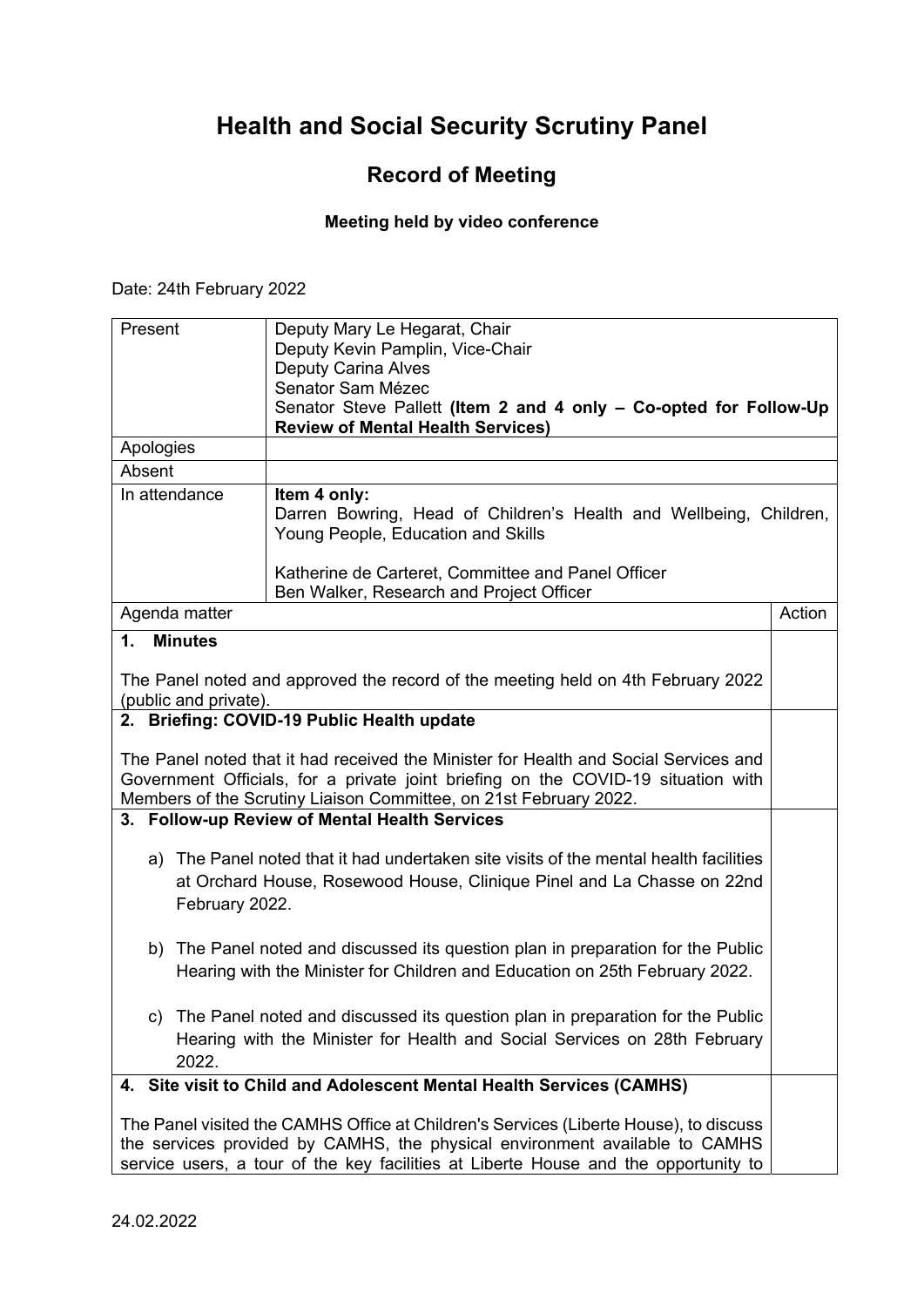informally discuss the provision of mental health services to children and young people with CAMHS staff.

The Panel discussed CAMHS services with Darren Bowring, Head of Children's Health and Wellbeing, Children, Young People, Education and Skills (Head of Children's Health and Wellbeing). The Head of Children's Health and Wellbeing informed the Panel about the key services and challenges faced by CAMHS. It was advised that whilst Liberte House was an improvement over the previous facility, there remained areas for improvement.

The Panel then received a tour of the first floor of Liberte House by the Head of Children's Health and Wellbeing. The Panel were shown a number of rooms which included meeting rooms, a room for undertaking medical assessments, an art therapy room and the office used by CAMHS staff.

The Panel was introduced to a number of CAMHS staff present during the Panel's tour which provided the Panel with an opportunity to informally discuss the delivery of CAMHS services with staff.

The Panel thanked the Head of Children's Health and Wellbeing for his time, and they concluded the site visit of Liberte House.

#### **5. Future meetings**

The Panel noted that its next scheduled meeting was due to take place at 10am on 10th March 2022 in the Blampied Room.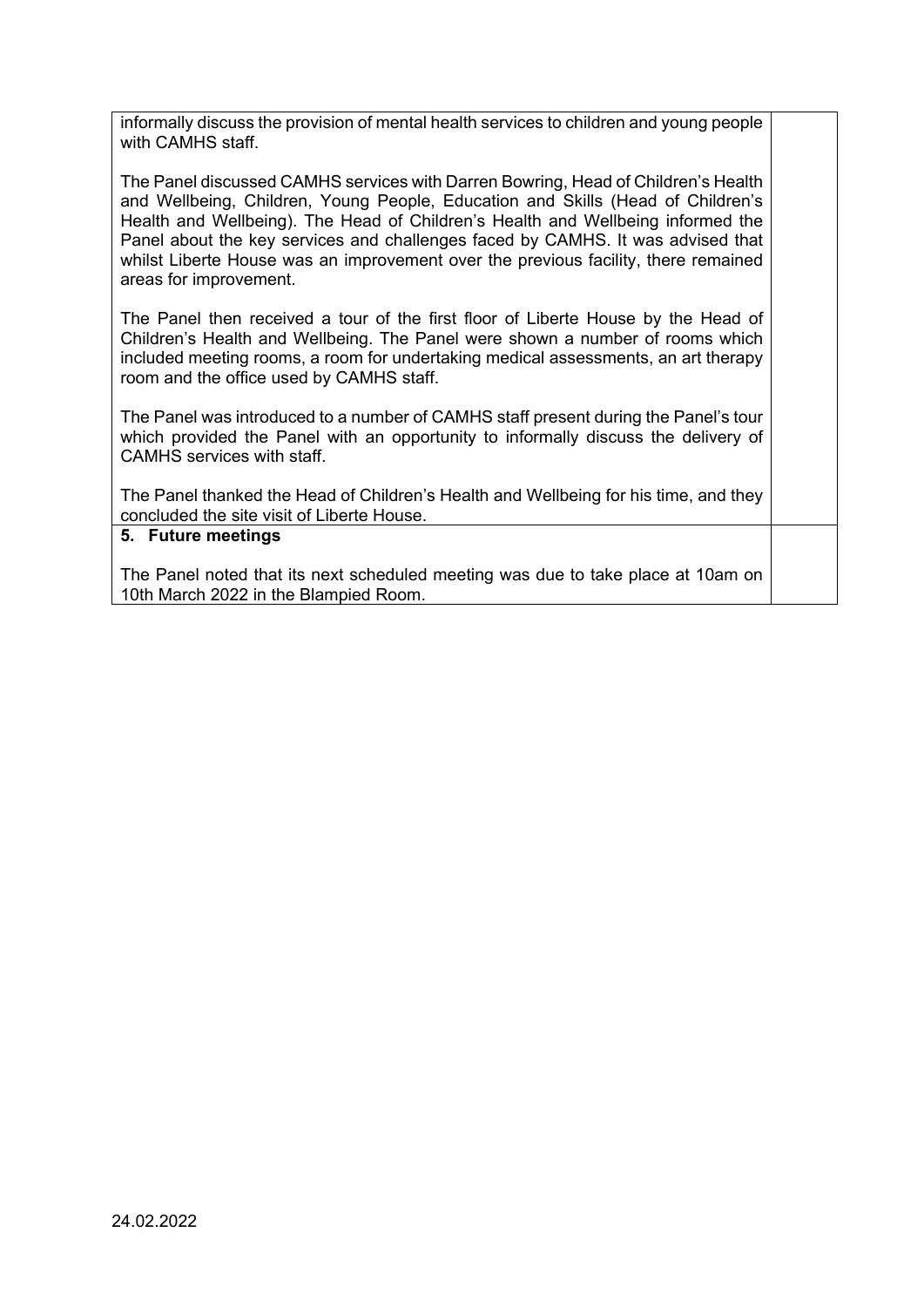## **Record of Meeting**

## **Meeting held by video conference**

Date: 25th February 2022

| Present                                                                                                                                                                              | Deputy Mary Le Hegarat, Chair<br>Deputy Kevin Pamplin, Vice-Chair<br><b>Deputy Carina Alves</b><br>Senator Sam Mézec                                                                                                                                                |        |
|--------------------------------------------------------------------------------------------------------------------------------------------------------------------------------------|---------------------------------------------------------------------------------------------------------------------------------------------------------------------------------------------------------------------------------------------------------------------|--------|
| Apologies                                                                                                                                                                            | Senator Steve Pallett (co-opted to the Panel for the review)                                                                                                                                                                                                        |        |
| Absent                                                                                                                                                                               |                                                                                                                                                                                                                                                                     |        |
| In attendance                                                                                                                                                                        | Deputy Scott Wickenden, Minister for Children and Education<br>Deputy Trevor Pointon, Assistant Minister for Health and Social Services<br>Susan Devlin, Group Director, Children's Services, Children, Young<br>People, Education and Skills                       |        |
|                                                                                                                                                                                      | Robert Sainsbury, Acting Director General, Children, Young People,<br><b>Education and Skills</b><br>Darren Bowring, Head of Children's Health and Wellbeing, Children,<br>Young People, Education and Skills<br>Katherine de Carteret, Committee and Panel Officer |        |
|                                                                                                                                                                                      | Ben Walker, Research and Project Officer                                                                                                                                                                                                                            |        |
|                                                                                                                                                                                      | Agenda matter                                                                                                                                                                                                                                                       | Action |
| 1. Public Hearing: Follow-Up Review of Mental Health Services                                                                                                                        |                                                                                                                                                                                                                                                                     |        |
| The Panel welcomed the Minister for Children and Education for a Public Hearing. The<br>hearing was recorded, and webcast live via Microsoft Teams and a transcript was<br>produced. |                                                                                                                                                                                                                                                                     |        |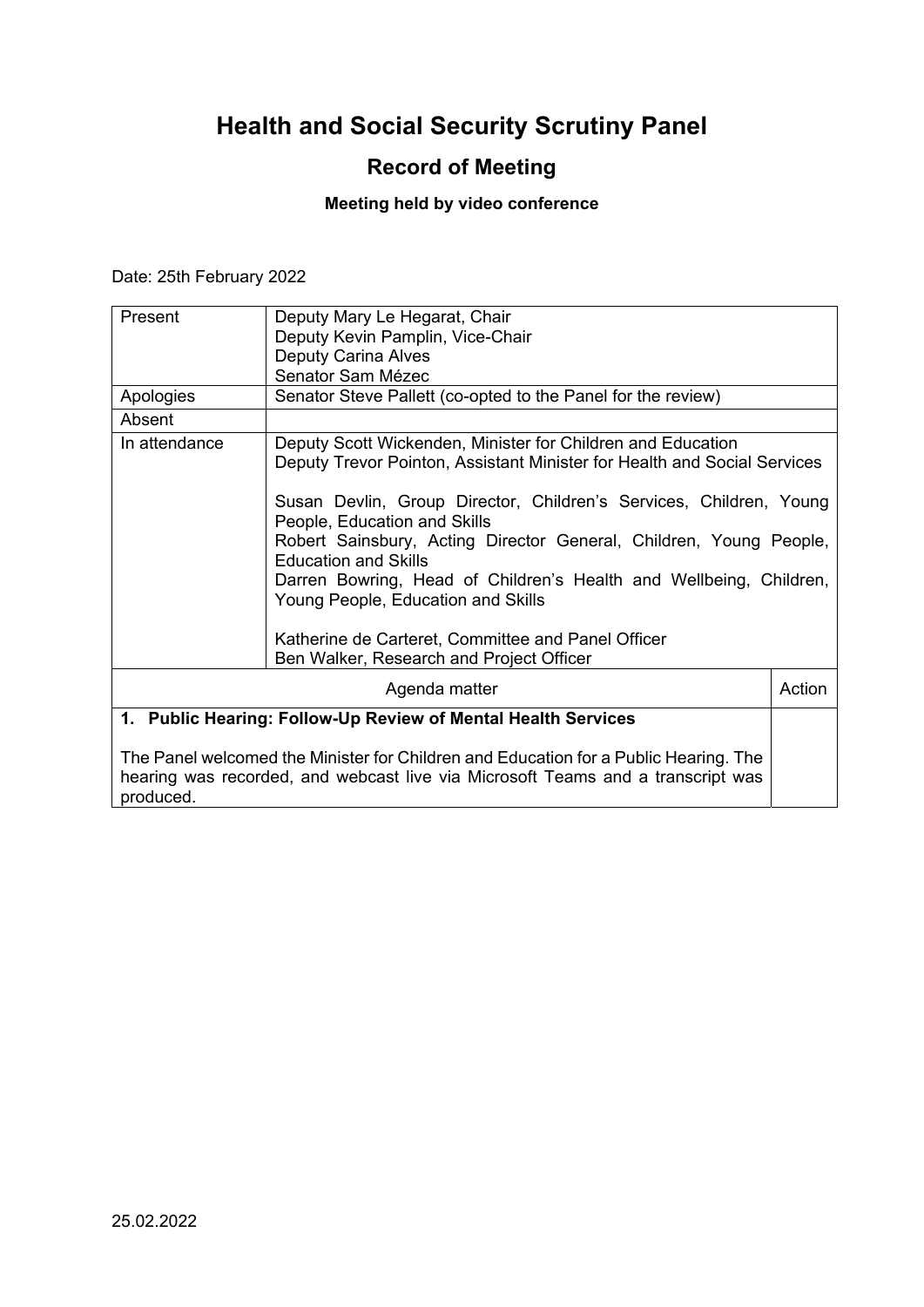## **Record of Meeting**

## **Meeting held by video conference**

Date: 28th February 2022

| Present                                                                                                                                                                                  | Deputy Mary Le Hegarat, Chair<br>Deputy Kevin Pamplin, Vice-Chair<br><b>Deputy Carina Alves</b>                                                                                                                                                                                                                            |        |
|------------------------------------------------------------------------------------------------------------------------------------------------------------------------------------------|----------------------------------------------------------------------------------------------------------------------------------------------------------------------------------------------------------------------------------------------------------------------------------------------------------------------------|--------|
| Apologies                                                                                                                                                                                | Senator Steve Pallett (co-opted to the Panel for the review)<br>Senator Sam Mézec                                                                                                                                                                                                                                          |        |
| Absent                                                                                                                                                                                   |                                                                                                                                                                                                                                                                                                                            |        |
| In attendance                                                                                                                                                                            | Deputy Richard Renouf, Minister for Health and Social Services<br>Deputy Trevor Pointon, Assistant Minister for Health and Social Services<br>Patrick Armstrong, Medical Director, Health and Community Services                                                                                                           |        |
|                                                                                                                                                                                          | Rose Naylor, Chief Nurse, Health and Community Services<br>Andy Weir, Director of Mental Health and Adult Social Care, Health and<br><b>Community Services</b><br>Caroline Landon, Director General, Health and Community Services<br>Mark Richardson, Private Secretary to the Minister for Health and Social<br>Services |        |
|                                                                                                                                                                                          | Katherine de Carteret, Committee and Panel Officer<br>Ben Walker, Research and Project Officer                                                                                                                                                                                                                             |        |
|                                                                                                                                                                                          | Agenda matter                                                                                                                                                                                                                                                                                                              | Action |
| 1. Public Hearing: Follow-Up Review of Mental Health Services                                                                                                                            |                                                                                                                                                                                                                                                                                                                            |        |
| The Panel welcomed the Minister for Health and Social Services for a Public Hearing.<br>The hearing was recorded, and webcast live via Microsoft Teams and a transcript was<br>produced. |                                                                                                                                                                                                                                                                                                                            |        |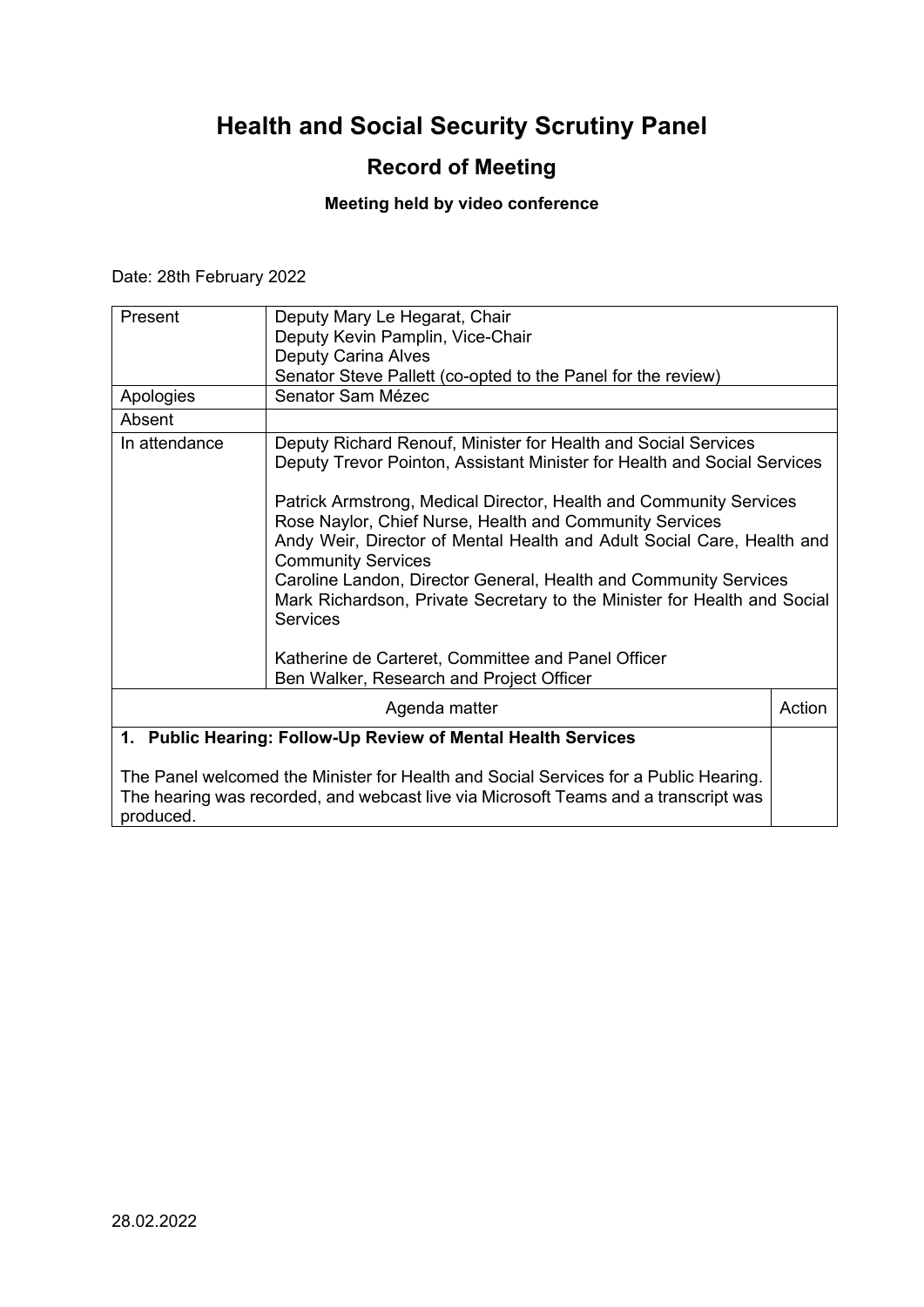## **Record of Meeting**

#### **Meeting held by video conference**

Date: 10th March 2022

| Present                                                                                                                                                                                                                                                                                                                                                                                                                                                                               | Deputy Mary Le Hegarat, Chair<br>Deputy Kevin Pamplin, Vice-Chair<br><b>Deputy Carina Alves</b>                                                                                                        |        |
|---------------------------------------------------------------------------------------------------------------------------------------------------------------------------------------------------------------------------------------------------------------------------------------------------------------------------------------------------------------------------------------------------------------------------------------------------------------------------------------|--------------------------------------------------------------------------------------------------------------------------------------------------------------------------------------------------------|--------|
|                                                                                                                                                                                                                                                                                                                                                                                                                                                                                       | Senator Sam Mézec                                                                                                                                                                                      |        |
| Apologies                                                                                                                                                                                                                                                                                                                                                                                                                                                                             | Senator Steve Pallett (Co-opted for Follow-Up Review of Mental Health                                                                                                                                  |        |
|                                                                                                                                                                                                                                                                                                                                                                                                                                                                                       | Services)                                                                                                                                                                                              |        |
| Absent                                                                                                                                                                                                                                                                                                                                                                                                                                                                                |                                                                                                                                                                                                        |        |
| In attendance                                                                                                                                                                                                                                                                                                                                                                                                                                                                         | Katherine de Carteret, Committee and Panel Officer<br>Ben Walker, Research and Project Officer                                                                                                         |        |
| Agenda matter                                                                                                                                                                                                                                                                                                                                                                                                                                                                         |                                                                                                                                                                                                        | Action |
| $\mathbf{1}$ .<br><b>Minutes</b>                                                                                                                                                                                                                                                                                                                                                                                                                                                      |                                                                                                                                                                                                        |        |
|                                                                                                                                                                                                                                                                                                                                                                                                                                                                                       |                                                                                                                                                                                                        |        |
|                                                                                                                                                                                                                                                                                                                                                                                                                                                                                       | The Panel noted and approved the records of the meetings held on 28th January<br>(public and private), 7th (public and private), 25th and 28th February 2022.                                          |        |
|                                                                                                                                                                                                                                                                                                                                                                                                                                                                                       | 2. Follow-up Review of Mental Health Services                                                                                                                                                          |        |
| The Panel noted recent submissions it had received from Family Nursing &<br>Home Care, Mind Jersey, Dementia Jersey and Liberate Jersey and asked<br>whether all submissions had been received. The Officer informed the Panel<br>that it was due to receive a submission from the Children's Commissioner and<br>that the Maternity Voices Partnership had requested additional time to respond.<br>The Panel discussed dates for site visits to the States of Jersey Police Station |                                                                                                                                                                                                        |        |
|                                                                                                                                                                                                                                                                                                                                                                                                                                                                                       | and H.M. Prison La Moye and requested that the Officer arrange for these to<br>take place on 6th and 8th April 2022.                                                                                   |        |
| 3. Legacy Report                                                                                                                                                                                                                                                                                                                                                                                                                                                                      |                                                                                                                                                                                                        |        |
| of its Legacy Report which included:                                                                                                                                                                                                                                                                                                                                                                                                                                                  | The Panel noted and discussed key pieces of scrutiny work to be considered as part                                                                                                                     |        |
| c)<br>d)<br>e)<br>Other policy areas<br>f)                                                                                                                                                                                                                                                                                                                                                                                                                                            | a) Assessment of Mental Health Services<br>b) Follow-Up Review of Mental Health Services<br>Review of the Jersey Care Model (JCM)<br><b>Review of Maternity Services</b><br>COVID-19 (non-review work) |        |
| The Panel noted that the largest piece of handover work was the JCM, which included<br>future tracking and monitoring of the recommendations made by the Panel's 2020<br>review of the JCM.                                                                                                                                                                                                                                                                                           |                                                                                                                                                                                                        |        |
|                                                                                                                                                                                                                                                                                                                                                                                                                                                                                       | 4. COVID-19: Public Health Briefings                                                                                                                                                                   |        |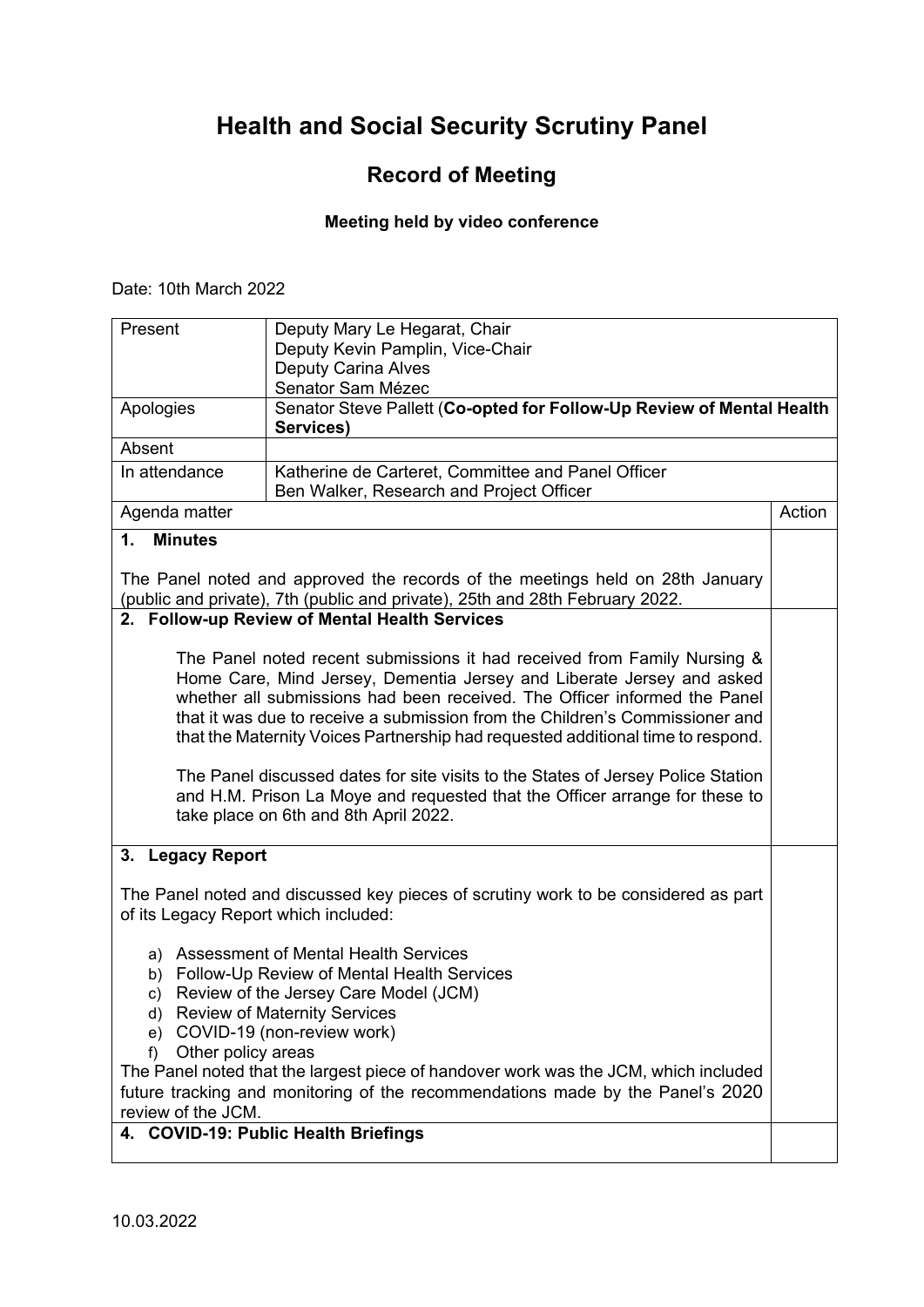The Officer asked the Panel to confirm its scheduling preferences for the COVID-19 Public Health Briefings that took place on a fortnightly basis. The Panel stated that its current preference was for the regular COVID-19 Public Health briefings to be continued, if possible, but noted that this would be discussed further with the Chair, the Scrutiny Liaison Committee, and the Department.

#### **5. Future Meetings**

The Panel noted that its next scheduled meeting was due to take place at 2pm on Thursday 24th March 2022.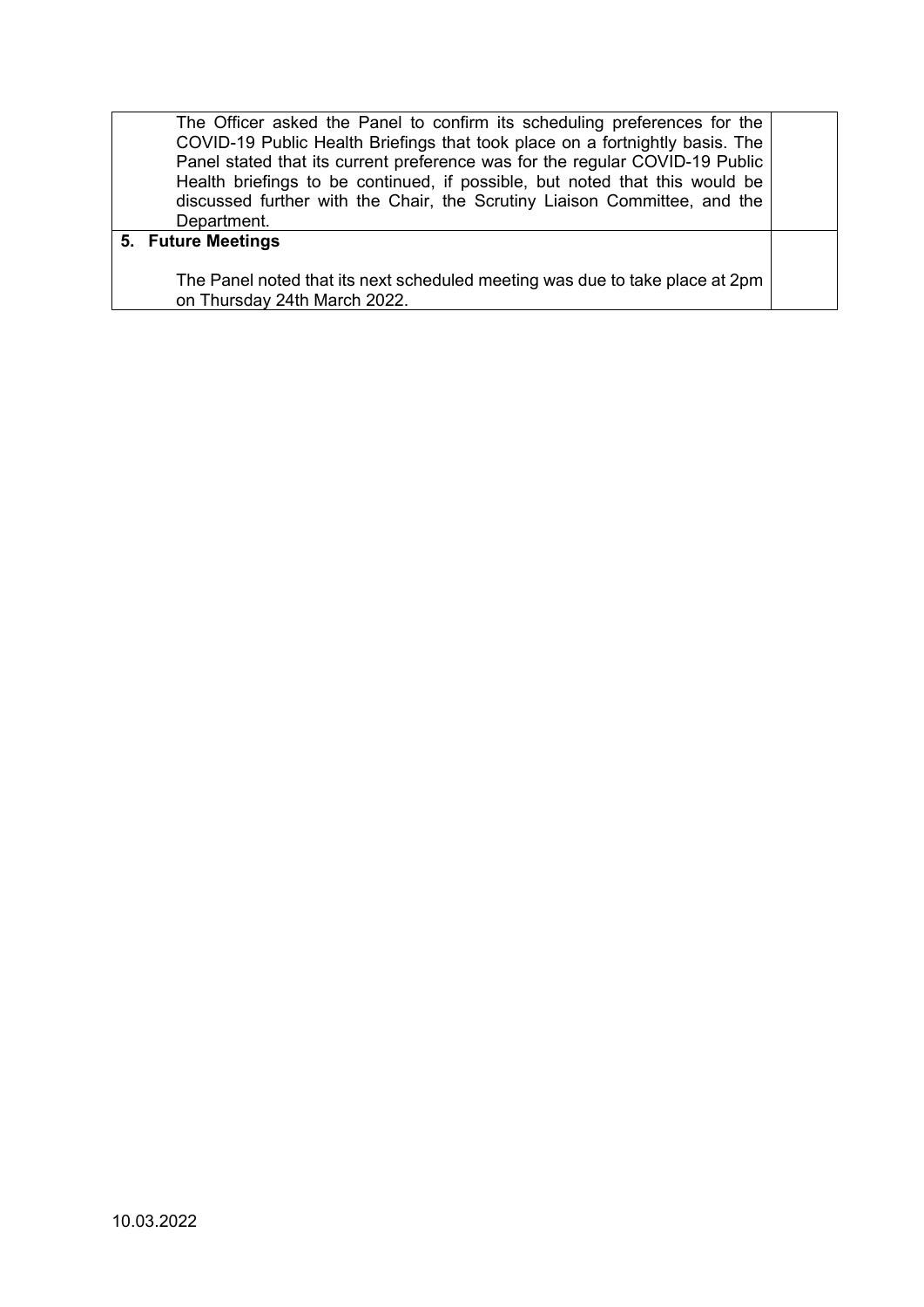## **Record of Meeting**

### **Meeting held by video conference**

Date: 11th March 2022

| Present                                                                                                                                                                                                                                                                                                                                                                                                                                                                                                                                                                                                                                       | Deputy Kevin Pamplin, Vice-Chair                                                                                                                                                                                   |        |
|-----------------------------------------------------------------------------------------------------------------------------------------------------------------------------------------------------------------------------------------------------------------------------------------------------------------------------------------------------------------------------------------------------------------------------------------------------------------------------------------------------------------------------------------------------------------------------------------------------------------------------------------------|--------------------------------------------------------------------------------------------------------------------------------------------------------------------------------------------------------------------|--------|
|                                                                                                                                                                                                                                                                                                                                                                                                                                                                                                                                                                                                                                               | Senator Sam Mézec                                                                                                                                                                                                  |        |
|                                                                                                                                                                                                                                                                                                                                                                                                                                                                                                                                                                                                                                               | <b>Deputy Carina Alves</b>                                                                                                                                                                                         |        |
| Apologies                                                                                                                                                                                                                                                                                                                                                                                                                                                                                                                                                                                                                                     | Deputy Mary Le Hegarat, Chair                                                                                                                                                                                      |        |
| Absent                                                                                                                                                                                                                                                                                                                                                                                                                                                                                                                                                                                                                                        |                                                                                                                                                                                                                    |        |
| In attendance                                                                                                                                                                                                                                                                                                                                                                                                                                                                                                                                                                                                                                 | Senator Tracey Vallois, Member, Children, Education and Home Affairs<br><b>Scrutiny Panel</b>                                                                                                                      |        |
|                                                                                                                                                                                                                                                                                                                                                                                                                                                                                                                                                                                                                                               | Deputy Trevor Pointon, Assistant Minister for Health and Social Services                                                                                                                                           |        |
|                                                                                                                                                                                                                                                                                                                                                                                                                                                                                                                                                                                                                                               | Susan Devlin, Group Director, Children's Services, Children, Young<br>People, Education and Skills<br>Daniella Raffio, Head of Commissioning and Service Redesign, Children,<br>Young People, Education and Skills |        |
|                                                                                                                                                                                                                                                                                                                                                                                                                                                                                                                                                                                                                                               | Darren Bowring, Head of Children's Health and Wellbeing, Children,<br>Young People, Education and Skills                                                                                                           |        |
|                                                                                                                                                                                                                                                                                                                                                                                                                                                                                                                                                                                                                                               | Andy Harris, Principal Committee and Panel Officer<br>Katherine de Carteret, Committee and Panel Officer<br>Monique Magalhaes, Research and Project Officer<br>Ben Walker, Research and Project Officer            |        |
|                                                                                                                                                                                                                                                                                                                                                                                                                                                                                                                                                                                                                                               | Agenda matter                                                                                                                                                                                                      | Action |
| 1. Briefing: Children and Young People's Emotional Wellbeing and Mental<br><b>Health Strategy</b><br>The Panel and Members of the Children, Education and Home Affairs Scrutiny Panel<br>(Scrutiny Members) received the Assistant Minister for Health and Social Services and<br>Government Officers for an update on the development of the Children and Young<br>People's Emotional Wellbeing and Mental Health Strategy 2022-2025 (Strategy). This<br>meeting was held in private in accordance with the Freedom of Information (Jersey)<br>Law 2011 (as amended) under Qualified Exemption Article 35 and a private record<br>was taken. |                                                                                                                                                                                                                    |        |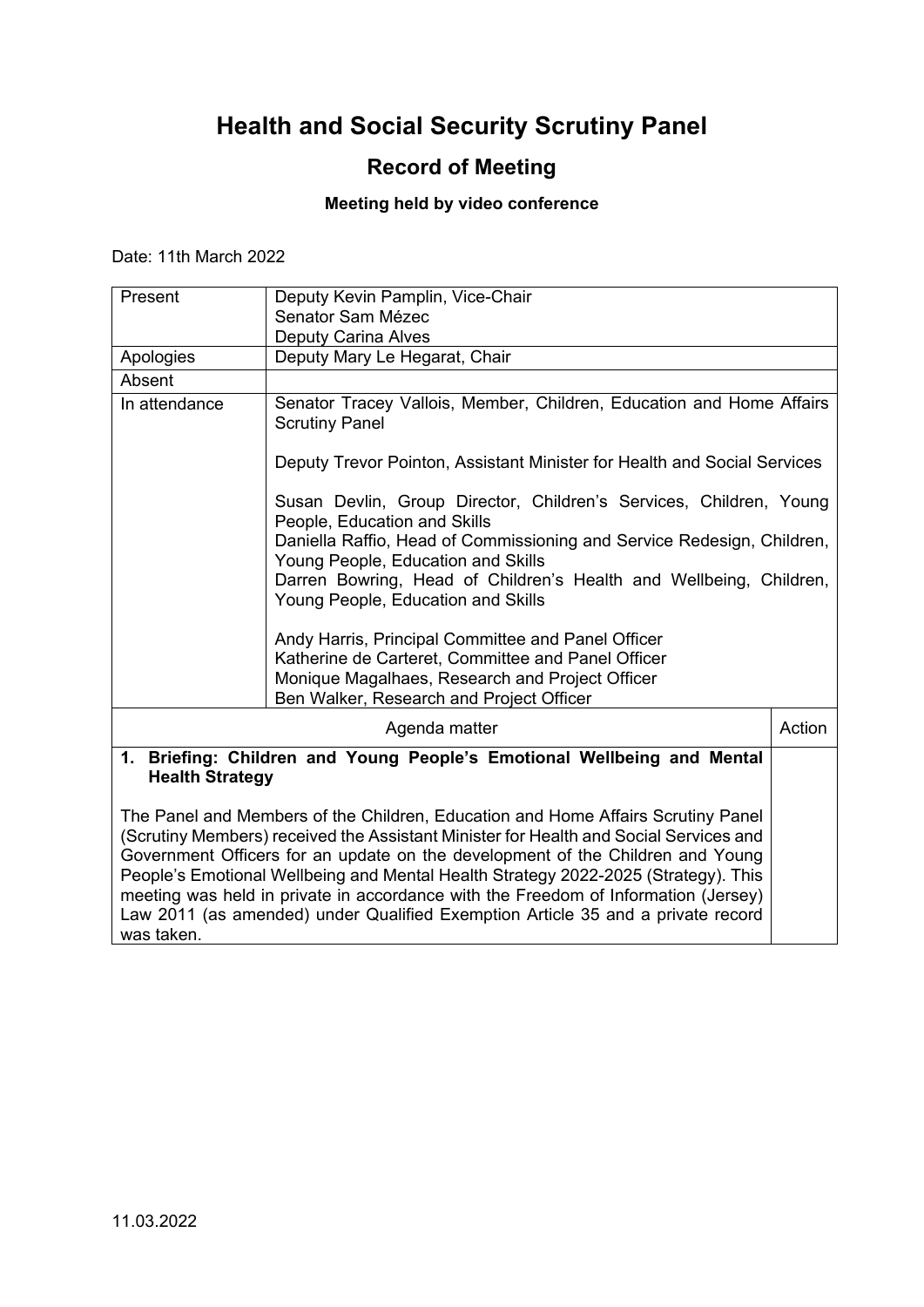### **Record of Meeting**

#### **Meeting held by video conference**

Date: 21st March 2022

| Present       | Deputy Kevin Pamplin, Vice-Chair                                                                                                           |        |
|---------------|--------------------------------------------------------------------------------------------------------------------------------------------|--------|
|               | Senator Sam Mézec                                                                                                                          |        |
|               | <b>Deputy Carina Alves</b>                                                                                                                 |        |
| Apologies     | Deputy Mary Le Hegarat, Chair                                                                                                              |        |
| Absent        |                                                                                                                                            |        |
| In attendance | Senator Kristina Moore, Chair, Scrutiny Liaison Committee<br>Connétable Mike Jackson, Member, Scrutiny Liaison Committee                   |        |
|               | Deputy Richard Renouf, Minister for Health and Social Services<br>Deputy Trevor Pointon, Assistant Minister for Health and Social Services |        |
|               | Dr Ivan Muscat, Deputy Medical Officer of Health, Health and Community<br><b>Services</b>                                                  |        |
|               | Peter Bradley, Director of Public Health, Strategic Policy, Planning and<br>Performance                                                    |        |
|               | Emma Baker, Lead Nurse, Infection Prevention and Control, Health and<br><b>Community Services</b>                                          |        |
|               | Alex Khaldi, Interim Director, Public Health Policy, Strategic Policy,<br><b>Planning and Performance</b>                                  |        |
|               | James Lynch, Policy Principal, Strategic Policy, Planning<br>Performance                                                                   | and    |
|               | Marguerite Clark, Head of Health Intelligence, Strategic Policy, Planning<br>and Performance                                               |        |
|               | Clare Newman, Principal Policy Officer, Public Health, Strategic Policy,<br><b>Planning and Performance</b>                                |        |
|               | Katherine de Carteret, Committee and Panel Officer<br>Ben Walker, Research and Project Officer                                             |        |
|               | Agenda matter                                                                                                                              | Action |
|               | 1. COVID-19: Public Health Briefing                                                                                                        |        |
|               | The Panel and Members of the Scrutiny Liaison Committee (Scrutiny Members)                                                                 |        |

received the Minister for Health and Social Services and Government Officers for a COVID-19 Public Health Update, an update on COVID-19 hospitalisation and mortality, an update on the COVID-19 vaccination programme and update on COVID-19 and borders and an update on the BA.2 Omicron variant (BA.2 Variant). This meeting was held in private in accordance with the Freedom of Information (Jersey) Law 2011 (as amended) under Absolute Exemption Article 26 and a private record was taken.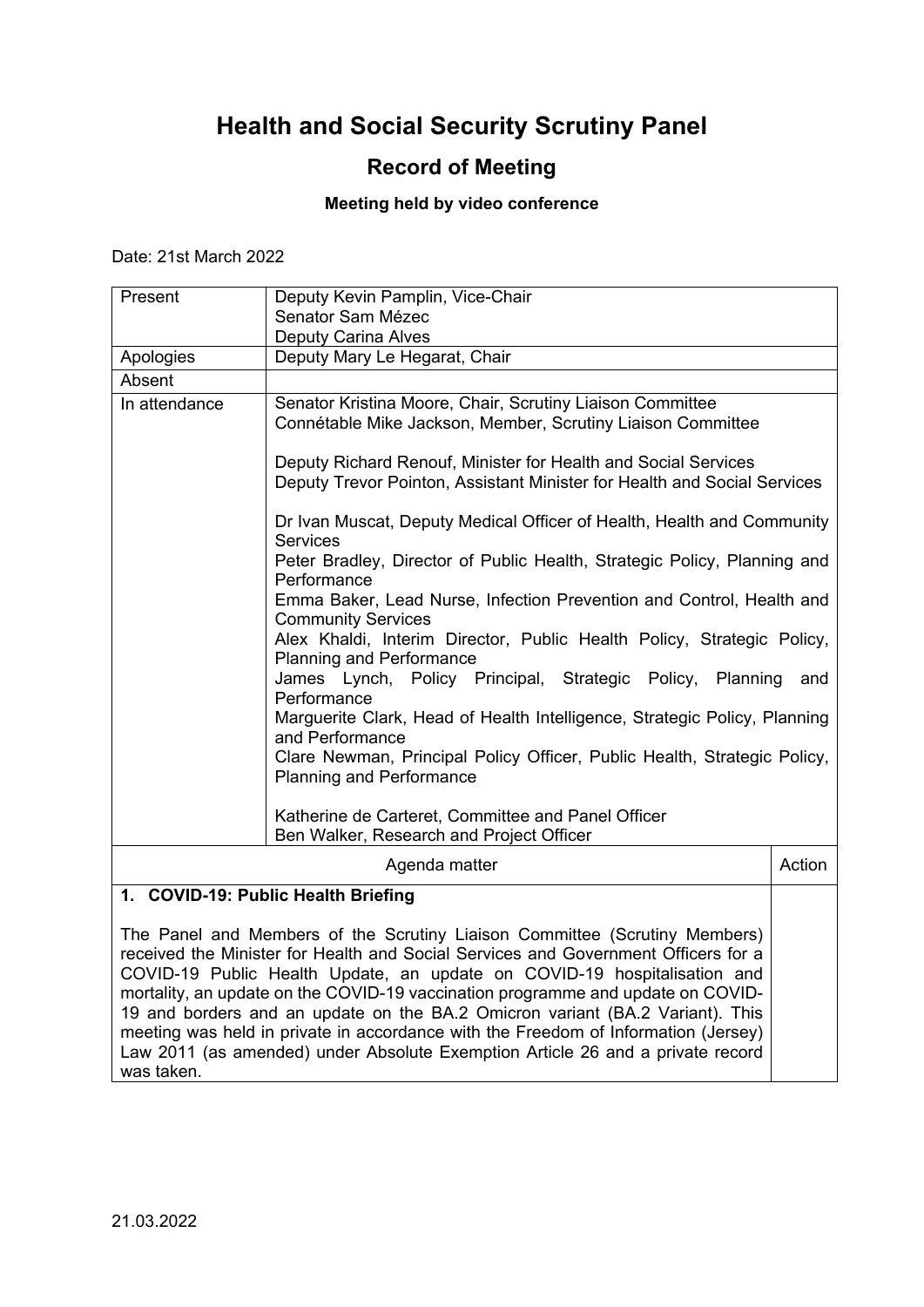## **Record of Meeting**

## **Meeting held by video conference**

Date: 25th March 2022

| Present                                                                                                                                                                                                                                                                                                                                                                             | Deputy Mary Le Hegarat, Chair<br>Deputy Kevin Pamplin, Vice-Chair<br><b>Deputy Carina Alves</b><br>Senator Sam Mézec                                                                                                                                     |           |
|-------------------------------------------------------------------------------------------------------------------------------------------------------------------------------------------------------------------------------------------------------------------------------------------------------------------------------------------------------------------------------------|----------------------------------------------------------------------------------------------------------------------------------------------------------------------------------------------------------------------------------------------------------|-----------|
|                                                                                                                                                                                                                                                                                                                                                                                     | Senator Steve Pallett (Item 2 only - Co-opted for Follow-Up Review of<br><b>Mental Health Services)</b>                                                                                                                                                  |           |
| Apologies                                                                                                                                                                                                                                                                                                                                                                           |                                                                                                                                                                                                                                                          |           |
| Absent                                                                                                                                                                                                                                                                                                                                                                              |                                                                                                                                                                                                                                                          |           |
| In attendance                                                                                                                                                                                                                                                                                                                                                                       | Katherine de Carteret, Committee and Panel Officer<br>Ben Walker, Research and Project Officer                                                                                                                                                           |           |
| Agenda matter                                                                                                                                                                                                                                                                                                                                                                       |                                                                                                                                                                                                                                                          | Action    |
| 1.<br><b>Minutes</b>                                                                                                                                                                                                                                                                                                                                                                |                                                                                                                                                                                                                                                          |           |
| 2022.                                                                                                                                                                                                                                                                                                                                                                               | The Panel noted and approved the records of the meetings held on 15th (public and<br>private x2), 17th (public and private), 21st (public and private), 22nd and 24th February                                                                           |           |
|                                                                                                                                                                                                                                                                                                                                                                                     | 2. Follow-up Review of Mental Health Services                                                                                                                                                                                                            |           |
| on 10th March 2022.                                                                                                                                                                                                                                                                                                                                                                 | The Panel noted the submission it had received from the Maternity Voices Partnership                                                                                                                                                                     |           |
| The Panel noted that follow-up letters had been sent to the Minister for Health and<br>Social Services on 14th March and the Minister for Home Affairs on 17th March 2022.<br>The Committee and Panel Officer informed the Panel that she had requested<br>confirmation that the Minister for Health and Social Services would be able to provide<br>a response by 25th March 2022. |                                                                                                                                                                                                                                                          |           |
| The Panel noted that follow-up letters had been sent on 17th March 2022, to My Voice,<br>Maternity Voices Partnership, Liberate Jersey, the Primary Care Body and Mind<br>Jersey, that requested additional data and evidence to support their submissions to<br>the Panel's review.                                                                                                |                                                                                                                                                                                                                                                          |           |
| The Panel discussed alternative dates for a meeting with the Chief Officer of the States<br>of Jersey Police and agreed to meet with the Chief Officer virtually via Microsoft<br>Teams. The Panel requested that the Officer schedule a Microsoft Teams call with the<br>Chief Officer on 28th March 2022 from 1pm to 2pm.                                                         |                                                                                                                                                                                                                                                          | <b>BW</b> |
|                                                                                                                                                                                                                                                                                                                                                                                     | The Committee and Panel Officer informed the Panel that arrangements had been<br>made for the Panel to undertake a site visit at HM Prison Law Moye on 6th April 2022<br>at 2pm, and that details of the Panel's visit would be confirmed in due course. |           |
| <b>Health Strategy</b>                                                                                                                                                                                                                                                                                                                                                              | 3. Briefing: Children and Young People's Emotional Wellbeing and Mental                                                                                                                                                                                  |           |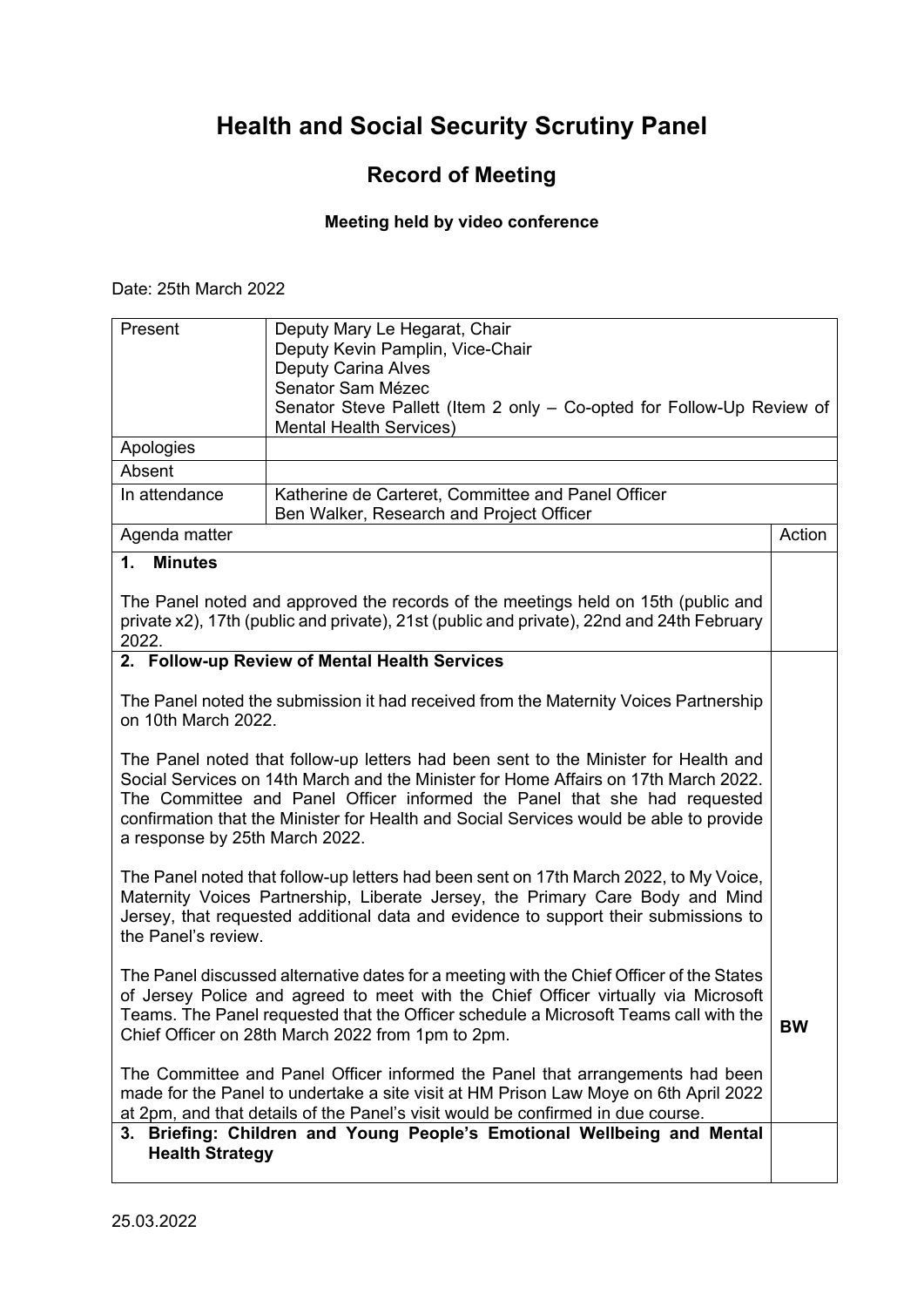The Panel noted the recent joint briefing on the Children and Young People's Emotional Wellbeing and Mental Health Strategy, with the Children, Education and Home Affairs Scrutiny Panel, on 11th March 2022. **4. Future Meetings** The Panel noted that its next scheduled meeting was due to take place at 10am on Thursday 7th April 2022 (dependent on the business of the States Assembly).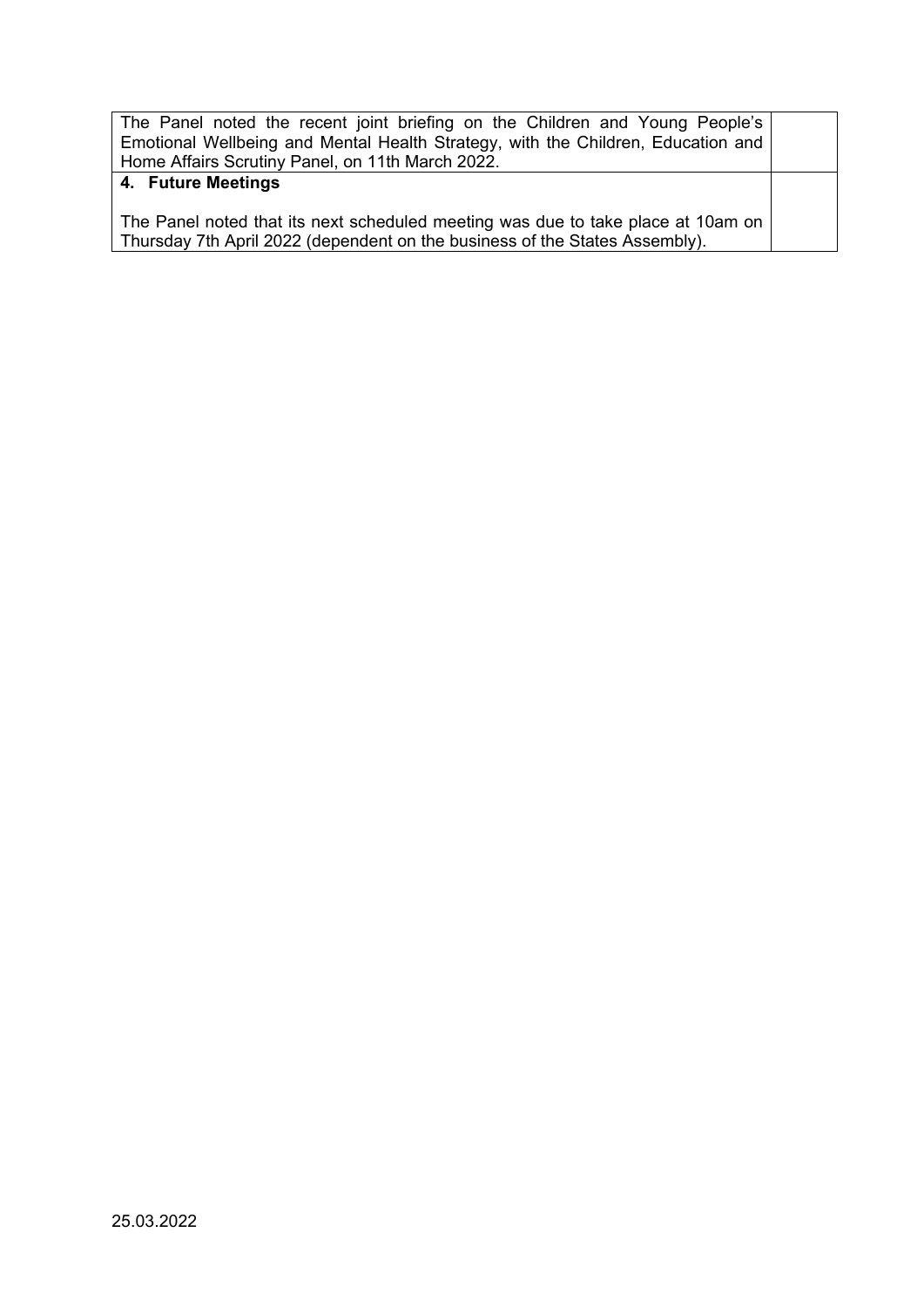## **Record of Meeting**

### **Meeting held by video conference**

Date: 28th March 2022

| Present                         | Deputy Mary Le Hegarat, Chair                                                      |        |
|---------------------------------|------------------------------------------------------------------------------------|--------|
|                                 | Deputy Kevin Pamplin, Vice-Chair                                                   |        |
|                                 | Senator Sam Mézec                                                                  |        |
|                                 | <b>Deputy Carina Alves</b>                                                         |        |
| Apologies                       |                                                                                    |        |
| Absent                          |                                                                                    |        |
| In attendance                   | Robin Smith, Chief of Police, States of Jersey Police                              |        |
|                                 | Mark Hafey, Chief Inspector, States of Jersey Police                               |        |
|                                 | Katherine de Carteret, Committee and Panel Officer                                 |        |
|                                 | Ben Walker, Research and Project Officer                                           |        |
|                                 | Agenda matter                                                                      | Action |
| <b>Mental Health Services</b>   | 1. Meeting with Chief of Police to discuss the Panel's Follow-up Review of         |        |
|                                 | The Panel received the Chief of Police and Chief Inspector of the States of Jersey |        |
|                                 | Police to discuss matters in relation to the Follow-up Review of Mental Health     |        |
|                                 | Services. This meeting was held in private in accordance with the Freedom of       |        |
|                                 | Information (Jersey) Law 2011 (as amended) under Absolute Exemption Article 26     |        |
| and a private record was taken. |                                                                                    |        |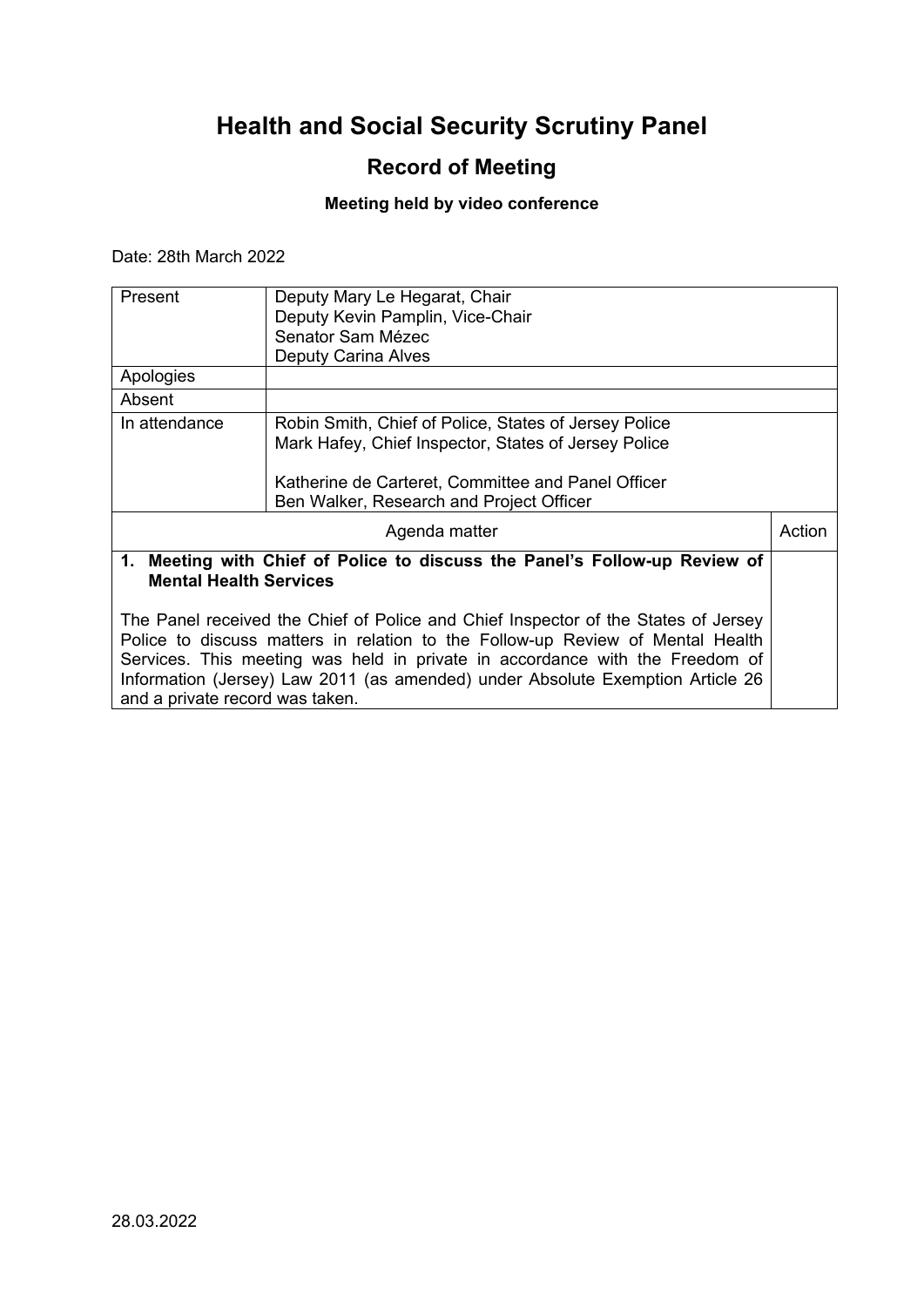## **Record of Meeting**

### **Meeting held by video conference**

Date: 4th April 2022

| Present                                                                                                                                                                                                                                                                                                                                                                                                                                                         | Deputy Mary Le Hegarat, Chair<br>Deputy Kevin Pamplin, Vice-Chair                                                                                                                                                                                                                                           |        |
|-----------------------------------------------------------------------------------------------------------------------------------------------------------------------------------------------------------------------------------------------------------------------------------------------------------------------------------------------------------------------------------------------------------------------------------------------------------------|-------------------------------------------------------------------------------------------------------------------------------------------------------------------------------------------------------------------------------------------------------------------------------------------------------------|--------|
| Apologies                                                                                                                                                                                                                                                                                                                                                                                                                                                       | <b>Deputy Carina Alves</b><br>Senator Sam Mézec<br>Senator Steve Pallett (Co-opted for Follow-Up Review of Mental Health<br>Services)                                                                                                                                                                       |        |
| Absent                                                                                                                                                                                                                                                                                                                                                                                                                                                          |                                                                                                                                                                                                                                                                                                             |        |
| In attendance                                                                                                                                                                                                                                                                                                                                                                                                                                                   | Deputy Kevin Lewis, Minister for Infrastructure<br>Tim Daniels, Director, Jersey Property Holdings<br>Anthony Norman, Capital Projects Manager<br>Barry Freeman, Principal Architect, Infrastructure,<br>Housing<br>Environment<br>Christopher Rondel, Private Secretary to the Minister for Infrastructure | and    |
|                                                                                                                                                                                                                                                                                                                                                                                                                                                                 | Katherine De Carteret, Committee and Panel Officer                                                                                                                                                                                                                                                          |        |
| Agenda matter                                                                                                                                                                                                                                                                                                                                                                                                                                                   |                                                                                                                                                                                                                                                                                                             | Action |
| 1. Site Visit: Clinique Pinel                                                                                                                                                                                                                                                                                                                                                                                                                                   |                                                                                                                                                                                                                                                                                                             |        |
| de La Hougue Bie, St Saviour.                                                                                                                                                                                                                                                                                                                                                                                                                                   | The Panel and accompanying Minister and Officers undertook a visit to the<br>construction work being undertaken on the ground floor of Clinique Pinel, La Route                                                                                                                                             |        |
| The Panel was provided with a tour of the existing building structure and new<br>extension works at Clinique Pinel, which were in varying stages of development. The<br>Panel had the opportunity to view a newly installed anti-ligature bathroom suite and<br>was able to gain a sense of the size of rooms and layout of the space. The Panel<br>also viewed the area of the new building extension that would be used as the<br>designated place of safety. |                                                                                                                                                                                                                                                                                                             |        |
| The Panel heard about the various challenges of operating adjacent to (and<br>underneath) Cedar Ward, which remained in use for patient care. Examples of areas<br>discussed included moving the soil stacks, maintaining electrics, ensuring fire safety<br>and mitigating noise.                                                                                                                                                                              |                                                                                                                                                                                                                                                                                                             |        |
| The Panel also heard about other challenges during the building process, which<br>included the impact of Brexit on prices and supply of materials and, also, the effect<br>of COVID-19 pandemic restrictions and isolation requirements on the availability of<br>construction workers during the project.                                                                                                                                                      |                                                                                                                                                                                                                                                                                                             |        |
| At the time of the visit the Panel was advised that the timeframe for completion of the<br>building works would be September 2022.                                                                                                                                                                                                                                                                                                                              |                                                                                                                                                                                                                                                                                                             |        |
| The Panel thanked the Minister and Officers for their time, and they concluded the<br>site visit.                                                                                                                                                                                                                                                                                                                                                               |                                                                                                                                                                                                                                                                                                             |        |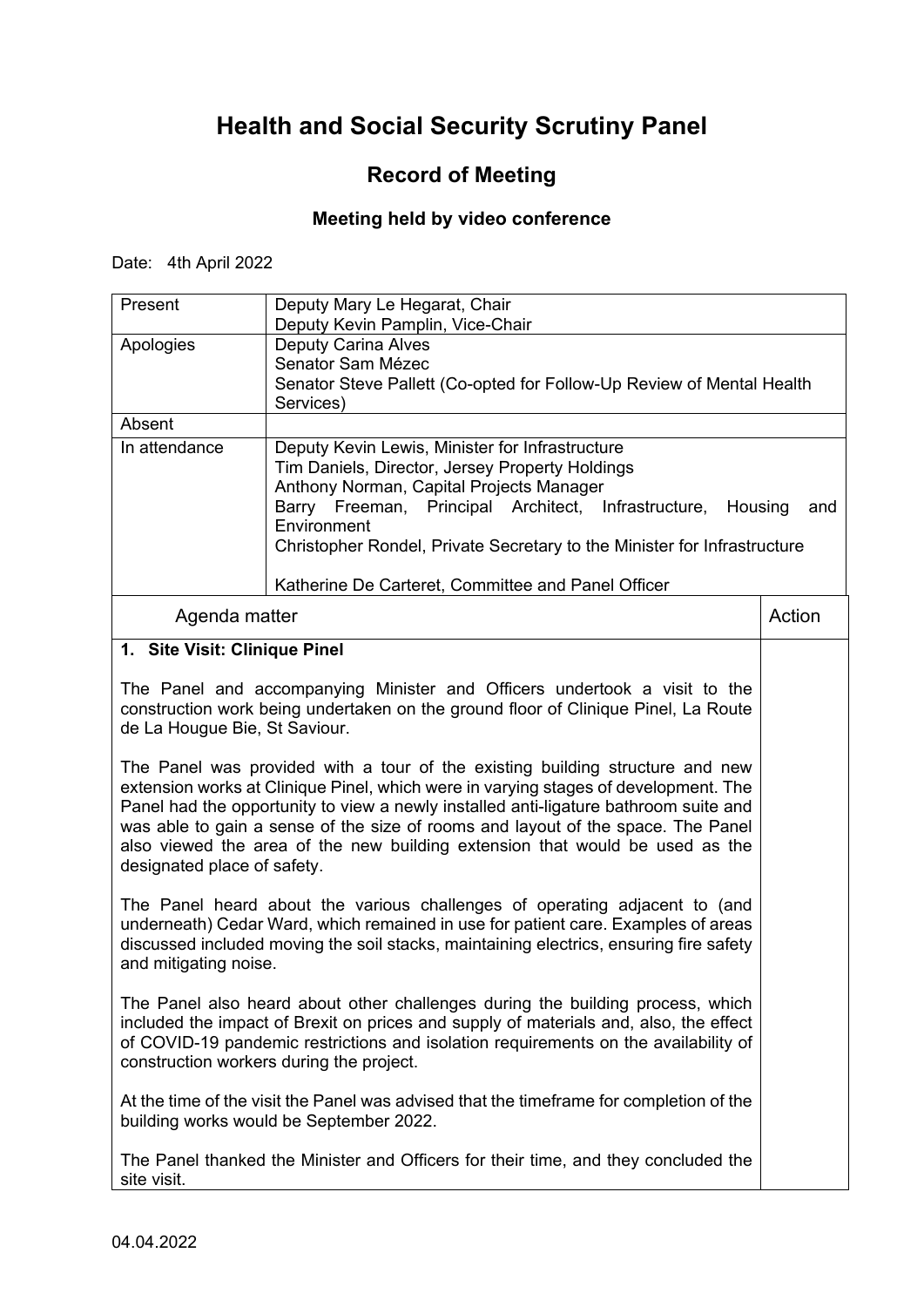### **Record of Meeting**

#### **Meeting held by video conference**

Date: 6th April 2022

| Present       | Deputy Mary Le Hegarat, Chair                                                         |        |
|---------------|---------------------------------------------------------------------------------------|--------|
|               | Deputy Kevin Pamplin, Vice-Chair                                                      |        |
|               | <b>Deputy Carina Alves</b>                                                            |        |
|               |                                                                                       |        |
|               | Senator Sam Mézec                                                                     |        |
|               |                                                                                       |        |
|               | Item 2 only:                                                                          |        |
|               | Senator Steve Pallett (Co-opted for Follow-Up Review of Mental Health                 |        |
|               | Services)                                                                             |        |
| Apologies     |                                                                                       |        |
| Absent        |                                                                                       |        |
| In attendance | Item 1 only:                                                                          |        |
|               | Deputy Richard Renouf, Minister for Health and Social Services                        |        |
|               | Deputy Trevor Pointon, Assistant Minister for Health and Social Services              |        |
|               |                                                                                       |        |
|               | Caroline Landon, Director General, Health and Community Services                      |        |
|               | Jo Poynter, Associate Managing Director, Health and Community Services                |        |
|               | Dr Ivan Muscat, Deputy Medical Officer of Health, Health and Community                |        |
|               | <b>Services</b>                                                                       |        |
|               |                                                                                       |        |
|               | Peter Bradley, Director of Public Health, Strategic Policy, Planning and              |        |
|               | Performance                                                                           |        |
|               | Dr. Anushka Muller, Director, Improvement and Innovation, Health and                  |        |
|               | <b>Community Services</b>                                                             |        |
|               | Rose Naylor, Chief Nurse, Health and Community Services                               |        |
|               | Claire Thompson, Deputy Chief Nurse, Health and Community Services                    |        |
|               | Dana Scott, Interim Head of Midwifery and Associate Chief Nurse, Health               |        |
|               | and Community Services                                                                |        |
|               | Sarah Evans, General Manager, Primary and Preventative Care, Health                   |        |
|               | and Community Services                                                                |        |
|               |                                                                                       |        |
|               |                                                                                       |        |
|               | Item 2 only:                                                                          |        |
|               | Susie Richardson, Prison Governor, Justice and Home Affairs                           |        |
|               | Mike Cutland, Chief Probation Officer, Probation and After-Care Service               |        |
|               | Artur Soliwoda, Head of Operations, Justice and Home Affairs                          |        |
|               | Andy Buttimer, Head of Healthcare, Justice and Home Affairs                           |        |
|               |                                                                                       |        |
|               | Katherine De Carteret, Committee and Panel Officer                                    |        |
|               | Ben Walker, Research and Project Officer                                              |        |
|               |                                                                                       |        |
| Agenda matter |                                                                                       | Action |
| 1.            | Quarterly Public Hearing with the Minister for Health and Social Services             |        |
|               |                                                                                       |        |
|               | The Panel noted and discussed its question plan in preparation for the Public Hearing |        |

with the Minister for Health and Social Services at 10.00 am.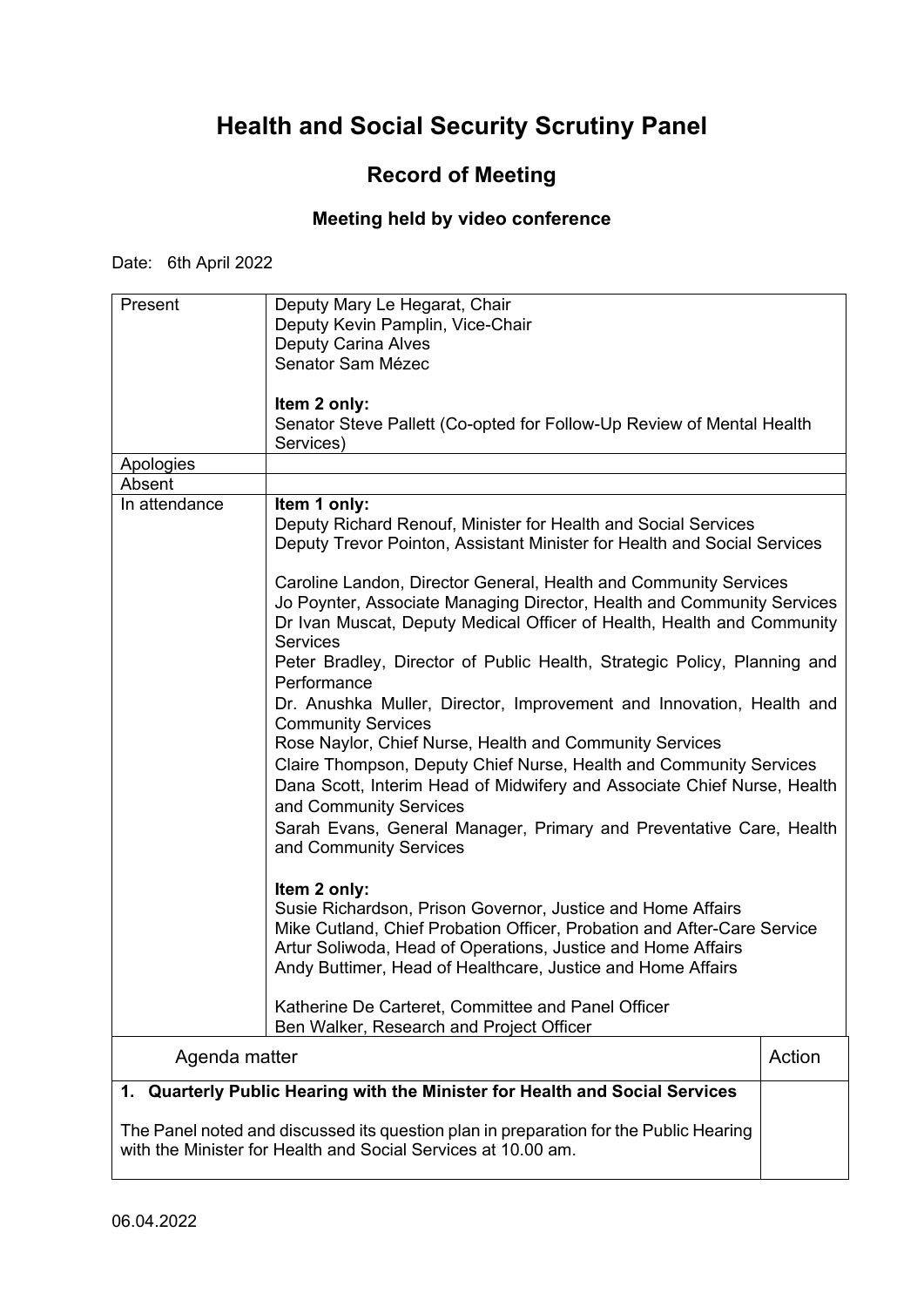The Panel welcomed the Minister for Health and Social Services to a Quarterly Public Hearing. The hearing was recorded, and webcast live via Microsoft Teams and a transcript was produced.

Following the Public Hearing, the Panel discussed key topics to include in its media release, with the Communications Officer.

#### **2. Follow-up Review of Mental Health Services: Site Visit to H.M. Prison La Moye**

The Panel visited H.M. Prison La Moye (Prison), to discuss mental health services provided within the Prison and the opportunity to informally discuss the provision of mental health services to prisoners with Prison staff.

The Panel received an update about the role of the Prison in relation to the mental health of prisoners by Susie Richardson, Prison Governor, Justice and Home Affairs (Governor). It was advised that the main difference between the provision of mental health services to Jersey prisoners and U.K. prisoners, was that the Prison operated an internal healthcare service employed by the Prison Service, which often resulted in an improved service for Jersey prisoners. It was also advised that mental health services were provided to U.K. prisoners via the National Health Service.

The Governor informed the Panel that decisions about moving prisoners from the Prison to a secure U.K. mental health facility were made during the Jersey court process, and that Jersey experienced less complex mental health needs when compared with the U.K.

The Panel discussed the impact of COVID-19 and further discussed the impact of Jersey's current court processes, Prison mental health staffing as well as the needs of prisoners in Jersey compared with prisoners in the UK.

The role of the Crisis Team and the Home Treatment Team was discussed, and it was noted that the relationship between these teams and the Prison was managed by a Community Psychiatric Nurse. The Panel was advised that on a number of occasions there had been a delay in the response from the Crisis Team and they had not been able to respond, in some instances, for days.

The Panel thanked the Prison Governor and Officers for their time, and they concluded the meeting at the Prison.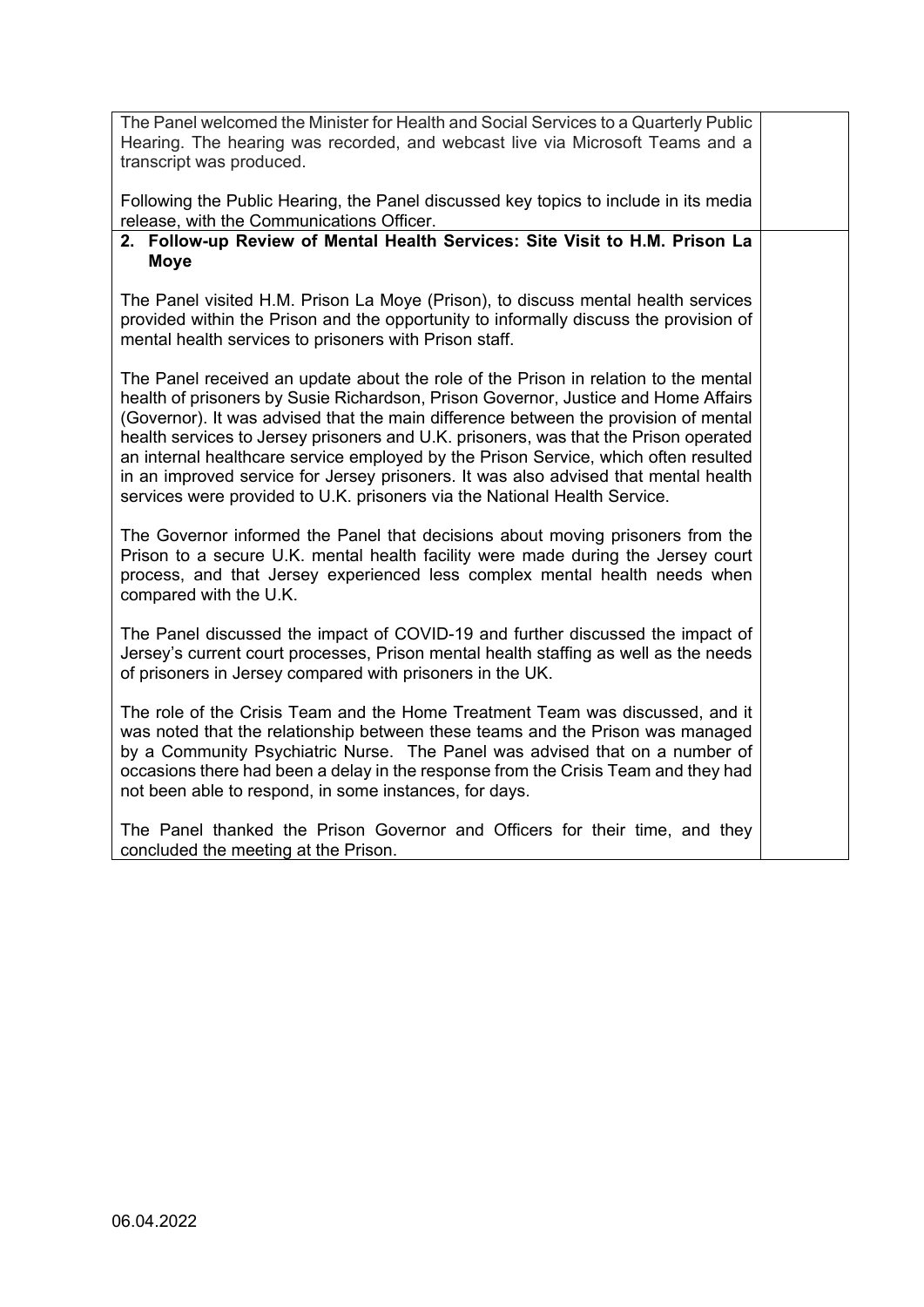### **Record of Meeting**

#### **Meeting held by video conference**

Date: 20th April 2022

| Present       | Deputy Mary Le Hegarat, Chair                                                                                                                                                                                                                                                                                                                                                                                                                                                                                                                       |        |
|---------------|-----------------------------------------------------------------------------------------------------------------------------------------------------------------------------------------------------------------------------------------------------------------------------------------------------------------------------------------------------------------------------------------------------------------------------------------------------------------------------------------------------------------------------------------------------|--------|
|               | Deputy Kevin Pamplin, Vice-Chair                                                                                                                                                                                                                                                                                                                                                                                                                                                                                                                    |        |
|               | <b>Deputy Carina Alves</b>                                                                                                                                                                                                                                                                                                                                                                                                                                                                                                                          |        |
|               | Senator Sam Mézec                                                                                                                                                                                                                                                                                                                                                                                                                                                                                                                                   |        |
| Apologies     |                                                                                                                                                                                                                                                                                                                                                                                                                                                                                                                                                     |        |
| Absent        |                                                                                                                                                                                                                                                                                                                                                                                                                                                                                                                                                     |        |
| In attendance | Deputy Richard Renouf, Minister for Health and Social Services                                                                                                                                                                                                                                                                                                                                                                                                                                                                                      |        |
|               | Patrick Armstrong, Medical Director, Health and Community Services<br>Claire Thompson, Deputy Chief Nurse, Health and Community Services<br>John Griffiths, Director, In-Form Solutions<br>Andrew Hartshorn, Management Consultant, In-Form Solutions<br>Philippa MacAndrew, Change Manager, Health and Community Services<br>Mark Richardson, Private Secretary to the Minister for Health and Social<br>Services, Office of the Chief Executive<br>Katherine de Carteret, Committee and Panel Officer<br>Ben Walker, Research and Project Officer |        |
| Agenda matter |                                                                                                                                                                                                                                                                                                                                                                                                                                                                                                                                                     | Action |
| 1.            | Briefing: Radiotherapy Unit in Jersey (P.113/2021)                                                                                                                                                                                                                                                                                                                                                                                                                                                                                                  |        |
|               | The Panel received the Minister for Health and Social Services (Minister), Government<br>Officers and external consultants from In-Form Solutions for a briefing on P.113/2021.<br>The Panel recalled that P.113/2021 was debated and approved by the States<br>Assembly on 8th February 2022. This meeting was held in private in accordance with                                                                                                                                                                                                  |        |

the Freedom of Information (Jersey) Law 2011 (as amended) under Qualified

Exemption Article 35 and a private record was taken.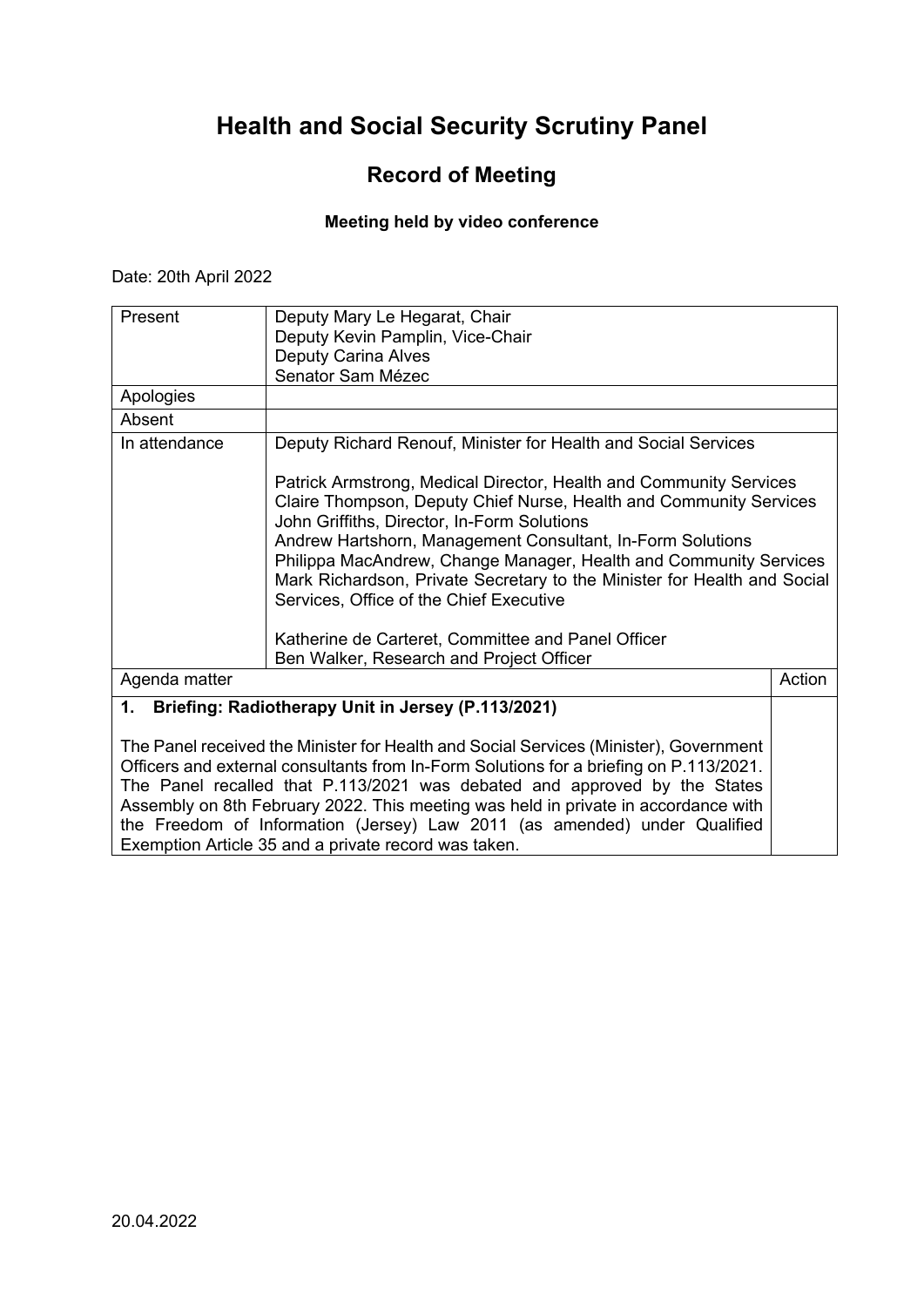## **Record of Meeting**

### **Meeting held by video conference**

Date: 21st April 2022

| Present                                                                                                                                                                                | Deputy Mary Le Hegarat, Chair<br>Deputy Kevin Pamplin, Vice-Chair<br><b>Deputy Carina Alves</b>                                                                                                                                                                                                                                                                                                                                                                                                                                                                                                                                                                                                                                                                                                                                                                   |            |
|----------------------------------------------------------------------------------------------------------------------------------------------------------------------------------------|-------------------------------------------------------------------------------------------------------------------------------------------------------------------------------------------------------------------------------------------------------------------------------------------------------------------------------------------------------------------------------------------------------------------------------------------------------------------------------------------------------------------------------------------------------------------------------------------------------------------------------------------------------------------------------------------------------------------------------------------------------------------------------------------------------------------------------------------------------------------|------------|
|                                                                                                                                                                                        | Senator Sam Mézec                                                                                                                                                                                                                                                                                                                                                                                                                                                                                                                                                                                                                                                                                                                                                                                                                                                 |            |
| Apologies<br>Absent                                                                                                                                                                    |                                                                                                                                                                                                                                                                                                                                                                                                                                                                                                                                                                                                                                                                                                                                                                                                                                                                   |            |
| In attendance                                                                                                                                                                          | Deputy Judy Martin, Minister for Social Security<br>Deputy Jeremy Macon, Assistant Minister for Social Security<br>Ian Burns, Director General, Customer and Local Services<br>Paul McGinnety, Director of Local Services, Customer and Local Services<br>Sue Duhamel, Director, Strategic Policy, Planning and Performance<br>Samantha Sugden, Policy Principal, Strategic Policy, Planning<br>Performance<br>Mark MacGregor, Policy Principal, Strategic Policy, Planning<br>Performance<br>William Lakeman, Senior Policy Officer, Strategic Policy, Planning and<br>Performance<br>Tara Murphy, Senior Policy Officer, Strategic Policy, Planning and<br>Performance<br>Matthew Viney, Senior Policy Officer, Strategic Policy, Planning and<br>Performance<br>Katherine De Carteret, Committee and Panel Officer<br>Ben Walker, Research and Project Officer | and<br>and |
| Agenda matter                                                                                                                                                                          |                                                                                                                                                                                                                                                                                                                                                                                                                                                                                                                                                                                                                                                                                                                                                                                                                                                                   | Action     |
|                                                                                                                                                                                        | 1. Quarterly Public Hearing with the Minister for Social Security                                                                                                                                                                                                                                                                                                                                                                                                                                                                                                                                                                                                                                                                                                                                                                                                 |            |
|                                                                                                                                                                                        |                                                                                                                                                                                                                                                                                                                                                                                                                                                                                                                                                                                                                                                                                                                                                                                                                                                                   |            |
|                                                                                                                                                                                        | The Panel noted and discussed its question plan in preparation for the Public Hearing<br>with the Minister for Social Security at 3pm.                                                                                                                                                                                                                                                                                                                                                                                                                                                                                                                                                                                                                                                                                                                            |            |
| The Panel welcomed the Minister for Social Security to a Quarterly Public Hearing.<br>The hearing was recorded, and webcast live via Microsoft Teams and a transcript<br>was produced. |                                                                                                                                                                                                                                                                                                                                                                                                                                                                                                                                                                                                                                                                                                                                                                                                                                                                   |            |
| Following the Public Hearing, the Panel discussed key topics to include in its media<br>release, with the Communications Officer.                                                      |                                                                                                                                                                                                                                                                                                                                                                                                                                                                                                                                                                                                                                                                                                                                                                                                                                                                   |            |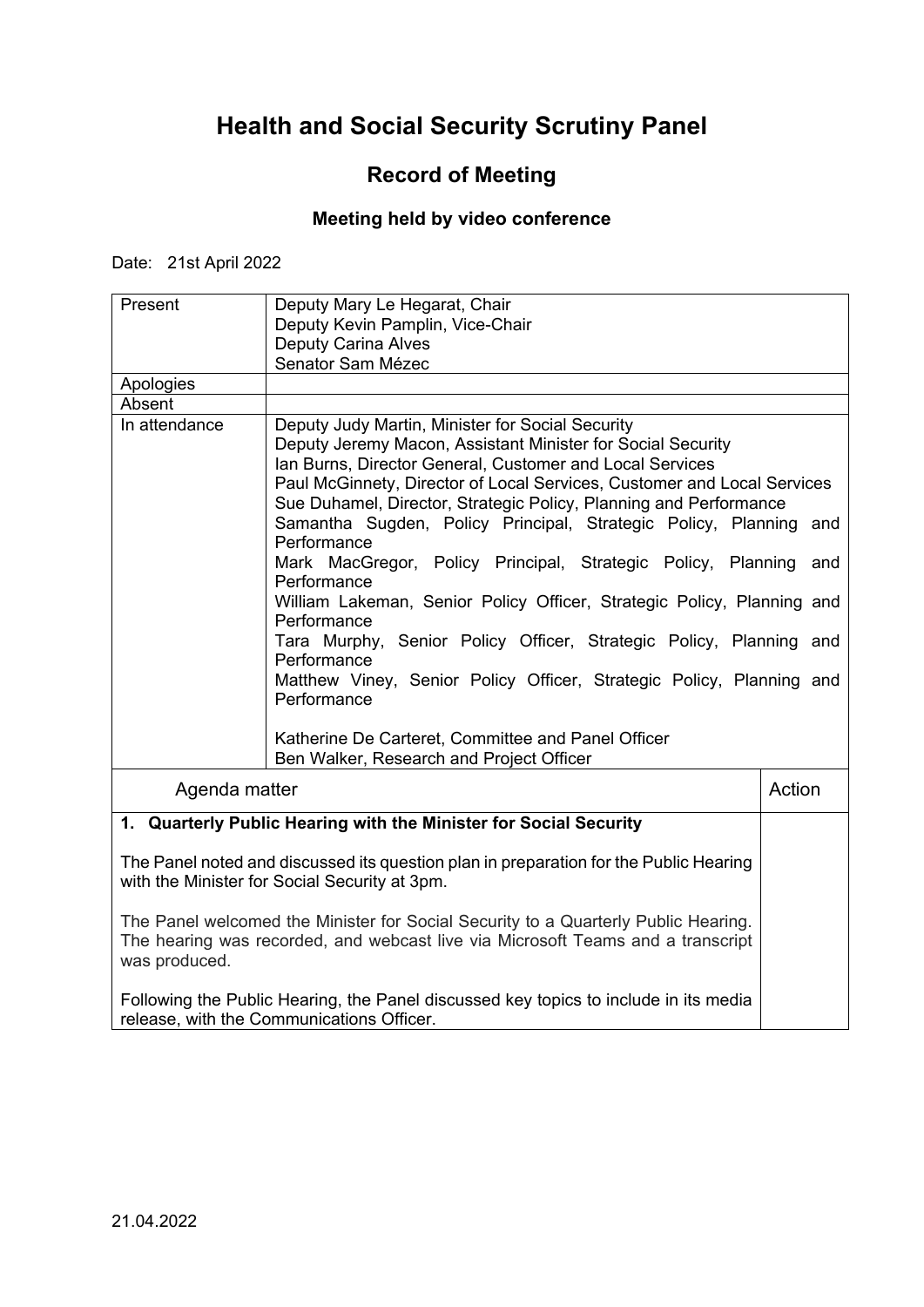## **Record of Meeting**

### **Meeting held by video conference**

Date: 22nd April 2022

| Present                                                                               | Deputy Mary Le Hegarat, Chair                                                            |        |  |
|---------------------------------------------------------------------------------------|------------------------------------------------------------------------------------------|--------|--|
|                                                                                       | Deputy Kevin Pamplin, Vice-Chair                                                         |        |  |
|                                                                                       | <b>Deputy Carina Alves</b>                                                               |        |  |
|                                                                                       | Senator Sam Mézec                                                                        |        |  |
| Apologies                                                                             |                                                                                          |        |  |
| Absent                                                                                |                                                                                          |        |  |
| In attendance                                                                         | Katherine De Carteret, Committee and Panel Officer                                       |        |  |
|                                                                                       | Ben Walker, Research and Project Officer                                                 |        |  |
| Agenda matter                                                                         |                                                                                          | Action |  |
|                                                                                       | 1. Meeting: Follow-up Review of Mental Health Services - Report                          |        |  |
|                                                                                       |                                                                                          |        |  |
| The Panel recalled that the Committee and Panel Officer previously circulated a final |                                                                                          |        |  |
|                                                                                       | draft of the Panel's report on 19th April 2022, following its Follow-up Review of Mental |        |  |
| <b>Health Services.</b>                                                               |                                                                                          |        |  |
|                                                                                       |                                                                                          |        |  |
| The Panel discussed and approved a number of amendments to the final draft of the     |                                                                                          |        |  |
| <b>KDC</b><br>report and requested that the Officer make the necessary changes.       |                                                                                          |        |  |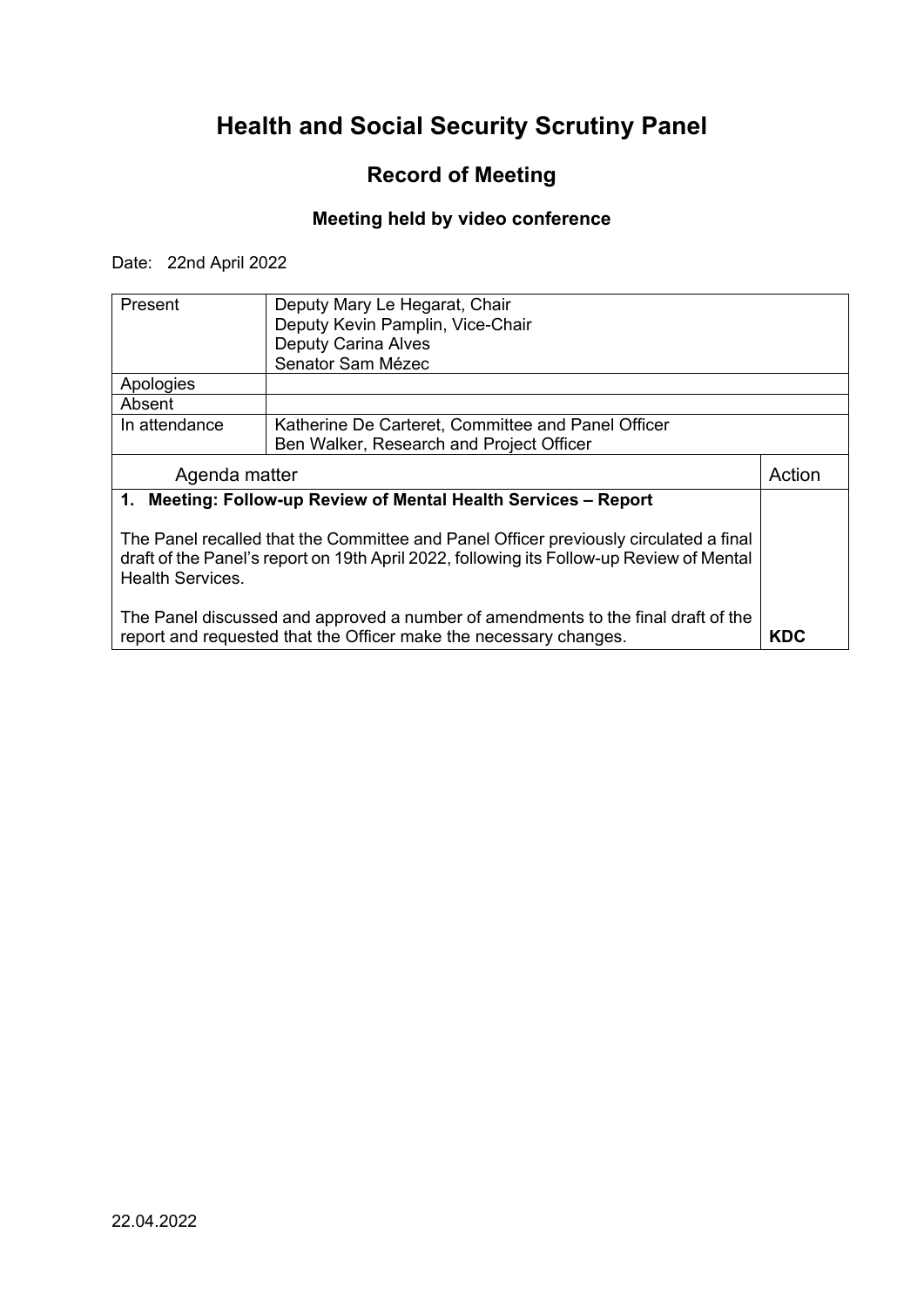## **Record of Meeting**

### **Meeting held by video conference**

Date: 5th May 2022

| Present                                                                                                                                                                                                                                                                                                                                                                               | Deputy Mary Le Hegarat, Chair<br>Deputy Kevin Pamplin, Vice-Chair<br><b>Deputy Carina Alves</b><br>Senator Sam Mézec                          |            |
|---------------------------------------------------------------------------------------------------------------------------------------------------------------------------------------------------------------------------------------------------------------------------------------------------------------------------------------------------------------------------------------|-----------------------------------------------------------------------------------------------------------------------------------------------|------------|
| Apologies                                                                                                                                                                                                                                                                                                                                                                             |                                                                                                                                               |            |
| Absent                                                                                                                                                                                                                                                                                                                                                                                |                                                                                                                                               |            |
| In attendance                                                                                                                                                                                                                                                                                                                                                                         | Item 2 only:<br>Peter Bradley, Director of Public Health, Strategic Policy, Planning and<br>Performance                                       |            |
|                                                                                                                                                                                                                                                                                                                                                                                       | Katherine De Carteret, Committee and Panel Officer<br>Ben Walker, Research and Project Officer<br>Rosalyn Sharp, Research and Project Officer |            |
| Agenda matter                                                                                                                                                                                                                                                                                                                                                                         |                                                                                                                                               | Action     |
| 1. Records of Meetings                                                                                                                                                                                                                                                                                                                                                                |                                                                                                                                               |            |
| The Panel noted and approved the records of the meetings held on 25th March 2022,<br>6th, 20th, 21st and 22nd April 2022.                                                                                                                                                                                                                                                             |                                                                                                                                               |            |
| 2. Draft Public Health Strategy: Meeting with Peter Bradley                                                                                                                                                                                                                                                                                                                           |                                                                                                                                               |            |
| The Panel received Peter Bradley, Director of Public Health, Strategic Policy,<br>Planning and Performance (SPPP) (Director), for a private briefing on the<br>development of the Jersey Public Health Strategy (Strategy). This meeting was held<br>in private in accordance with the Freedom of Information (Jersey) Law 2011 (as<br>amended) under Qualified Exemption Article 36. |                                                                                                                                               |            |
| 3. Legacy Report                                                                                                                                                                                                                                                                                                                                                                      |                                                                                                                                               |            |
| The Panel noted and discussed the draft Legacy Report circulated on the 29th April<br>2022 and requested that the Committee and Panel Officer make a number of<br>changes. The Panel agreed to approve the final version via Microsoft Teams.                                                                                                                                         |                                                                                                                                               | <b>KDC</b> |
| 4. Future Meetings                                                                                                                                                                                                                                                                                                                                                                    |                                                                                                                                               |            |
| The Panel noted that its final meeting was scheduled to take place at 3pm on Friday<br>6th May 2022.                                                                                                                                                                                                                                                                                  |                                                                                                                                               |            |